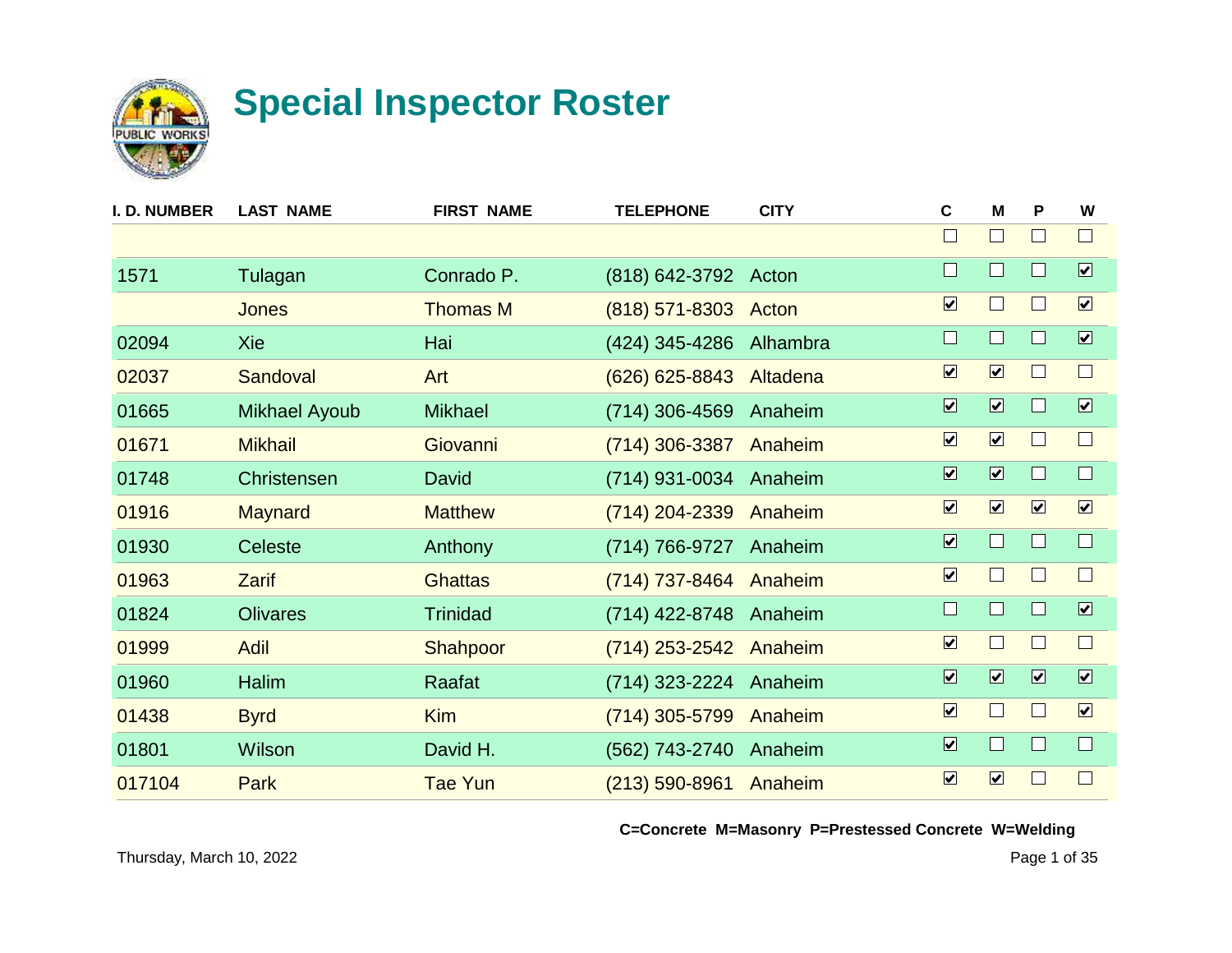

| <b>I. D. NUMBER</b> | <b>LAST NAME</b> | <b>FIRST NAME</b>      | <b>TELEPHONE</b>            | <b>CITY</b>          | C                       | M                        | P                       | W                       |
|---------------------|------------------|------------------------|-----------------------------|----------------------|-------------------------|--------------------------|-------------------------|-------------------------|
| 00177               | <b>Wolff</b>     | Edward L.              | (714) 777-6648              | Anaheim              | $\Box$                  | $\Box$                   |                         | $\boxed{\mathbf{v}}$    |
| 01992               | Sobay            | Mark Alan              | (714) 292-8874              | Anaheim              | $\overline{\mathbf{v}}$ | $\Box$                   |                         | $\Box$                  |
| 01929               | <b>Heil</b>      | <b>Michael Patrick</b> | $(562) 506 - 7089$          | <b>Anaheim Hills</b> | $\boxed{\checkmark}$    | $\Box$                   | L                       | $\boxed{\mathbf{v}}$    |
| 01816               | Garcia           | Lalo                   | (760) 885-4762 Apple Valley |                      | $\Box$                  | $\Box$                   |                         | $\overline{\mathbf{v}}$ |
| 01413               | Lewis            | <b>Larry James</b>     | (760) 508-7867              | <b>Apple Valley</b>  | $\overline{\mathbf{v}}$ | $\overline{\phantom{a}}$ |                         | $\Box$                  |
| 01624               | Flores Jr.       | Richard R.             | $(909)$ 631-1620            | <b>Apple Valley</b>  | $\overline{\mathbf{v}}$ | $\overline{\mathbf{v}}$  |                         | $\Box$                  |
| 01811               | Luquin           | Catarino E.            | (760) 217-7489              | <b>Apple Valley</b>  | $\Box$                  | $\Box$                   |                         | $\boxed{\checkmark}$    |
| 01915               | Coe              | <b>Grant Allen</b>     | (626) 824-3833              | Arcadia              | $\overline{\mathbf{v}}$ | $\overline{\mathbf{v}}$  |                         | $\boxed{\mathbf{v}}$    |
| 00213               | <b>Hsieh</b>     | David D.               | (626) 445-6506 Arcadia      |                      | $\overline{\mathbf{v}}$ | $\boxed{\mathbf{v}}$     | $\boxed{\mathbf{v}}$    | $\Box$                  |
| 01961               | Archuleta        | David K                | (626) 786-6195              | Arcadia              | $\overline{\mathbf{v}}$ | $\Box$                   | ш                       | $\Box$                  |
| 00272               | Curatola         | Wade A                 | $(909)$ 981-0691            | <b>Athol</b>         | $\boxed{\checkmark}$    | $\Box$                   | $\boxed{\mathbf{v}}$    | $\boxed{\mathbf{v}}$    |
| 01932               | Medina           | Paul                   | (626) 513-5772 Azusa        |                      | $\overline{\mathbf{v}}$ | $\Box$                   | $\overline{\mathbf{v}}$ | $\Box$                  |
| 01626               | Thompson         | <b>Charles S.</b>      | (626) 905-6100 Azusa        |                      | $\Box$                  | $\Box$                   |                         | $\boxed{\mathbf{v}}$    |
| 01838               | Medina           | Andy                   | (626) 806-7860              | Azusa                | $\overline{\mathbf{v}}$ | $\overline{\mathbf{v}}$  | $\overline{\mathbf{v}}$ | $\overline{\mathbf{v}}$ |
| 01715               | Pacheco          | <b>David</b>           | $(323)$ 440-7706            | Azusa                | $\overline{\mathbf{v}}$ | $\boxed{\mathbf{v}}$     | $\boxed{\mathbf{v}}$    | $\boxed{\mathbf{v}}$    |
| 01986               | <b>Morales</b>   | <b>Omar Tellez</b>     | (626) 409-5730              | <b>Baldwin Park</b>  | $\overline{\mathbf{v}}$ | $\Box$                   |                         | $\Box$                  |
| 01920               | Feldman          | Joshua                 | (310) 595-8633 Bell         |                      | $\overline{\mathbf{v}}$ |                          |                         | $\Box$                  |
|                     |                  |                        |                             |                      |                         |                          |                         |                         |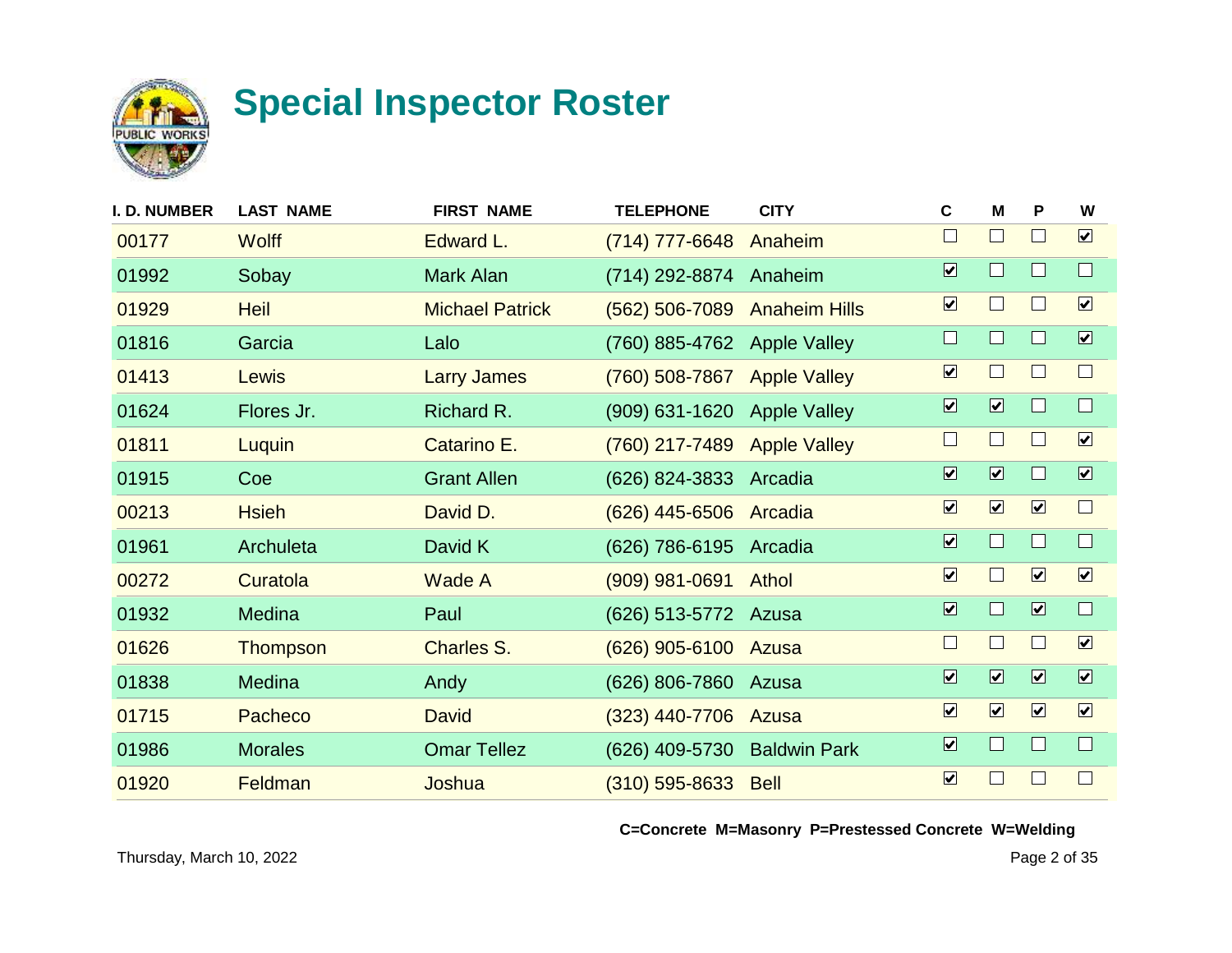

| I. D. NUMBER | <b>LAST NAME</b> | <b>FIRST NAME</b> | <b>TELEPHONE</b>   | <b>CITY</b>       | $\mathbf c$                  | M                            | P                       | W                            |
|--------------|------------------|-------------------|--------------------|-------------------|------------------------------|------------------------------|-------------------------|------------------------------|
| 01251        | Garcia           | Oscar             | $(213)$ 445-9093   | <b>Bellflower</b> | $\overline{\mathbf{v}}$      | $\boxed{\mathbf{v}}$         |                         | $\Box$                       |
| 00127        | Fitzgerald       | Patrick           | (562) 529-8381     | <b>Bellflower</b> | $\Box$                       | $\Box$                       | H                       | $\boxed{\mathbf{v}}$         |
| 02044        | <b>Robles</b>    | <b>Ricardo</b>    | $(562)$ 250-8557   | <b>Bellflower</b> | $\boxed{\blacktriangledown}$ | $\boxed{\mathbf{v}}$         |                         | $\Box$                       |
| 02072        | <b>Thipkatok</b> | Lon               | (562) 397-6734     | <b>Bellflower</b> | $\Box$                       | $\Box$                       |                         | $\overline{\mathbf{v}}$      |
| 01848        | <b>Hudson</b>    | Stephen P.        | $(213)$ 741-8500   | <b>Bellflower</b> | $\boxed{\blacktriangledown}$ | $\boxed{\mathbf{v}}$         | $\boxed{\mathbf{v}}$    | $\Box$                       |
| 01949        | <b>Uribe</b>     | Martha J.         | (714) 292-3576     | <b>Brea</b>       | $\overline{\mathbf{v}}$      | $\Box$                       |                         | $\Box$                       |
| 00097        | <b>Osendorf</b>  | Daniel R.         | $(951)$ 205-0612   | <b>Brea</b>       | $\overline{\mathbf{v}}$      | $\Box$                       |                         | $\Box$                       |
| 01751        | Ondo             | Jason             | (714) 234-8375     | <b>Brea</b>       | $\overline{\mathbf{v}}$      | $\overline{\mathbf{v}}$      | $\overline{\mathbf{v}}$ | $\boxed{\blacktriangledown}$ |
| 1580         | <b>Ruth</b>      | Dave              | (714) 917-7808     | <b>Brea</b>       | $\overline{\mathbf{v}}$      | $\boxed{\mathbf{v}}$         |                         | $\Box$                       |
| 02057        | Cherkasy         | Kassem            | (714) 717-0981     | <b>Buena Park</b> | $\overline{\mathbf{v}}$      | $\overline{\mathbf{v}}$      | ш                       | $\boxed{\blacktriangledown}$ |
| 01191        | Pawar            | Satgurjit S.      | $(714)$ 728-4653   | <b>Buena Park</b> | $\boxed{\mathbf{v}}$         | $\boxed{\mathbf{v}}$         | $\boxed{\mathbf{v}}$    | $\boxed{\mathbf{v}}$         |
| 01844        | Kang             | Shawn             | $(714) 882 - 0411$ | <b>Buena Park</b> | $\Box$                       | $\Box$                       |                         | $\overline{\mathbf{v}}$      |
| 01743        | <b>Hanna</b>     | <b>Magdy</b>      | (310) 903-0825     | <b>Buena Park</b> | $\boxed{\blacktriangledown}$ | $\boxed{\mathbf{v}}$         |                         | $\boxed{\mathbf{v}}$         |
| 00801        | Chien            | <b>Jung Kuei</b>  | (714) 299-9401     | <b>Buena Park</b> | $\overline{\mathbf{v}}$      | $\Box$                       |                         | $\boxed{\mathbf{v}}$         |
| 01939        | Lim              | <b>Joontack</b>   | $(714)$ 951-1498   | <b>Buena Park</b> | $\boxed{\checkmark}$         | $\boxed{\blacktriangledown}$ |                         | $\Box$                       |
| 01899        | So               | Harvard K.        | (714) 623-8182     | <b>Buena Park</b> | $\Box$                       | $\Box$                       |                         | $\boxed{\blacktriangledown}$ |
| 02021        | Song             | <b>Minseoup</b>   | $(714) 864 - 6529$ | <b>Buena Park</b> | $\overline{\mathbf{v}}$      | $\boxed{\mathbf{v}}$         |                         | $\boxed{\mathbf{v}}$         |
|              |                  |                   |                    |                   |                              |                              |                         |                              |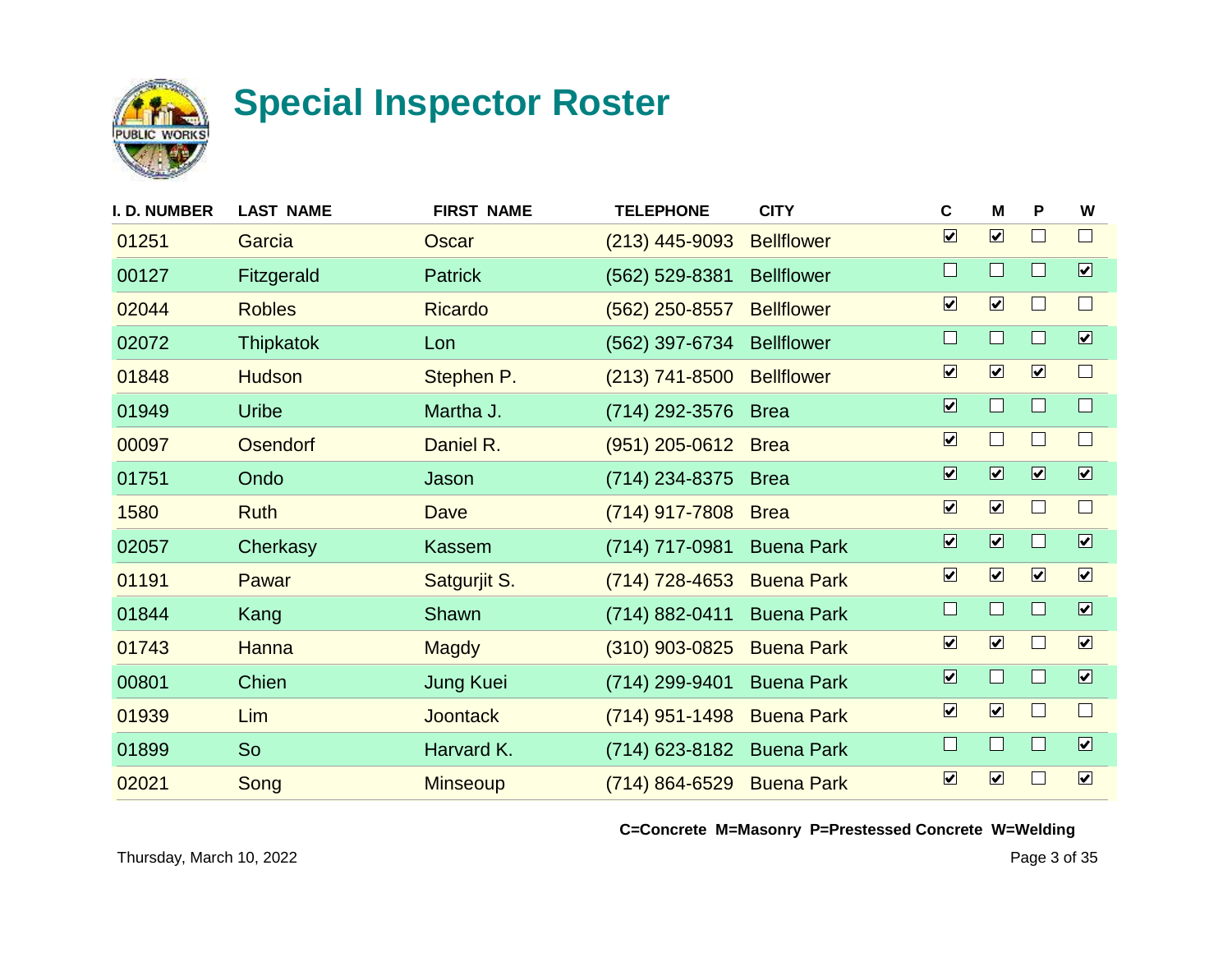

| <b>I. D. NUMBER</b> | <b>LAST NAME</b>  | <b>FIRST NAME</b>      | <b>TELEPHONE</b>      | <b>CITY</b>             | $\mathbf c$                  | M                            | P                            | W                            |
|---------------------|-------------------|------------------------|-----------------------|-------------------------|------------------------------|------------------------------|------------------------------|------------------------------|
| 1598                | <b>Akhras</b>     | <b>Salim</b>           | (714) 719-0687        | <b>Buena Park</b>       | $\boxed{\blacktriangledown}$ | $\Box$                       | $\Box$                       | $\boxed{\blacktriangledown}$ |
| 02042               | Camus             | Christopher            | (714) 767-7033        | <b>Buena Park</b>       | $\overline{\mathbf{v}}$      | $\Box$                       | $\Box$                       | $\Box$                       |
| 1573                | Lynn              | <b>Kenneth Dewayne</b> | $(909)$ 446-1775      | Calimesa                | $\Box$                       | $\Box$                       | $\Box$                       | $\boxed{\mathbf{v}}$         |
| 01913               | Johnson           | Nathan E.              | (805) 827-2701        | Camarillo               | $\Box$                       | $\Box$                       | $\Box$                       | $\overline{\mathbf{v}}$      |
| 00358               | Wagner            | Damian E.              | (805) 484-0807        | Camarillo               | $\boxed{\checkmark}$         | $\boxed{\blacktriangledown}$ | $\boxed{\blacktriangledown}$ | $\boxed{\mathbf{v}}$         |
| 01887               | De Motto          | <b>Robert</b>          | (818) 390-4814        | Canoga Park             | $\overline{\mathbf{v}}$      | $\Box$                       | $\Box$                       | $\overline{\mathbf{v}}$      |
| 01885               | <b>Rosales</b>    | Juan C.                | (818) 470-2587        | <b>Canoga Park</b>      | $\boxed{\checkmark}$         | $\Box$                       | Ш                            | $\Box$                       |
| 02053               | Moreno            | <b>Juan Manuel</b>     | (818) 400-7215        | Canoga Park             | $\overline{\mathbf{v}}$      | $\Box$                       | $\Box$                       | $\Box$                       |
| 01832               | Haney, Jr.        | <b>Drew</b>            | (818) 427-9369        | <b>Canoga Park</b>      | $\boxed{\blacktriangledown}$ | $\Box$                       | Ш                            | $\Box$                       |
| 01680               | Kemp              | Steven W.              | (818) 968-9217        | <b>Canyon Country</b>   | $\overline{\mathbf{v}}$      | $\overline{\mathbf{v}}$      | $\boxed{\blacktriangledown}$ | $\Box$                       |
| 01662               | <b>Saumers</b>    | Ronald L.              | $(661)$ 510-5593      | <b>Canyon Country</b>   | $\Box$                       | $\Box$                       | ш                            | $\boxed{\mathbf{v}}$         |
| 01468               | Lee               | John A.                | (818) 415-8862        | <b>Canyon Country</b>   | $\overline{\mathbf{v}}$      | $\Box$                       | $\Box$                       | $\Box$                       |
| 02024               | <b>Monterroso</b> | <b>Jimmy</b>           | (469) 671-8749        | <b>Canyon Country</b>   | $\boxed{\blacktriangledown}$ | $\boxed{\blacktriangledown}$ |                              | $\Box$                       |
| 01719               | <b>Barstad</b>    | Shawn C.               | (818) 371-4902        | <b>Canyon Country</b>   | $\overline{\mathbf{v}}$      | $\Box$                       | $\Box$                       | $\Box$                       |
| 01459               | <b>Richardson</b> | <b>Robert Arlin</b>    | $(949)$ 330-9582      | <b>Capistrano Beach</b> | $\boxed{\blacktriangledown}$ | $\Box$                       | $\Box$                       | $\Box$                       |
| 01612               | Pagdilao          | Walter Rey L.          | (310) 986-7514        | Carson                  | $\overline{\mathbf{v}}$      | $\overline{\mathbf{v}}$      | $\Box$                       | $\boxed{\blacktriangledown}$ |
| 01712               | Mendoza           | Leopoldo               | (310) 251-0412 Carson |                         | $\boxed{\checkmark}$         | $\boxed{\blacktriangledown}$ | $\boxed{\checkmark}$         |                              |
|                     |                   |                        |                       |                         |                              |                              |                              |                              |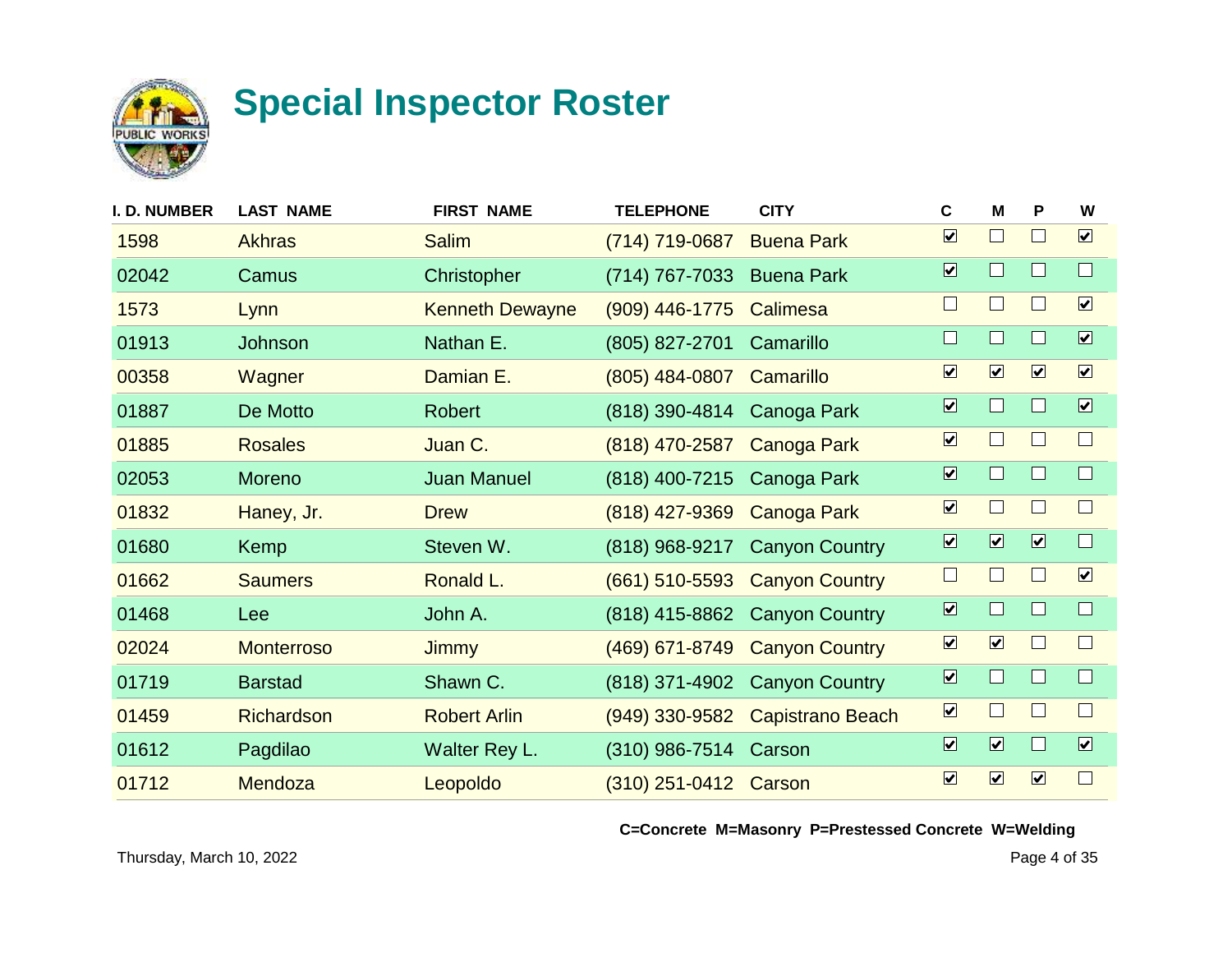

| I. D. NUMBER | <b>LAST NAME</b> | <b>FIRST NAME</b> | <b>TELEPHONE</b>           | <b>CITY</b>        | $\mathbf c$                  | M                            | P                       | W                            |
|--------------|------------------|-------------------|----------------------------|--------------------|------------------------------|------------------------------|-------------------------|------------------------------|
| 01610        | Aguirre          | <b>Manuel</b>     | $(661)$ 714-1567           | Castaic            | $\Box$                       | $\sqcup$                     | $\mathbb{R}^n$          | $\boxed{\mathbf{v}}$         |
| 01826        | Abbatoye         | <b>Chris</b>      | (661) 312-9347             | Castaic            | $\Box$                       | $\Box$                       |                         | $\boxed{\blacktriangledown}$ |
| 01921        | Anderson         | Gregory N.        | (801) 808-9310             | <b>Cedar Hills</b> | $\Box$                       | $\mathbf{I}$                 | I.                      | $\boxed{\mathbf{v}}$         |
| 01505        | <b>Markus</b>    | <b>Rafat Reed</b> | (562) 708-7758 Cerritos    |                    | $\Box$                       | $\overline{\mathbf{v}}$      |                         | $\overline{\mathbf{v}}$      |
| 01740        | Lim IV           | Jesus M.          | $(714)$ 375-3830           | <b>Cerritos</b>    | $\boxed{\blacktriangledown}$ | $\boxed{\blacktriangledown}$ | ш                       | $\boxed{\checkmark}$         |
| 01417        | Allen            | Deanna            | (562) 618-5221             | Cerritos           | $\Box$                       | $\Box$                       |                         | $\overline{\mathbf{v}}$      |
| 01287        | <b>Park</b>      | <b>Jong Dae</b>   | $(562)$ 858-3383           | <b>Cerritos</b>    | $\boxed{\mathbf{v}}$         | $\Box$                       |                         | $\boxed{\checkmark}$         |
| 02073        | Parnell          | Richard           | (562) 673-0161             | Cerritos           | $\overline{\mathbf{v}}$      | $\Box$                       |                         | $\Box$                       |
| 00600        | Rode             | Philip D.         | $(818)$ 427-5251           | Chandler           | $\boxed{\mathbf{v}}$         | $\boxed{\mathbf{v}}$         | $\boxed{\mathbf{v}}$    | $\Box$                       |
| 01858        | Moellenkamp      | <b>Eric</b>       | $(909)$ 957-1009           | <b>CHINO</b>       | $\overline{\mathbf{v}}$      | $\overline{\mathbf{v}}$      | ш                       | $\boxed{\blacktriangledown}$ |
| 01846        | Noriega          | Santiago Estrada  | $(909)$ 438-8791           | Chino              | $\Box$                       | $\blacksquare$               |                         | $\boxed{\mathbf{v}}$         |
| 01808        | Alamilla         | Junior            | (714) 720-3988             | Chino              | $\Box$                       | $\Box$                       |                         | $\overline{\mathbf{v}}$      |
| 01656        | Castillo         | Antonio           | $(310)$ 974-2515           | Chino              | $\overline{\mathbf{v}}$      | $\boxed{\mathbf{v}}$         | $\boxed{\mathbf{v}}$    | $\boxed{\blacktriangledown}$ |
| 01862        | Kennedy          | Eric A.           | (909) 453-5114 Chino       |                    | $\overline{\mathbf{v}}$      | $\overline{\mathbf{v}}$      | $\overline{\mathbf{v}}$ | $\boxed{\blacktriangledown}$ |
| 01436        | Cota             | Robert A.         | (626) 223-6524             | <b>Chino Hills</b> | $\Box$                       | $\boxed{\blacktriangledown}$ |                         | $\Box$                       |
| 01734        | Guzman           | Anthony           | $(909)$ 518-9196           | <b>Chino Hills</b> | $\overline{\mathbf{v}}$      | $\Box$                       | $\overline{\mathbf{v}}$ | $\Box$                       |
| 01865        | Lee              | Andrew            | (213) 364-7760 Chino Hills |                    | $\overline{\mathbf{v}}$      | $\boxed{\mathbf{v}}$         |                         | $\boxed{\checkmark}$         |
|              |                  |                   |                            |                    |                              |                              |                         |                              |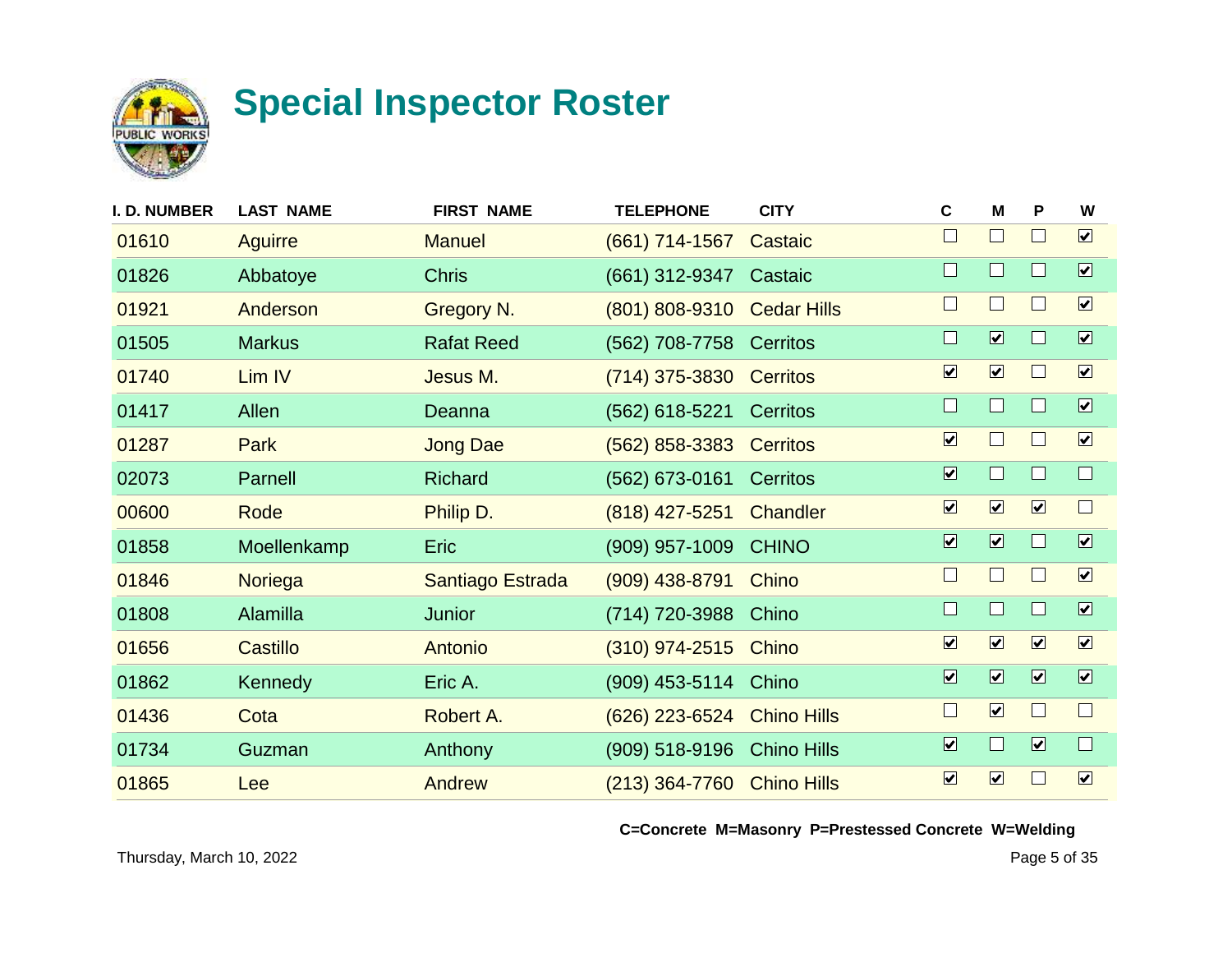

| <b>I. D. NUMBER</b> | <b>LAST NAME</b> | <b>FIRST NAME</b> | <b>TELEPHONE</b>          | <b>CITY</b>        | C                            | M                            | P                    | W                            |
|---------------------|------------------|-------------------|---------------------------|--------------------|------------------------------|------------------------------|----------------------|------------------------------|
| 00623               | <b>Hunter</b>    | Fred              | $(909)$ 597-1556          | <b>Chino Hills</b> | $\Box$                       | $\Box$                       | $\mathbf{L}$         | $\boxed{\mathbf{v}}$         |
| 01068               | Samson           | Robert F.         | (951) 315-5885            | <b>Chino Hills</b> | $\overline{\mathbf{v}}$      | $\Box$                       |                      | $\boxed{\blacktriangledown}$ |
| 02025               | <b>Schiell</b>   | <b>Daniel</b>     | $(916) 587 - 8323$        | Claremont          | $\boxed{\checkmark}$         | $\boxed{\mathbf{v}}$         | $\boxed{\checkmark}$ | $\Box$                       |
| 01490               | Valenzuela       | Robert A.         | (714) 865-6964 Claremont  |                    | $\overline{\mathbf{v}}$      | $\Box$                       |                      | $\overline{\mathbf{v}}$      |
| 01717               | <b>Reynoso</b>   | <b>Jesus</b>      | $(310)$ 722-4090          | Compton            | $\Box$                       | $\Box$                       |                      | $\boxed{\checkmark}$         |
| 01843               | Rivera, Jr.      | <b>Hector</b>     | (562) 537-4887            | Compton            | $\Box$                       | $\Box$                       |                      | $\overline{\mathbf{v}}$      |
| 01975               | <b>Jimenez</b>   | <b>Edwin</b>      | (951) 427-0646            | Corona             | $\boxed{\mathbf{v}}$         | $\Box$                       |                      | $\boxed{\checkmark}$         |
| 01950               | Sparacio         | <b>Jack</b>       | (714) 325-1098            | Corona             | $\overline{\mathbf{v}}$      | $\Box$                       |                      | $\overline{\mathbf{v}}$      |
| 01659               | Zuidema          | <b>John</b>       | (714) 654-2292 Corona     |                    | $\overline{\mathbf{v}}$      | $\Box$                       | $\boxed{\mathbf{v}}$ | $\Box$                       |
| 1570                | Uhrban           | Karl F.           | $(909)$ 525-5561          | Corona             | $\Box$                       | $\Box$                       | H                    | $\boxed{\blacktriangledown}$ |
| 01856               | <b>Gipson El</b> | Hyram D.          | (909) 714-0696 Corona     |                    | $\boxed{\blacktriangledown}$ | $\vert \ \ \vert$            |                      | $\Box$                       |
| 01755               | <b>Barnett</b>   | David             | $(714)$ 473-1481          | Corona             | $\Box$                       | $\overline{\mathbf{z}}$      |                      | $\overline{\mathbf{v}}$      |
| 1569                | <b>Duarte</b>    | <b>Rudy</b>       | (714) 654-7024            | Corona             | $\Box$                       | $\Box$                       |                      | $\boxed{\mathbf{v}}$         |
| 01688               | <b>Newsom</b>    | <b>Berry</b>      | (714) 717-7382            | <b>Costa Mesa</b>  | $\overline{\mathbf{v}}$      | $\Box$                       |                      | $\Box$                       |
| 01650               | <b>Mosher</b>    | <b>Kirk</b>       | (714) 549-7066            | <b>Costa Mesa</b>  | $\Box$                       | $\overline{\phantom{0}}$     |                      | $\boxed{\mathbf{v}}$         |
| 01615               | Simpson          | <b>Scott</b>      | $(949)$ 307-3400          | <b>Costa Mesa</b>  | $\boxed{\blacktriangledown}$ | $\Box$                       |                      | $\boxed{\blacktriangledown}$ |
| 01435               | Ward             | <b>Roy</b>        | (949) 293-2211 Costa Mesa |                    | $\boxed{\checkmark}$         | $\boxed{\blacktriangledown}$ | $\boxed{\mathbf{v}}$ | $\boxed{\mathbf{v}}$         |
|                     |                  |                   |                           |                    |                              |                              |                      |                              |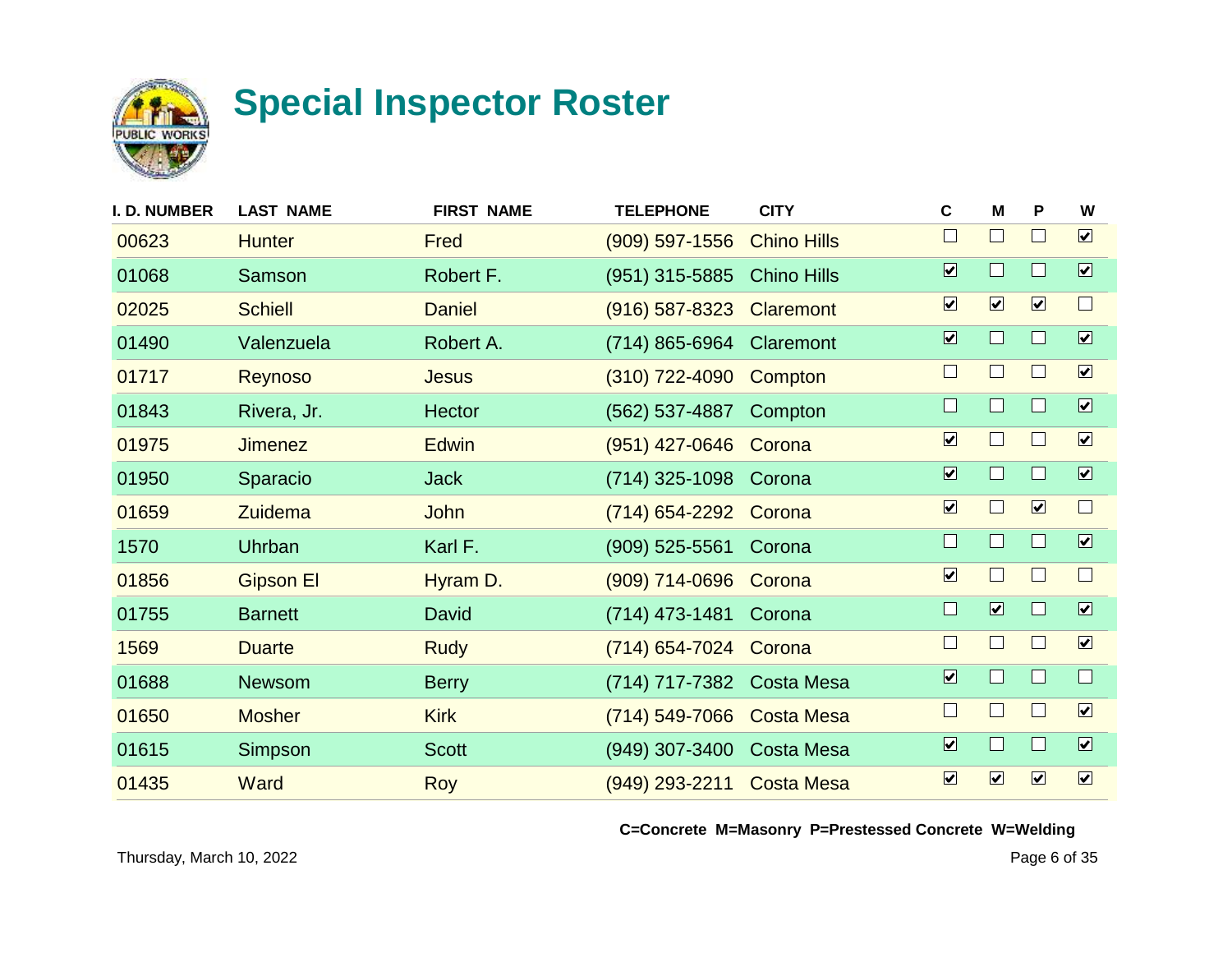

| <b>I. D. NUMBER</b> | <b>LAST NAME</b> | <b>FIRST NAME</b>  | <b>TELEPHONE</b>           | <b>CITY</b>        | C                            | м                            | P                    | W                            |
|---------------------|------------------|--------------------|----------------------------|--------------------|------------------------------|------------------------------|----------------------|------------------------------|
| 01498               | Morgan           | <b>Jeff</b>        | (714) 396-8684             | <b>Costa Mesa</b>  | $\overline{\mathbf{v}}$      | $\boxed{\mathbf{v}}$         | $\boxed{\mathbf{v}}$ | $\Box$                       |
| 02078               | Castro           | David              | (626) 688-6979             | Covina             | $\overline{\mathbf{v}}$      | $\Box$                       |                      | $\Box$                       |
| 01640               | <b>Nowak</b>     | <b>Patrick</b>     | $(626)$ 383-7137           | Covina             | $\boxed{\blacktriangledown}$ | $\boxed{\mathbf{v}}$         | $\mathbf{I}$         | $\Box$                       |
| 02046               | Aly              | Wael M.            | (818) 571-2619 Covina      |                    | $\overline{\mathbf{v}}$      | $\overline{\mathbf{v}}$      |                      | $\overline{\mathbf{v}}$      |
| 01588               | Camacho          | Jonathan           | (951) 233-9464 COVINA      |                    | $\boxed{\blacktriangledown}$ | $\boxed{\blacktriangledown}$ |                      | $\Box$                       |
| 02092               | Ortiz, Jr        | Juan C.            | (626) 862-3097             | Covina             | $\Box$                       | $\overline{\mathbf{v}}$      |                      | $\Box$                       |
| 02035               | <b>Evans</b>     | <b>Tyrone</b>      | $(626)$ 393-0919           | Covina             | $\boxed{\mathbf{v}}$         | $\Box$                       |                      | $\Box$                       |
| 01651               | Ortiz            | <b>Juan Carlos</b> | (626) 862-7795 Covina      |                    | $\overline{\mathbf{v}}$      | $\overline{\mathbf{v}}$      |                      | $\Box$                       |
| 01821               | <b>Gutierrez</b> | Jose D.            | (626) 712-4974 Covina      |                    | $\Box$                       | $\Box$                       |                      | $\boxed{\checkmark}$         |
| 01478               | <b>Madrid</b>    | <b>Charles</b>     | (310) 387-4884 Culver City |                    | $\overline{\mathbf{v}}$      | $\Box$                       | H                    | $\Box$                       |
| 00448               | <b>Teng</b>      | James M.           | (310) 748-5052 Culver City |                    | $\overline{\mathbf{v}}$      | $\boxed{\mathbf{v}}$         | $\boxed{\mathbf{v}}$ | $\boxed{\mathbf{v}}$         |
| 01946               | <b>Nelson</b>    | <b>Ivan</b>        | (562) 714-4329             | <b>Cypress</b>     | $\overline{\mathbf{v}}$      | $\Box$                       |                      | $\overline{\mathbf{v}}$      |
| 02036               | <b>Isaac</b>     | Wahba              | (714) 924-6370             | <b>Cypress</b>     | $\overline{\mathbf{v}}$      | $\boxed{\mathbf{v}}$         |                      | $\boxed{\mathbf{v}}$         |
| 01867               | Degener          | Troy               | (714) 615-7859             | <b>Cypress</b>     | $\overline{\mathbf{v}}$      | $\overline{\mathbf{v}}$      |                      | $\overline{\mathbf{v}}$      |
| 00028               | Armstrong        | Leo M.             | $(909)$ 214-8636           | <b>Diamond Bar</b> | $\Box$                       | $\Box$                       |                      | $\boxed{\mathbf{v}}$         |
| 01696               | <b>Kim</b>       | Do Youn            | (909) 841-3467             | <b>Diamond Bar</b> | $\Box$                       | $\Box$                       |                      | $\boxed{\blacktriangledown}$ |
| 01976               | Ha               | <b>James June</b>  | $(213)$ 992-1866           | <b>Diamond Bar</b> | $\overline{\mathbf{v}}$      | $\boxed{\mathbf{v}}$         | $\boxed{\checkmark}$ | $\Box$                       |
|                     |                  |                    |                            |                    |                              |                              |                      |                              |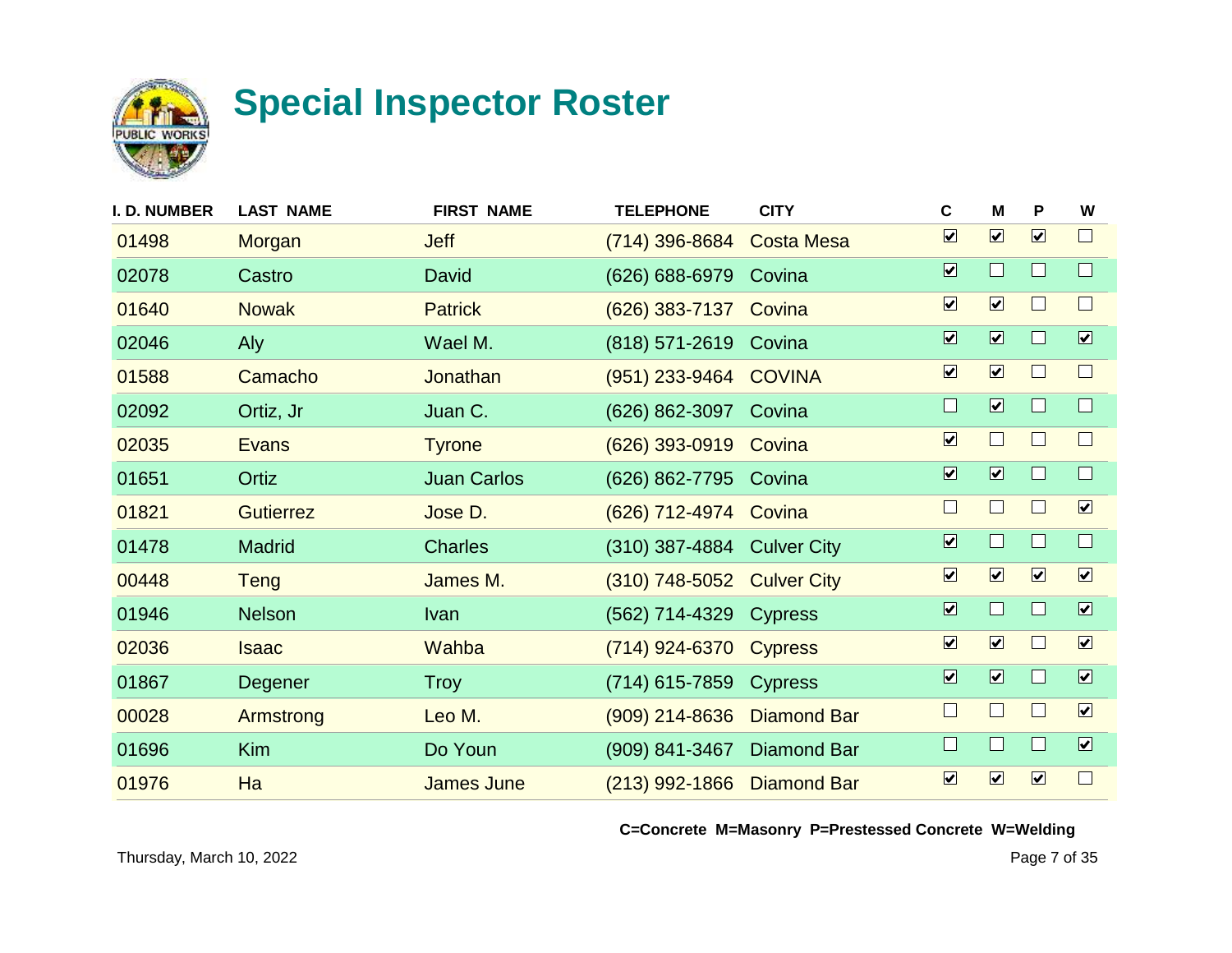

| <b>I. D. NUMBER</b> | <b>LAST NAME</b> | <b>FIRST NAME</b> | <b>TELEPHONE</b>   | <b>CITY</b>        | C                            | M                       | P                            | W                       |
|---------------------|------------------|-------------------|--------------------|--------------------|------------------------------|-------------------------|------------------------------|-------------------------|
| 01608               | <b>Burgos</b>    | <b>Manolito</b>   | $(909)$ 996-0625   | <b>Diamond Bar</b> | $\overline{\mathbf{v}}$      | $\Box$                  |                              | $\Box$                  |
| 01783               | Ortiz            | Edin              | (562) 347-9115     | Downey             | $\overline{\mathbf{v}}$      | $\Box$                  |                              | $\Box$                  |
| 01912               | Melgar           | <b>Jose Luis</b>  | (562) 774-5536     | <b>Downey</b>      | $\boxed{\checkmark}$         | $\boxed{\mathbf{v}}$    | $\boxed{\blacktriangledown}$ | $\boxed{\mathbf{v}}$    |
| 00527               | <b>Marquez</b>   | <b>Aurelio</b>    | (562) 688-2693     | Downey             | $\overline{\mathbf{v}}$      | $\Box$                  |                              | $\Box$                  |
| 01974               | <b>Gomez</b>     | <b>Andres</b>     | $(562)$ 388-1830   | <b>Downey</b>      | $\boxed{\blacktriangledown}$ | $\Box$                  |                              | $\Box$                  |
| 01797               | Apaza            | Roberto           | (562) 879-9533     | Downey             | $\Box$                       | $\Box$                  |                              | $\overline{\mathbf{v}}$ |
| 01545               | <b>Vonk</b>      | <b>Brad</b>       | (562) 810-0441     | <b>Downey</b>      | $\Box$                       | $\Box$                  |                              | $\boxed{\mathbf{v}}$    |
| 01772               | <b>Martinez</b>  | Randall A.        | (562) 413-8159     | <b>Downey</b>      | $\overline{\mathbf{v}}$      | $\overline{\mathbf{v}}$ | $\overline{\mathbf{v}}$      | $\Box$                  |
| 01538               | <b>Sigala</b>    | Jose T.           | $(323) 630 - 9436$ | <b>Downey</b>      | $\overline{\mathbf{v}}$      | $\boxed{\mathbf{v}}$    |                              | $\Box$                  |
| 01687               | Rozier           | <b>Brian</b>      | (626) 733-6499     | <b>Duarte</b>      | $\overline{\mathbf{v}}$      | $\overline{\mathbf{v}}$ | ш                            | $\Box$                  |
| 01774               | <b>Bowie</b>     | Angelo D.         | (626) 410-5395     | <b>Duarte</b>      | $\Box$                       | $\Box$                  |                              | $\boxed{\mathbf{v}}$    |
| 02062               | Qiu              | Liang             | (626) 677-8112     | Eastvale           | $\overline{\mathbf{v}}$      | $\Box$                  |                              | $\overline{\mathbf{v}}$ |
| 02086               | Carter           | Samuel B.         | $(951)$ 203-6036   | <b>Eastvale</b>    | $\overline{\mathbf{v}}$      | $\Box$                  |                              | $\Box$                  |
| 02094               | Lopez-Robles     | Ronald            | (626) 922-7399     | <b>El Monte</b>    | $\overline{\mathbf{v}}$      | $\Box$                  |                              | $\Box$                  |
| 01553               | Wright           | <b>Edward Ray</b> | (626) 755-7937     | <b>El Monte</b>    | $\boxed{\blacktriangledown}$ | $\Box$                  | $\boxed{\mathbf{v}}$         | $\Box$                  |
| 01973               | Alcazar          | Carlos            | (951) 902-3225     | <b>El Monte</b>    | $\overline{\mathbf{v}}$      | $\overline{\mathbf{v}}$ |                              | $\Box$                  |
| 01798               | <b>Sexton</b>    | <b>Dustin Lee</b> | (951) 897-9976     | <b>El Segundo</b>  | $\overline{\mathbf{v}}$      | $\Box$                  |                              | $\boxed{\mathbf{v}}$    |
|                     |                  |                   |                    |                    |                              |                         |                              |                         |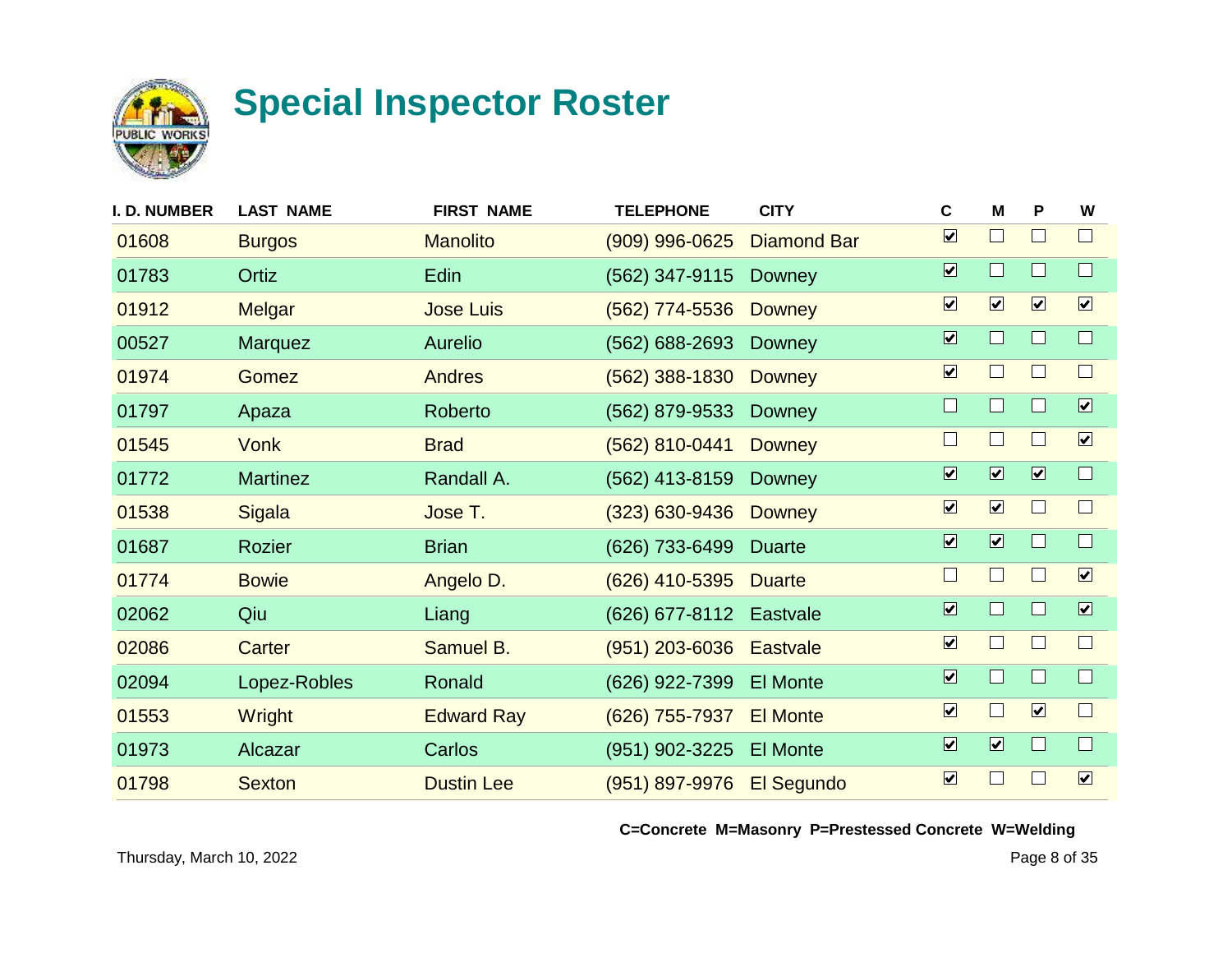

| <b>I. D. NUMBER</b> | <b>LAST NAME</b> | <b>FIRST NAME</b>   | <b>TELEPHONE</b>            | <b>CITY</b>            | $\mathbf c$                  | M                            | P                       | W                            |
|---------------------|------------------|---------------------|-----------------------------|------------------------|------------------------------|------------------------------|-------------------------|------------------------------|
| 01958               | Leavitt          | Warren E.           | $(818)$ 625-8478            | Encino                 | $\boxed{\mathbf{v}}$         | $\Box$                       | $\mathsf{L}$            | $\boxed{\mathbf{v}}$         |
| 01639               | <b>Mason</b>     | Steven R.           | (909) 721-7673              | Enoch                  | $\overline{\mathbf{v}}$      | $\boxed{\blacktriangledown}$ |                         | $\Box$                       |
| 01841               | <b>Michael</b>   | <b>Sam</b>          | $(909)$ 436-7815            | Fontana                | $\boxed{\blacktriangledown}$ | $\boxed{\mathbf{v}}$         | $\boxed{\mathbf{v}}$    | $\boxed{\checkmark}$         |
| 02027               | Oyervies         | <b>Ernesto</b>      | (909) 900-3336              | Fontana                | $\Box$                       | $\Box$                       |                         | $\overline{\mathbf{v}}$      |
| 01726               | <b>Gonzales</b>  | Joseph              | $(909) 838 - 7936$          | Fontana                | $\boxed{\blacktriangledown}$ | $\boxed{\mathbf{v}}$         | $\mathbf{L}$            | $\Box$                       |
| 22152               | Melody           | Peter A.            | (949) 295-1717              | <b>Foothill Ranch</b>  | $\overline{\mathbf{v}}$      | $\boxed{\blacktriangledown}$ | $\overline{\mathbf{v}}$ | $\Box$                       |
| 01877               | Abdelnour        | <b>Essam</b>        | $(714) 768 - 8503$          | <b>Fountain Valley</b> | $\boxed{\mathbf{v}}$         | $\boxed{\mathbf{v}}$         | $\boxed{\mathbf{v}}$    | $\boxed{\checkmark}$         |
| 01342               | <b>Whistler</b>  | <b>John Okane</b>   | (714) 330-2688              | <b>Fountain Valley</b> | $\overline{\mathbf{v}}$      | $\boxed{\blacktriangledown}$ | $\overline{\mathbf{v}}$ | $\boxed{\mathbf{v}}$         |
| 01778               | Hanson, Sr.      | Olin R.             | (661) 810-1059              | Fresno                 | $\boxed{\blacktriangledown}$ | $\Box$                       | $\Box$                  | $\Box$                       |
| 01987               | Rothamel         | Michael John        | (714) 914-9589              | <b>Fullerton</b>       | $\overline{\mathbf{v}}$      | $\boxed{\blacktriangledown}$ | $\overline{\mathbf{v}}$ | $\Box$                       |
| 02065               | Pearman          | <b>Dillon</b>       | $(562)$ 533-2007            | <b>Fullerton</b>       | $\boxed{\blacktriangledown}$ | $\Box$                       | $\boxed{\mathbf{v}}$    | $\Box$                       |
| 01835               | <b>McCallick</b> | James               | $(213)$ 284-8303            | <b>Garden Grove</b>    | $\overline{\mathbf{v}}$      | $\Box$                       | П                       | $\Box$                       |
| 01718               | <b>Miller</b>    | Roger               | (714) 473-8970              | <b>Garden Grove</b>    | $\Box$                       | $\Box$                       |                         | $\overline{\mathbf{v}}$      |
| 01672               | <b>Athanitis</b> | <b>Ronald James</b> | (562) 243-4442 Garden Grove |                        | $\overline{\mathbf{v}}$      | $\boxed{\blacktriangledown}$ |                         | $\Box$                       |
| 01874               | <b>McGuire</b>   | <b>Donald Scott</b> | $(949)$ 838-5705            | <b>Garden Grove</b>    | $\boxed{\blacktriangledown}$ | $\Box$                       | $\mathbf{I}$            | $\Box$                       |
| 01896               | Leff             | Crystal             | (714) 489-3251              | <b>Garden Grove</b>    | $\overline{\mathbf{v}}$      | $\boxed{\blacktriangledown}$ |                         | $\boxed{\blacktriangledown}$ |
| 01731               | <b>Foster</b>    | <b>William S.</b>   | (818) 957-2885              | <b>Garden Grove</b>    | $\Box$                       | $\Box$                       |                         | $\boxed{\checkmark}$         |
|                     |                  |                     |                             |                        |                              |                              |                         |                              |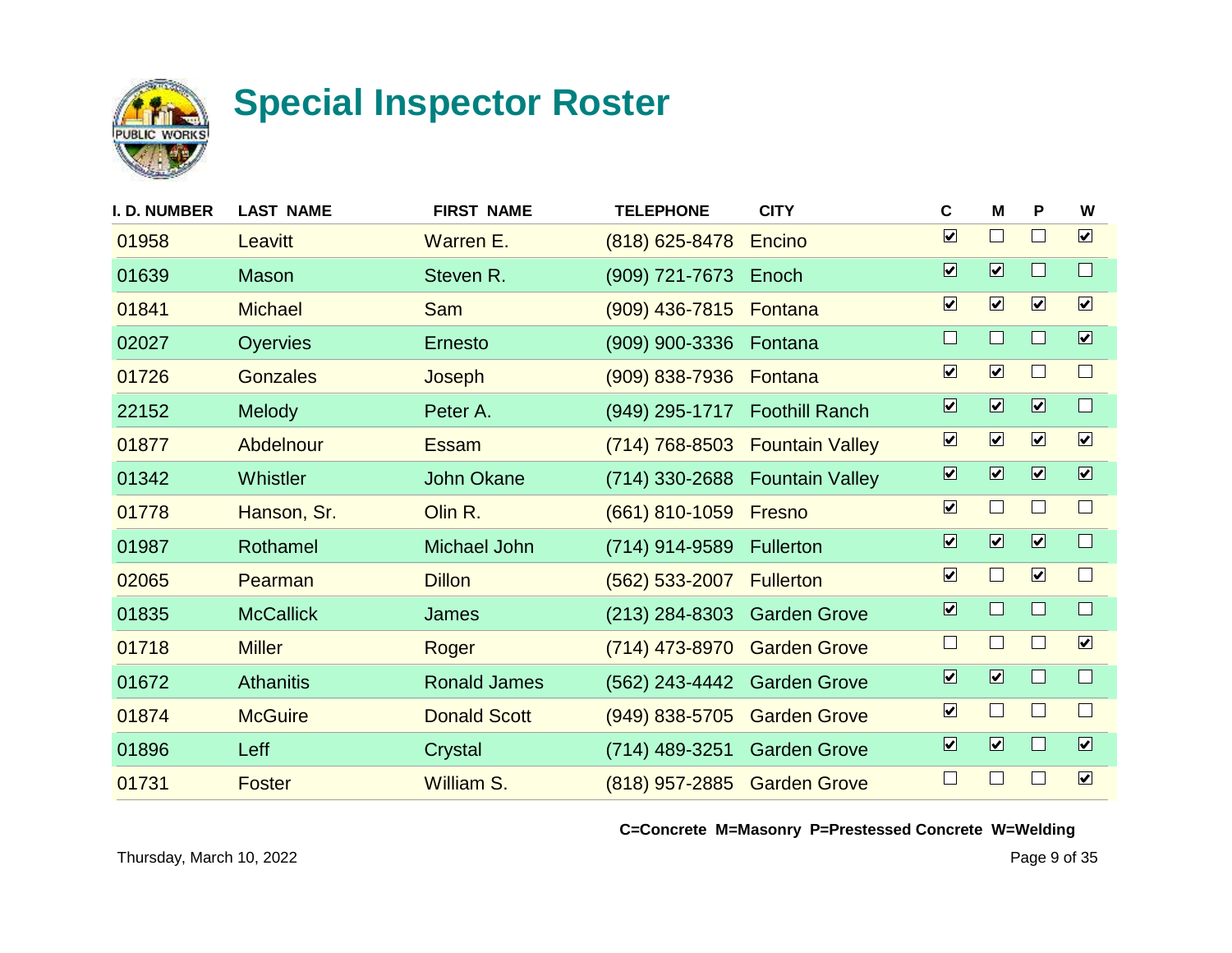

| I. D. NUMBER | <b>LAST NAME</b> | <b>FIRST NAME</b>  | <b>TELEPHONE</b>   | <b>CITY</b>          | C                            | M                            | P                       | W                            |
|--------------|------------------|--------------------|--------------------|----------------------|------------------------------|------------------------------|-------------------------|------------------------------|
| 01736        | <b>Wilson</b>    | <b>Charles</b>     | (714) 746-0007     | <b>Garden Grove</b>  | $\overline{\mathbf{v}}$      | $\Box$                       |                         | $\Box$                       |
| 01753        | Paras            | <b>Beverly</b>     | (714) 458-7049     | <b>Garden Grove</b>  | $\Box$                       | $\boxed{\blacktriangledown}$ | ш                       | $\boxed{\blacktriangledown}$ |
| 01230        | Paras            | George             | (714) 590-4875     | <b>Garden Grove</b>  | $\boxed{\blacktriangledown}$ | $\boxed{\mathbf{v}}$         | $\mathbf{I}$            | $\boxed{\mathbf{v}}$         |
| 01854        | <b>Kim</b>       | Thomas D.          | $(213)$ 447-2033   | Gardena              | $\Box$                       | $\Box$                       |                         | $\boxed{\mathbf{v}}$         |
| 01991        | Carson           | Jay                | $(310) 686 - 7519$ | Gardena              | $\overline{\mathbf{v}}$      | $\boxed{\mathbf{v}}$         |                         | $\Box$                       |
| 01074        | <b>Simitian</b>  | <b>Sarkis</b>      | $(213) 864 - 2673$ | <b>Glassell Park</b> | $\overline{\mathbf{v}}$      | $\overline{\mathbf{v}}$      |                         | $\Box$                       |
| 02031        | Lyudmirsky       | <b>David</b>       | $(323)$ 907-9171   | Glendale             | $\blacktriangledown$         | $\Box$                       |                         | $\Box$                       |
| 01561        | Ramos            | <b>Juan Carlos</b> | (213) 703-9649     | Glendale             | $\overline{\mathbf{v}}$      | $\overline{\mathbf{v}}$      | $\overline{\mathbf{v}}$ | $\Box$                       |
| 01503        | Alaverdyan       | <b>Razmik</b>      | (818) 281-7174     | Glendale             | $\Box$                       | $\Box$                       |                         | $\boxed{\checkmark}$         |
| 01749        | Shakhmuradyan    | <b>Masis</b>       | (818) 476-2468     | Glendale             | $\Box$                       | $\Box$                       | ш                       | $\overline{\mathbf{v}}$      |
| 01981        | <b>Aghayans</b>  | Ara                | $(818)$ 523-9536   | Glendale             | $\Box$                       | $\Box$                       | $\mathbf{I}$            | $\boxed{\mathbf{v}}$         |
| 01279        | Saleh            | Samir M.           | (818) 434-1320     | Glendale             | $\overline{\mathbf{v}}$      | $\overline{\mathbf{v}}$      |                         | $\Box$                       |
| 02011        | <b>Haley</b>     | <b>Nathan</b>      | $(949)$ 939-9533   | Glendale             | $\overline{\mathbf{v}}$      | $\boxed{\mathbf{v}}$         |                         | $\boxed{\mathbf{v}}$         |
| 01017        | Han              | Sang V.            | (818) 247-8762     | Glendale             | $\Box$                       | $\Box$                       |                         | $\overline{\mathbf{v}}$      |
| 00734        | <b>Sander</b>    | Delayne G.         | (626) 914-5254     | Glendora             | $\overline{\mathbf{v}}$      | $\Box$                       |                         | $\boxed{\mathbf{v}}$         |
| 01793        | Archuleta        | <b>Travis</b>      | (626) 309-0055     | Glendora             | $\overline{\mathbf{v}}$      | $\overline{\mathbf{v}}$      | $\overline{\mathbf{v}}$ | $\boxed{\blacktriangledown}$ |
| 01922        | <b>Meza</b>      | Jason              | (626) 476-0050     | Glendora             | $\boxed{\checkmark}$         | $\boxed{\mathbf{v}}$         |                         | $\boxed{\mathbf{v}}$         |
|              |                  |                    |                    |                      |                              |                              |                         |                              |

**C=Concrete M=Masonry P=Prestessed Concrete W=Welding**

Thursday, March 10, 2022 Page 10 of 35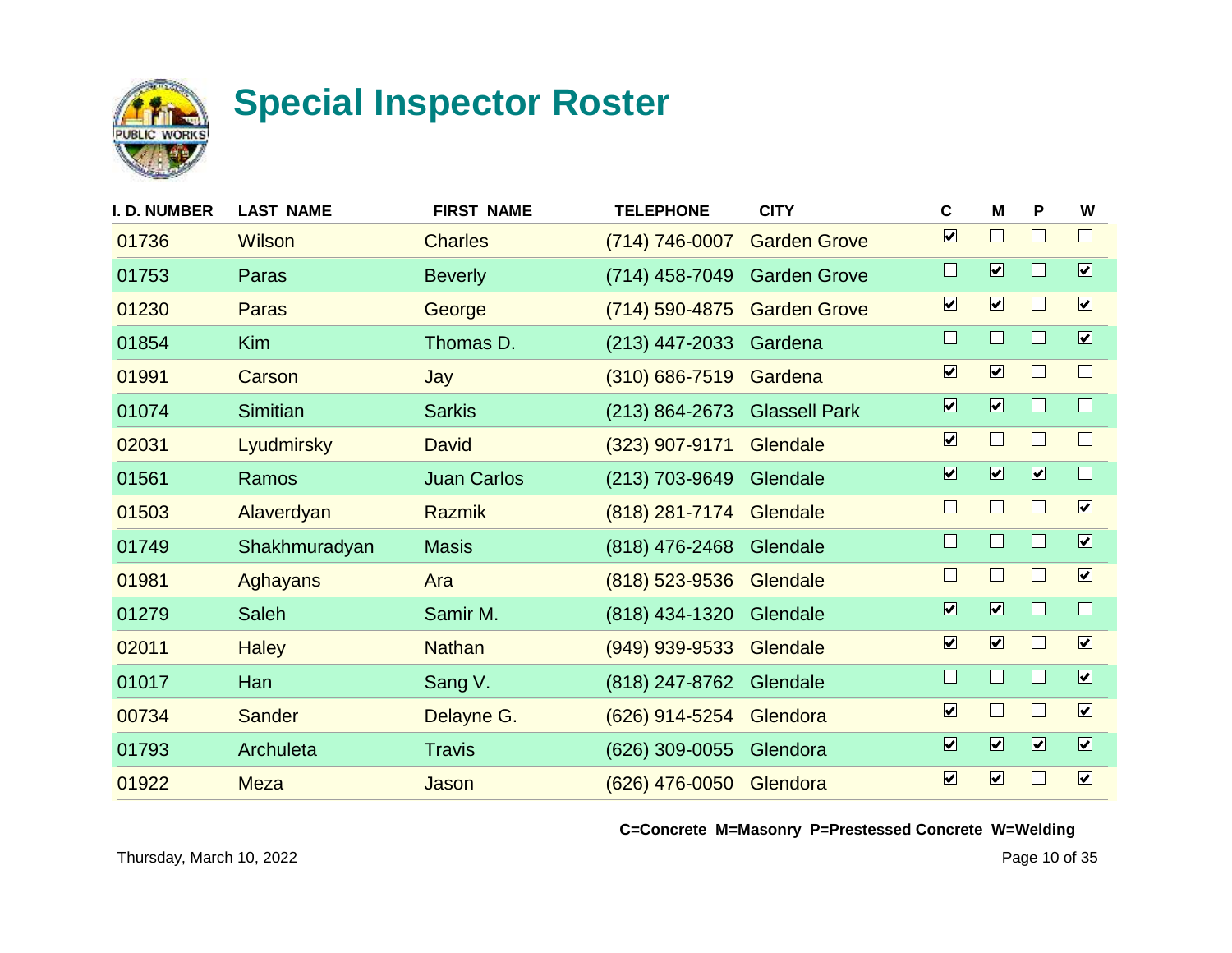

| I. D. NUMBER | <b>LAST NAME</b>   | <b>FIRST NAME</b>  | <b>TELEPHONE</b> | <b>CITY</b>          | C                            | M                           | P                       | W                            |
|--------------|--------------------|--------------------|------------------|----------------------|------------------------------|-----------------------------|-------------------------|------------------------------|
| 01502        | <b>Milleron</b>    | Mark S.            | (626) 833-3415   | Glendora             | $\Box$                       | $\vert \ \ \vert$           |                         | $\boxed{\mathbf{v}}$         |
| 00927        | Archuleta          | James              | (626) 309-0055   | Glendora             | $\overline{\mathbf{v}}$      | $\overline{\mathbf{v}}$     |                         | $\Box$                       |
| 01923        | <b>Peery</b>       | Craig A.           | $(626)$ 991-6148 | Glendora             | $\boxed{\mathbf{v}}$         | $\boxed{\mathbf{v}}$        |                         | $\boxed{\mathbf{v}}$         |
| 01338        | Ramirez            | <b>Richard</b>     | $(818)$ 384-8641 | Granada Hills        | $\overline{\mathbf{v}}$      | $\Box$                      | $\overline{\mathbf{v}}$ | $\Box$                       |
| 02081        | <b>Ohannessian</b> | Sebouh John        | $(818)$ 256-9797 | <b>Granada Hills</b> | $\boxed{\blacktriangledown}$ | $\boxed{\mathbf{v}}$        |                         | $\Box$                       |
| 01146        | Farfalla           | David              | (818) 421-4471   | <b>Granada Hills</b> | $\overline{\mathbf{v}}$      | $\Box$                      |                         | $\Box$                       |
| 00982        | <b>Daniels</b>     | Robert E.          | (818) 425-7667   | <b>Granada Hills</b> | $\boxed{\mathbf{v}}$         | $\boxed{\mathbf{v}}$        |                         | $\Box$                       |
| 01393        | Garcia             | Ernie              | (626) 536-0480   | Hacienda Hgts        | $\overline{\mathbf{v}}$      | $\mathcal{L}_{\mathcal{A}}$ |                         | $\boxed{\blacktriangledown}$ |
| 01446        | <b>Troutt</b>      | <b>Michael</b>     | $(310)$ 344-9257 | <b>Harbor City</b>   | $\overline{\mathbf{v}}$      | $\boxed{\mathbf{v}}$        | $\mathbf{1}$            | $\Box$                       |
| 01707        | Waialae            | Ryan               | $(310)$ 753-7558 | <b>Harbor City</b>   | $\overline{\mathbf{v}}$      | $\overline{\mathbf{v}}$     | ш                       | $\Box$                       |
| 01708        | <b>San Roman</b>   | <b>Michael</b>     | $(310)$ 817-1767 | <b>Harbor City</b>   | $\boxed{\blacktriangledown}$ | $\boxed{\mathbf{v}}$        |                         | $\Box$                       |
| 02055        | Meza               | Rafael             | $(213)$ 305-5341 | Hawthorne            | $\overline{\mathbf{v}}$      | $\overline{\mathbf{z}}$     |                         | $\Box$                       |
| 01954        | <b>Troedson</b>    | John               | (760) 459-9533   | <b>Hawthorne</b>     | $\boxed{\blacktriangledown}$ | $\boxed{\mathbf{v}}$        | $\boxed{\mathbf{v}}$    | $\Box$                       |
| 02082        | <b>Hamilton</b>    | Adrian             | (424) 207-4807   | Hawthorne            | $\overline{\mathbf{v}}$      | $\overline{\mathbf{v}}$     | $\overline{\mathbf{v}}$ | $\Box$                       |
| 01691        | Achegbulu          | <b>Philip Oinu</b> | $(310)$ 484-9043 | <b>Hawthorne</b>     | $\boxed{\checkmark}$         | $\boxed{\mathbf{v}}$        |                         | $\Box$                       |
| 01563        | Godwin             | Freddie            | $(310)$ 675-7103 | Hawthorne            | $\overline{\mathbf{v}}$      | $\Box$                      |                         | $\Box$                       |
| 01917        | Hall               | <b>Jeremy</b>      | $(310)$ 365-1096 | Hawthorne            | $\overline{\mathbf{v}}$      | $\boxed{\mathbf{v}}$        |                         | $\boxed{\checkmark}$         |
|              |                    |                    |                  |                      |                              |                             |                         |                              |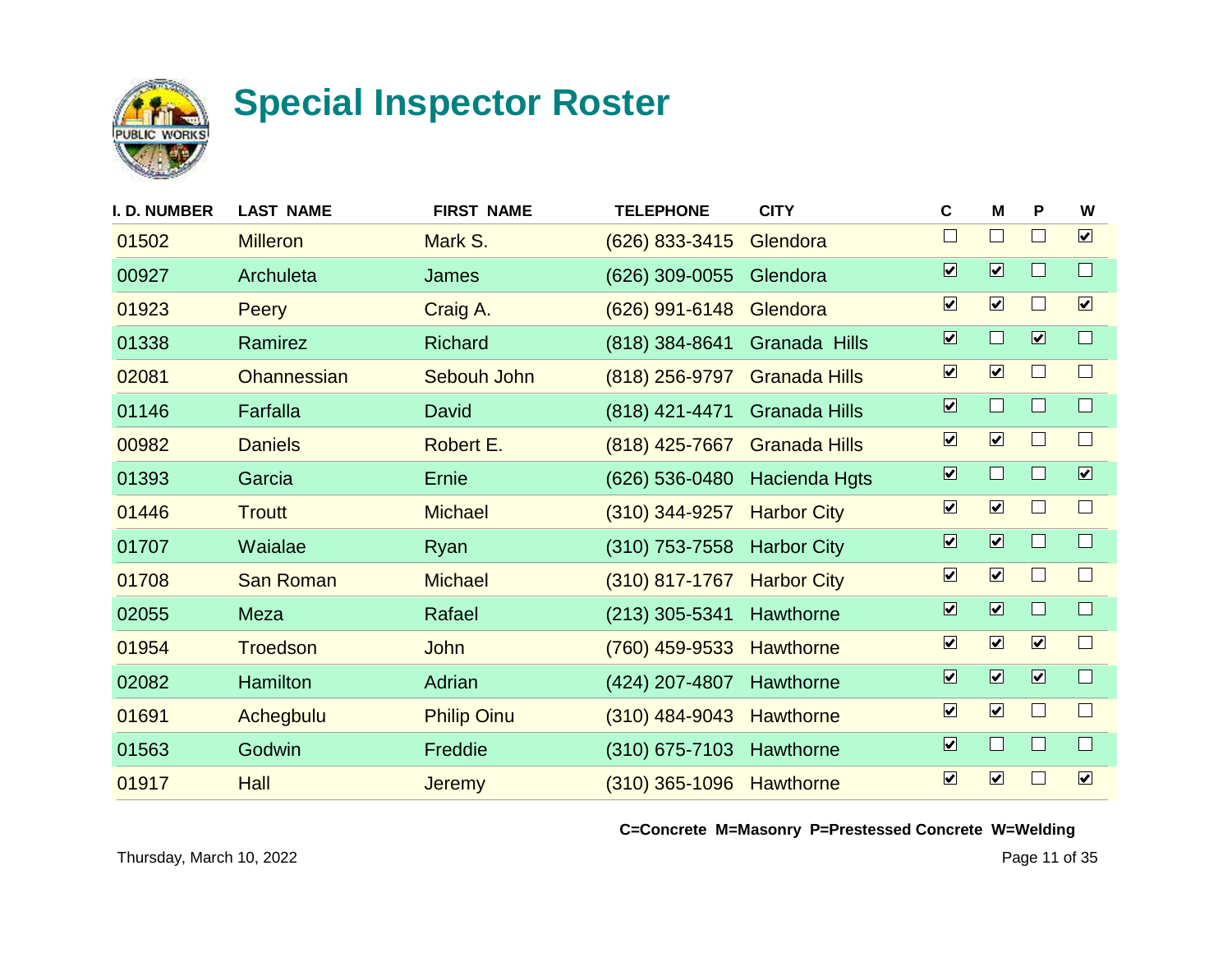

| <b>I. D. NUMBER</b> | <b>LAST NAME</b> | <b>FIRST NAME</b>      | <b>TELEPHONE</b>   | <b>CITY</b>             | $\mathbf c$                  | M                       | P                       | W                            |
|---------------------|------------------|------------------------|--------------------|-------------------------|------------------------------|-------------------------|-------------------------|------------------------------|
| 01806               | Arroyo           | Charles V.             | $(951) 591 - 9335$ | <b>Hemet</b>            | $\Box$                       | $\Box$                  | $\Box$                  | $\boxed{\blacktriangledown}$ |
| 01842               | Leyva            | Sergio                 | (951) 224-4252     | Hemet                   | $\overline{\mathbf{v}}$      | $\Box$                  | $\Box$                  | $\Box$                       |
| 01486               | Dominguez, Jr.   | <b>Ruben</b>           | $(909) 534 - 4040$ | <b>Hesperia</b>         | $\Box$                       | $\Box$                  | $\Box$                  | $\boxed{\mathbf{v}}$         |
| 00190               | <b>McBain</b>    | Scott A.               | (760) 885-1336     | Hesperia                | $\overline{\mathbf{v}}$      | $\Box$                  | $\Box$                  | $\overline{\mathbf{v}}$      |
| 02069               | Cannarella       | <b>Michael Anthony</b> | $(626)$ 678-3805   | <b>Highland</b>         | $\boxed{\blacktriangledown}$ | $\boxed{\mathbf{v}}$    | $\boxed{\checkmark}$    | $\Box$                       |
| 01325               | Romo             | <b>Nicholas</b>        | (909) 496-5126     | Highland                | $\Box$                       | $\Box$                  | $\Box$                  | $\overline{\mathbf{v}}$      |
| 02000               | <b>Samaan</b>    | Khaldoun               | (909) 913-0236     | <b>Highland</b>         | $\boxed{\checkmark}$         | $\Box$                  | Н                       | $\Box$                       |
| 01709               | Harrington       | <b>Bruce</b>           | (714) 469-0537     | <b>Huntington Beach</b> | $\Box$                       | $\Box$                  | $\Box$                  | $\overline{\mathbf{v}}$      |
| 02005               | <b>Strobel</b>   | Eric J.                | (949) 394-4295     | <b>Huntington Beach</b> | $\boxed{\mathbf{v}}$         | $\Box$                  | L                       | $\Box$                       |
| 01863               | Apland           | Stephen A.             | $(909) 609 - 6401$ | <b>Huntington Beach</b> | $\overline{\mathbf{v}}$      | $\Box$                  | $\Box$                  | $\Box$                       |
| 01082               | <b>Nelson</b>    | Gary                   | $(714)$ 334-6273   | <b>Huntington Beach</b> | $\boxed{\blacktriangledown}$ | $\Box$                  | L                       | $\boxed{\mathbf{v}}$         |
| 02015               | Alonzo           | George                 | (714) 724-1497     | <b>Huntington Beach</b> | $\overline{\mathbf{v}}$      | $\overline{\mathbf{v}}$ | $\Box$                  | $\Box$                       |
| 01957               | <b>Martin</b>    | <b>Christopher M</b>   | (714) 342-0731     | <b>Huntington Beach</b> | $\Box$                       | $\Box$                  |                         | $\boxed{\mathbf{v}}$         |
| 02076               | Letterman        | Darren                 | (949) 842-6930     | <b>Huntington Beach</b> | $\boxed{\blacktriangledown}$ | $\overline{\mathbf{v}}$ | $\overline{\mathbf{v}}$ | $\Box$                       |
| 01873               | <b>Elduayen</b>  | <b>Steven</b>          | (818) 261-2079     | <b>Huntington Beach</b> | $\Box$                       | $\Box$                  | L                       | $\boxed{\mathbf{v}}$         |
| 01411               | Sobhi            | <b>Youssef Gamal</b>   | (714) 965-5913     | <b>Huntington Beach</b> | $\overline{\mathbf{v}}$      | $\Box$                  | $\Box$                  | $\Box$                       |
| 01396               | <b>Newsom</b>    | Jon                    | $(714)$ 943-2777   | <b>Huntington Beach</b> | $\boxed{\checkmark}$         | $\Box$                  |                         |                              |
|                     |                  |                        |                    |                         |                              |                         |                         |                              |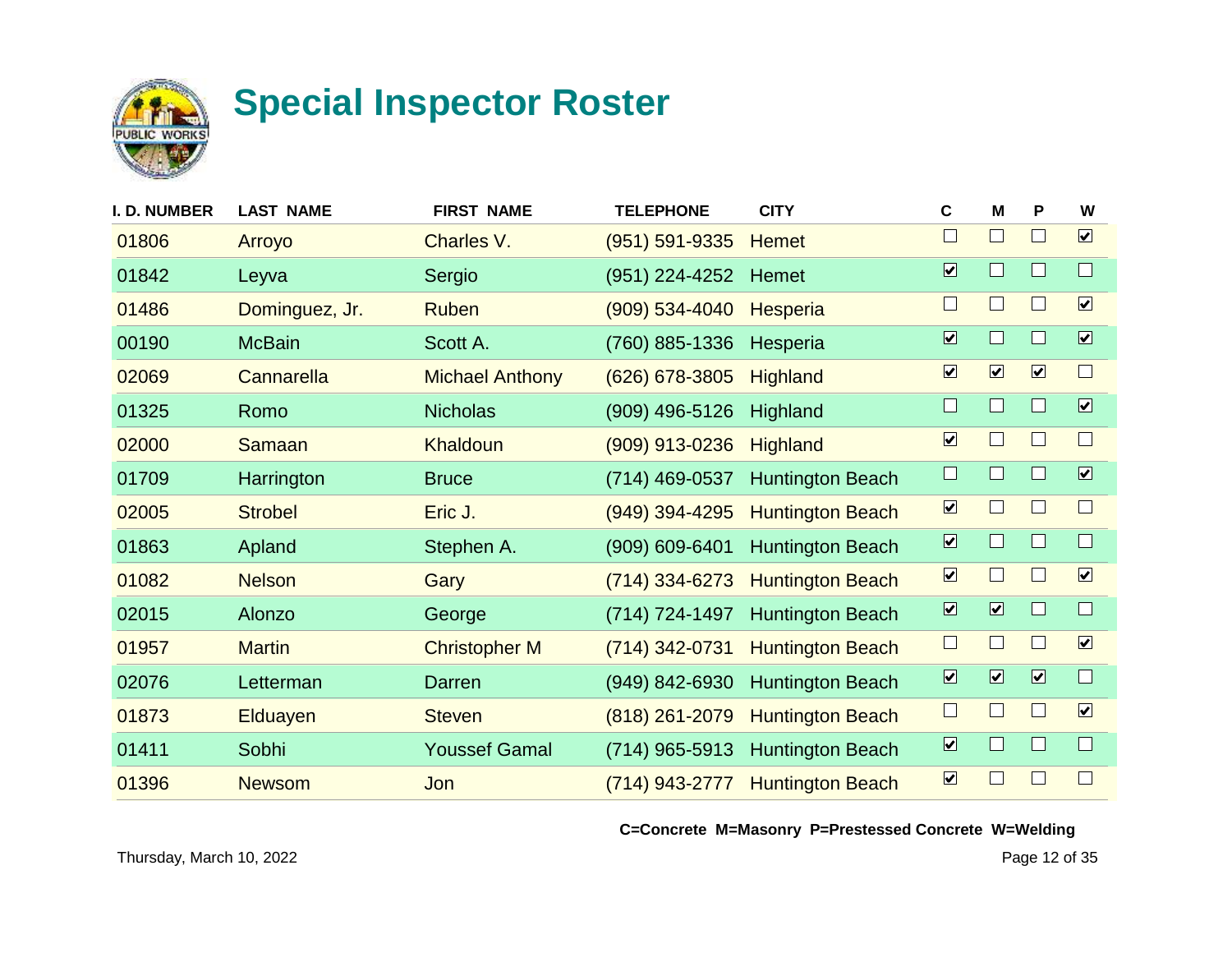

| <b>I. D. NUMBER</b> | <b>LAST NAME</b> | <b>FIRST NAME</b>   | <b>TELEPHONE</b>   | <b>CITY</b>             | C                            | м                            | P                       | W                       |
|---------------------|------------------|---------------------|--------------------|-------------------------|------------------------------|------------------------------|-------------------------|-------------------------|
| 01337               | <b>Mulinix</b>   | Ray                 | $(562)$ 235-3359   | <b>Huntington Beach</b> | $\overline{\mathbf{v}}$      | $\boxed{\mathbf{v}}$         |                         | $\Box$                  |
| 01777               | Gardiner         | Jason               | (714) 553-9371     | <b>Huntington Beach</b> | $\overline{\mathbf{v}}$      | $\boxed{\blacktriangledown}$ | $\overline{\mathbf{v}}$ | $\boxed{\mathbf{v}}$    |
| 01752               | <b>Rubin</b>     | Gary                | $(714)$ 330-6333   | <b>Huntington Beach</b> | $\boxed{\blacktriangledown}$ | $\Box$                       |                         | $\Box$                  |
| 01418               | Estanislau       | James               | (714) 658-2510     | <b>Huntington Beach</b> | $\overline{\mathbf{v}}$      | $\overline{\mathbf{v}}$      | $\boxed{\mathbf{v}}$    | $\overline{\mathbf{v}}$ |
| 01445               | Carman           | Robert L.           | $(562)$ 533-7646   | <b>Huntington Beach</b> | $\boxed{\blacktriangledown}$ | $\boxed{\mathbf{v}}$         | $\boxed{\mathbf{v}}$    | $\boxed{\checkmark}$    |
| 01759               | <b>Terry</b>     | <b>Brandon</b>      | (714) 863-9180     | Irvine                  | $\overline{\mathbf{v}}$      | $\overline{\mathbf{v}}$      |                         | $\Box$                  |
| 01990               | Abdaviazar       | <b>Zachary</b>      | $(949)$ 637-8888   | <b>Irvine</b>           | $\boxed{\mathbf{v}}$         | $\Box$                       |                         | $\Box$                  |
| 01979               | <b>Givens</b>    | Andrew R.           | (949) 872-4512     | <b>Irvine</b>           | $\Box$                       | $\Box$                       |                         | $\overline{\mathbf{v}}$ |
| 02056               | <b>Burgess</b>   | <b>Jeff</b>         | $(951) 515 - 7721$ | <b>Irvine</b>           | $\overline{\mathbf{v}}$      | $\Box$                       | H                       | $\Box$                  |
| 00392               | Tsai             | <b>Steve</b>        | $(213) 591 - 1572$ | Irvine                  | $\overline{\mathbf{v}}$      | $\overline{\mathbf{v}}$      | $\overline{\mathbf{z}}$ | $\overline{\mathbf{v}}$ |
| 01818               | <b>Eckerson</b>  | Jason               | $(909)$ 996-0199   | <b>Jurupa Valley</b>    | $\boxed{\mathbf{v}}$         | $\boxed{\mathbf{v}}$         | $\boxed{\mathbf{v}}$    | $\boxed{\mathbf{v}}$    |
| 01347               | <b>Rice</b>      | John S.             | (714) 350-7490     | <b>Jurupa Valley</b>    | $\overline{\mathbf{v}}$      | $\overline{\mathbf{v}}$      |                         | $\overline{\mathbf{v}}$ |
| 01537               | <b>Fuhrer</b>    | Ken                 | $(818)$ 359-5005   | <b>Kagle Canyon</b>     | $\overline{\mathbf{v}}$      | $\Box$                       |                         | $\Box$                  |
| 01373               | <b>Nigra</b>     | <b>Richard John</b> | (818) 957-2759     | La Canada               | $\overline{\mathbf{v}}$      | $\overline{\mathbf{v}}$      | $\boxed{\checkmark}$    | $\overline{\mathbf{v}}$ |
| 01455               | <b>Nigra</b>     | <b>Vickie Jeane</b> | (818) 957-2759     | La Canada               | $\boxed{\checkmark}$         | $\boxed{\mathbf{v}}$         |                         | $\Box$                  |
| 01889               | <b>Nigra</b>     | Richard, Jr.        | (818) 624-9373     | La Canada               | $\boxed{\blacktriangledown}$ | $\Box$                       |                         | $\boxed{\mathbf{v}}$    |
| 00642               | Cervenka         | Thomas L.           | $(818)$ 399-9303   | La Crescenta            | $\overline{\mathbf{v}}$      | $\Box$                       |                         | $\boxed{\mathbf{v}}$    |
|                     |                  |                     |                    |                         |                              |                              |                         |                         |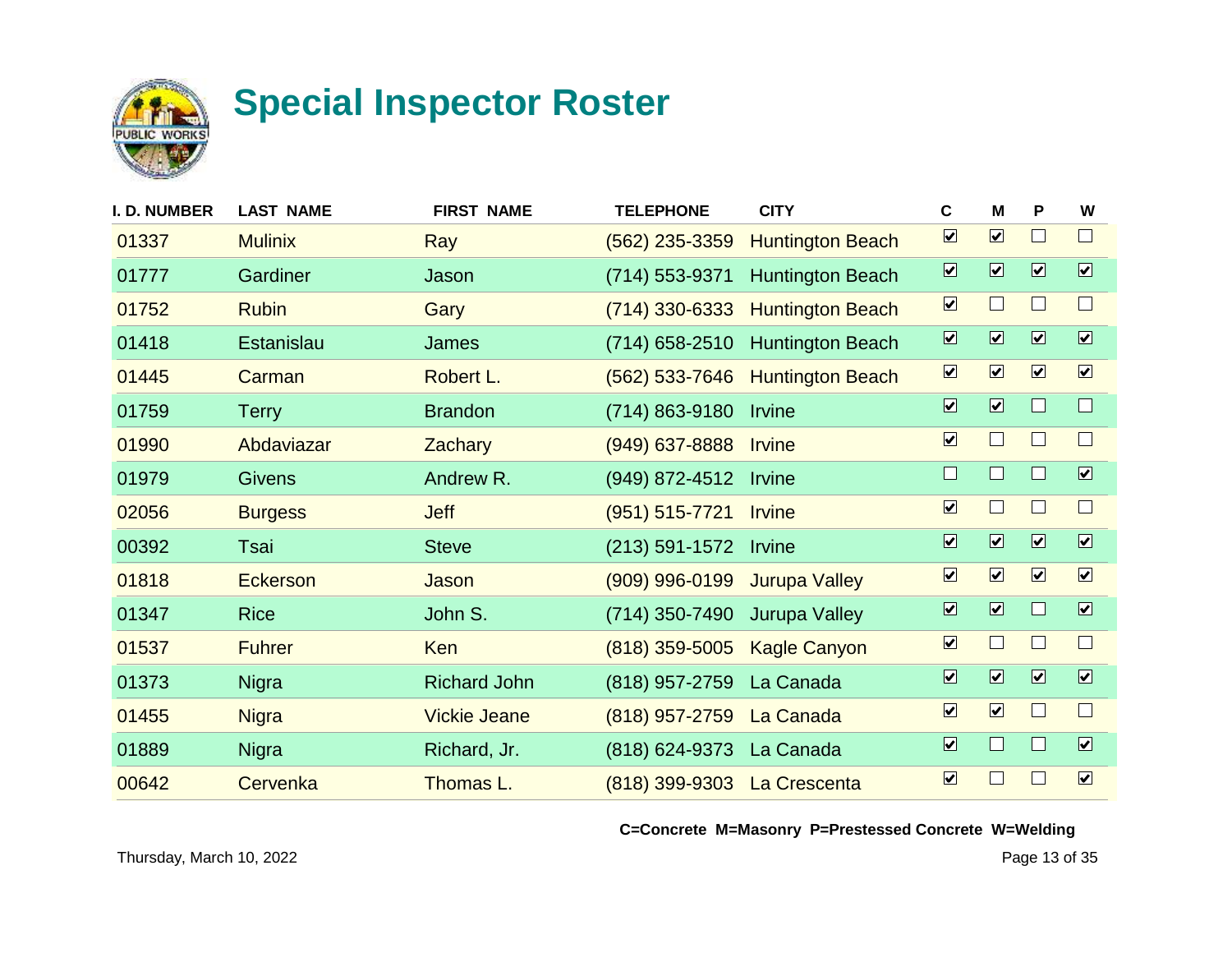

| I. D. NUMBER | <b>LAST NAME</b> | <b>FIRST NAME</b> | <b>TELEPHONE</b>         | <b>CITY</b>     | $\mathbf c$                  | M                            | P                       | W                       |
|--------------|------------------|-------------------|--------------------------|-----------------|------------------------------|------------------------------|-------------------------|-------------------------|
| 01603        | Johnson          | Larry C.          | (714) 390-2471           | <b>LA HABRA</b> | $\boxed{\blacktriangledown}$ | $\Box$                       | $\boxed{\mathbf{v}}$    | $\boxed{\mathbf{v}}$    |
| 01622        | Chendra          | John              | (626) 321-7672           | La Habra        | $\overline{\mathbf{v}}$      | $\boxed{\blacktriangledown}$ | $\mathbf{L}$            | $\overline{\mathbf{v}}$ |
| 01524        | <b>Kim</b>       | <b>Young Do</b>   | $(949)$ 254-9315         | La Mirada       | $\Box$                       | $\Box$                       | $\mathsf{L}$            | $\boxed{\checkmark}$    |
| 00833        | Oviedo           | Eduardo           | (714) 926-3355           | La Mirada       | $\Box$                       | $\Box$                       |                         | $\overline{\mathbf{v}}$ |
| 1600         | <b>Burbidge</b>  | David John        | (562) 755-4770 La Mirada |                 | $\Box$                       | $\Box$                       | $\mathbf{L}$            | $\boxed{\mathbf{v}}$    |
| 01475        | <b>Kim</b>       | Jayee Jaeyoung    | (562) 331-5700           | La Mirada       | $\overline{\mathbf{v}}$      | $\boxed{\blacktriangledown}$ |                         | $\overline{\mathbf{v}}$ |
| 00695        | Parada           | Joe P.            | (562) 714-2592           | La Mirada       | $\boxed{\blacktriangledown}$ | $\Box$                       | ш                       | $\boxed{\checkmark}$    |
| 1566         | <b>Loveless</b>  | <b>Mark</b>       | (714) 399-5486 La Mirada |                 | $\Box$                       | $\Box$                       | <b>Tara</b>             | $\overline{\mathbf{v}}$ |
| 02085        | <b>Degener</b>   | Greg              | (714) 321-8787 La Mirada |                 | $\boxed{\mathbf{v}}$         | $\Box$                       | $\mathsf{L}$            | $\Box$                  |
| 01689        | Fernandes        | Joseph G.         | (562) 650-1472           | La Palma        | $\overline{\mathbf{v}}$      | $\overline{\mathbf{v}}$      | $\overline{\mathbf{z}}$ | $\overline{\mathbf{v}}$ |
| 01982        | Lim              | <b>Kim</b>        | $(626)$ 803-1117         | La Palma        | $\Box$                       | $\Box$                       | $\mathsf{L}$            | $\boxed{\mathbf{v}}$    |
| 01725        | Chang            | Dan               | (626) 222-6907           | La Puente       | $\Box$                       | $\Box$                       |                         | $\overline{\mathbf{v}}$ |
| 01937        | Sandoval         | Juilo C.          | $(562)$ 244-8409         | La Puente       | $\overline{\mathbf{v}}$      | $\Box$                       | $\boxed{\mathbf{v}}$    | $\Box$                  |
| 00746        | Rosenthal        | Walter A.         | (626) 391-7230           | La Puente       | $\Box$                       | $\Box$                       |                         | $\boxed{\checkmark}$    |
| 02061        | Langdon          | Christopher D.    | (760) 881-7457           | La Vegas        | $\boxed{\checkmark}$         | $\Box$                       | $\Box$                  | $\Box$                  |
| 00601        | <b>Beckley</b>   | Charles K.        | (562) 858-0639           | La Verne        | $\overline{\mathbf{v}}$      | $\Box$                       | Ш                       | $\boxed{\checkmark}$    |
| 02060        | Anderson         | Ronald A.         | (626) 786-3146 La Verne  |                 | $\Box$                       | $\Box$                       |                         | $\boxed{\checkmark}$    |
|              |                  |                   |                          |                 |                              |                              |                         |                         |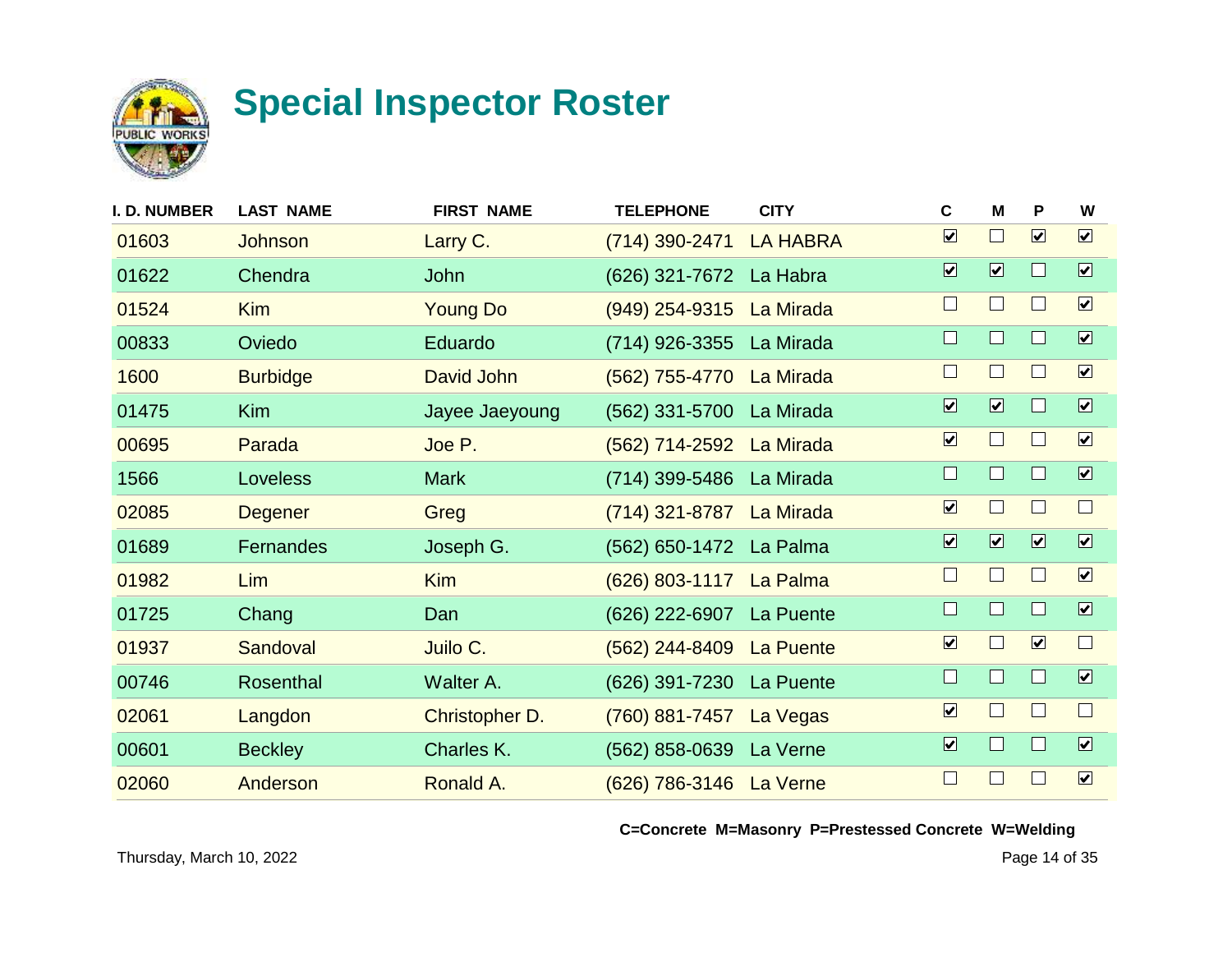

| I. D. NUMBER | <b>LAST NAME</b>           | <b>FIRST NAME</b> | <b>TELEPHONE</b>             | <b>CITY</b>                  | C                            | м                            | P                       | W                            |
|--------------|----------------------------|-------------------|------------------------------|------------------------------|------------------------------|------------------------------|-------------------------|------------------------------|
| 02099        | Getz                       | Raymond           | (949) 949-2332               | <b>Laguna Niguel</b>         | $\Box$                       | $\boxed{\mathbf{v}}$         |                         | $\boxed{\mathbf{v}}$         |
| 02066        | <b>Michell</b>             | Raymond           | (949) 402-8950               | Laguna Niguel                | $\overline{\mathbf{v}}$      | $\boxed{\blacktriangledown}$ |                         | $\boxed{\blacktriangledown}$ |
| 01931        | <b>Jones</b>               | Alan              |                              | (714) 271-2182 LAKE ELSINORE | $\boxed{\blacktriangledown}$ | $\boxed{\mathbf{v}}$         |                         | $\Box$                       |
| 02045        | <b>Bogado</b>              | Marcelo A.        | (213) 718-6643 Lake Elsinore |                              | $\Box$                       | $\Box$                       |                         | $\overline{\mathbf{v}}$      |
| 00754        | <b>Bray</b>                | William           | (562) 652-6274 Lake Elsinore |                              | $\Box$                       | $\vert \ \ \vert$            |                         | $\boxed{\blacktriangledown}$ |
| 01520        | Galaviz                    | David Lozano      | (562) 556-3308 Lake Forest   |                              | $\overline{\mathbf{v}}$      | $\overline{\mathbf{v}}$      | $\overline{\mathbf{v}}$ | $\Box$                       |
| 00122        | <b>Hansen</b>              | James W. Jr.      | $(805)$ 857-4661             | <b>Lake Havasu</b>           | $\Box$                       | $\Box$                       |                         | $\boxed{\checkmark}$         |
| 01830        | <b>Berndt</b>              | <b>Jefferey</b>   | (661) 754-3282 Lake Hughes   |                              | $\overline{\mathbf{v}}$      | $\Box$                       |                         | $\Box$                       |
| 01938        | <b>Krie</b>                | <b>Tyler</b>      | (562) 688-1414 LAKEWOOD      |                              | $\overline{\mathbf{v}}$      | $\Box$                       |                         | $\Box$                       |
| 01924        | Ung                        | Kim N.            | (562) 760-2999               | Lakewood                     | $\overline{\mathbf{v}}$      | $\overline{\mathbf{v}}$      |                         | $\overline{\mathbf{v}}$      |
| 01694        | Palzer                     | Jeffery L. Palzer | $(562)$ 355-6065             | Lakewood                     | $\boxed{\blacktriangledown}$ | $\boxed{\mathbf{v}}$         |                         | $\Box$                       |
| 01091        | Pfeiffer                   | Kenneth W.        | $(310)$ 994-6685             | Lakewood                     | $\Box$                       | $\Box$                       |                         | $\overline{\mathbf{v}}$      |
| 01290        | <b>Baga</b>                | Rolando I.        | $(562)$ 599-9887             | Lakewood                     | $\overline{\mathbf{v}}$      | $\Box$                       |                         | $\Box$                       |
| 01033        | <b>Krie</b>                | <b>Timothy</b>    | (562) 746-4077               | Lakewood                     | $\overline{\mathbf{v}}$      | $\Box$                       |                         | $\Box$                       |
| 02012        | Cooper                     | Phillip R.        | (661) 212-3934               | Lancaster                    | $\overline{\mathbf{v}}$      | $\Box$                       |                         | $\Box$                       |
| 02067        | Eaves                      | Dennis W.         | (661) 202-0511               | Lancaster                    | $\Box$                       | $\Box$                       |                         | $\boxed{\blacktriangledown}$ |
| 01879        | <b>Schroeder Minghelli</b> | Christopher J.    | $(661) 802 - 3687$           | Lancaster                    | $\overline{\mathbf{v}}$      | $\Box$                       |                         | $\Box$                       |
|              |                            |                   |                              |                              |                              |                              |                         |                              |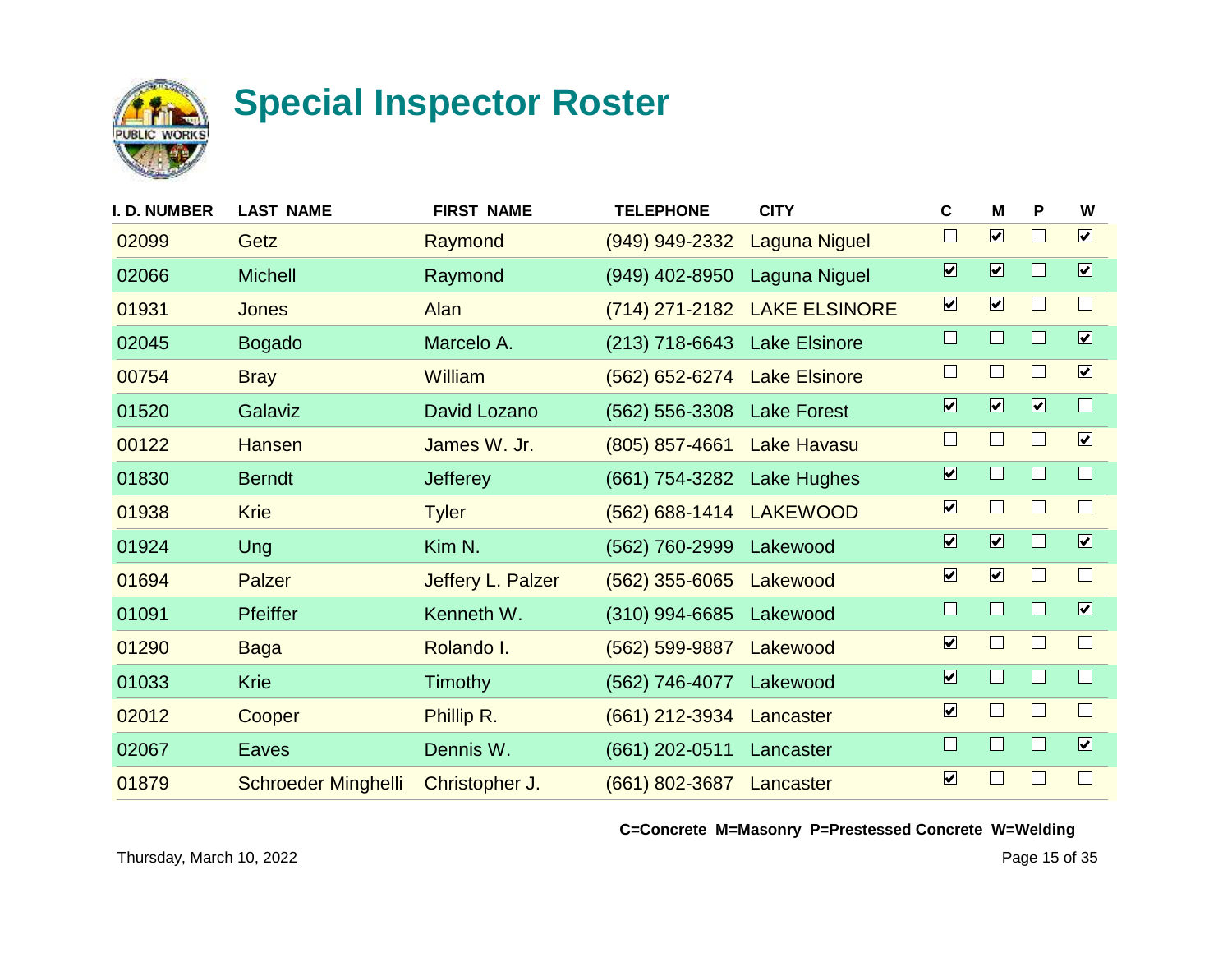

| <b>I. D. NUMBER</b> | <b>LAST NAME</b>  | <b>FIRST NAME</b>   | <b>TELEPHONE</b>          | <b>CITY</b> | $\mathbf c$                  | M                            | P                    | W                       |
|---------------------|-------------------|---------------------|---------------------------|-------------|------------------------------|------------------------------|----------------------|-------------------------|
| 01056               | <b>McKeehan</b>   | Kenneth R.          | (661) 810-0071            | Lancaster   | $\boxed{\mathbf{v}}$         | $\Box$                       | $\Box$               | $\boxed{\mathbf{v}}$    |
| 02041               | Constantino       | Cesar A.            | $(818)$ 454-8684          | Lancaster   | $\overline{\mathbf{v}}$      | $\Box$                       |                      | $\Box$                  |
| 01972               | <b>Hoey</b>       | <b>Richard Alan</b> | (661) 726-9424            | Lancaster   | $\boxed{\blacktriangledown}$ | $\Box$                       | $\mathsf{L}$         | $\Box$                  |
| 01983               | Elizarraraz       | Roberto             | $(818)$ 335-8911          | Lancaster   | $\overline{\mathbf{v}}$      | $\Box$                       |                      | $\Box$                  |
| 01771               | Lewis             | <b>Steven</b>       | $(213)$ 249-6011          | Lawndale    | $\boxed{\blacktriangledown}$ | $\Box$                       | $\Box$               | $\Box$                  |
| 02038               | <b>Marrott</b>    | <b>Tracy</b>        | (801) 758-1111            | Lindon      | $\Box$                       | $\Box$                       |                      | $\overline{\mathbf{v}}$ |
| 01409               | <b>Butorovich</b> | Steve A.            | (424) 222-2359            | Lomita      | $\boxed{\mathbf{v}}$         | $\Box$                       | $\boxed{\mathbf{v}}$ | $\Box$                  |
| 01831               | Cordero           | <b>Martin</b>       | $(310) 634 - 7316$        | Lomita      | $\Box$                       | $\Box$                       | ⊔                    | $\overline{\mathbf{v}}$ |
| 01998               | <b>Rixey</b>      | Joseph              | (310) 872-4787 Lomita     |             | $\boxed{\blacktriangledown}$ | $\Box$                       | $\boxed{\mathbf{v}}$ | $\Box$                  |
| 01727               | <b>Boward</b>     | David A.            | (818) 306-7945            | Long Beach  | $\overline{\mathbf{v}}$      | $\boxed{\blacksquare}$       | $\Box$               | $\Box$                  |
| 01204               | <b>Bradford</b>   | Joseph C.           | $(562) 596 - 3350$        | Long Beach  | $\boxed{\mathbf{v}}$         | $\Box$                       | $\Box$               | $\boxed{\checkmark}$    |
| 01936               | Cochran-Puga      | <b>Stacy</b>        | $(626)$ 392-1648          | Long Beach  | $\overline{\mathbf{v}}$      | $\Box$                       |                      | $\Box$                  |
| 01732               | Di Franco         | <b>David</b>        | (310) 357-9713 Long Beach |             | $\overline{\mathbf{v}}$      | $\boxed{\mathbf{v}}$         | $\boxed{\mathbf{v}}$ | $\Box$                  |
| 01901               | Weinstein         | Marcos E.           | (526) 787-2115 Long Beach |             | $\overline{\mathbf{v}}$      | $\boxed{\blacktriangledown}$ |                      | $\Box$                  |
| 01469               | <b>Burr</b>       | <b>Robert</b>       | $(562)$ 572-7535          | Long Beach  | $\boxed{\blacktriangledown}$ | $\boxed{\mathbf{v}}$         | $\Box$               | $\boxed{\checkmark}$    |
| 01996               | Phal              | Chandara            | (424) 210-0234 Long Beach |             | $\overline{\mathbf{v}}$      | $\boxed{\blacktriangledown}$ | $\Box$               | $\Box$                  |
| 01845               | Lewis             | <b>Charles</b>      | (951) 741-5639 Long Beach |             | $\boxed{\blacktriangledown}$ | $\boxed{\mathbf{v}}$         |                      | $\boxed{\checkmark}$    |
|                     |                   |                     |                           |             |                              |                              |                      |                         |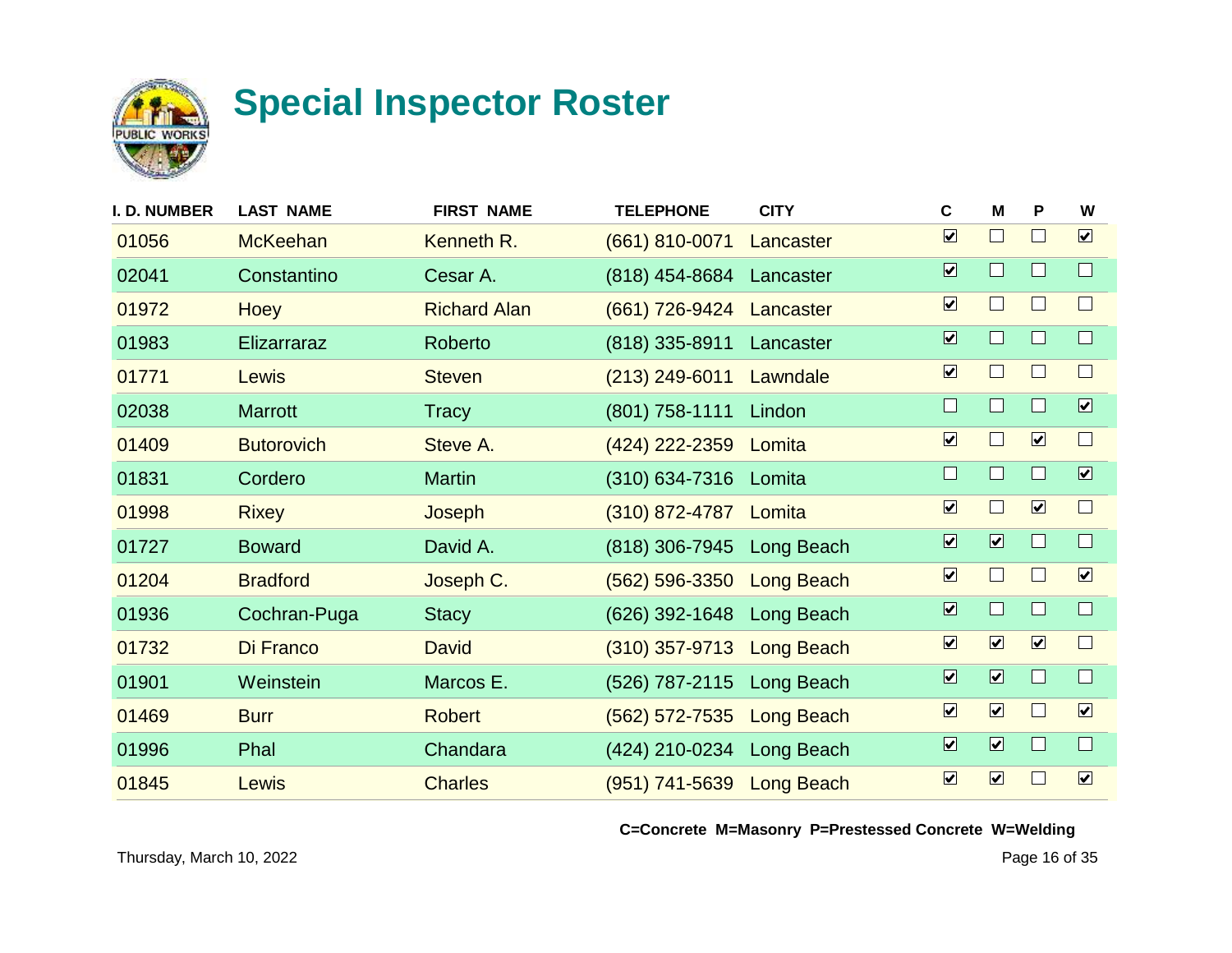

| I. D. NUMBER | <b>LAST NAME</b>  | <b>FIRST NAME</b>   | <b>TELEPHONE</b>   | <b>CITY</b>       | $\mathbf c$                  | M                       | P                       | W                            |
|--------------|-------------------|---------------------|--------------------|-------------------|------------------------------|-------------------------|-------------------------|------------------------------|
| 02058        | <b>Fitzgerald</b> | Dennis A.           | $(562) 688 - 0299$ | Long Beach        | $\Box$                       | $\Box$                  | $\mathbf{I}$            | $\boxed{\mathbf{v}}$         |
| 01927        | Hernandez         | Don                 | (562) 225-3789     | Long Beach        | $\overline{\mathbf{v}}$      | $\Box$                  |                         | $\Box$                       |
| 02047        | Tuon              | <b>Nick Khunthy</b> | $(562)$ 277-7350   | <b>Long Beach</b> | $\boxed{\checkmark}$         | $\boxed{\mathbf{v}}$    |                         | $\Box$                       |
| 02070        | Rowden            | Jonathan            | $(562) 552 - 1473$ | Long Beach        | $\overline{\mathbf{v}}$      | $\Box$                  |                         | $\overline{\mathbf{v}}$      |
| 01967        | Chheav            | <b>Tiffany</b>      | $(562) 506 - 5383$ | <b>Long Beach</b> | $\Box$                       | $\Box$                  |                         | $\boxed{\checkmark}$         |
| 01884        | <b>King</b>       | <b>Robert</b>       | (562) 257-2345     | Long Beach        | $\overline{\mathbf{v}}$      | $\Box$                  |                         | $\Box$                       |
| 02002        | Franco            | <b>David</b>        | $(562)$ 254-1663   | Long Beach        | $\mathcal{L}$                | $\Box$                  |                         | $\boxed{\checkmark}$         |
| 02004        | Fewell            | Matthew T.          | (661) 437-9436     | Long Beach        | $\Box$                       | $\Box$                  |                         | $\boxed{\blacktriangledown}$ |
| 01970        | <b>Morales</b>    | Edgar               | $(310)$ 251-9480   | Long Beach        | $\overline{\mathbf{v}}$      | $\Box$                  |                         | $\Box$                       |
| 01616        | Chow              | Erwin               | (562) 449-7491     | Long Beach        | $\Box$                       | $\Box$                  | H                       | $\boxed{\blacktriangledown}$ |
| 02022        | Garrett           | John                | (562) 715-5694     | Long Beach        | $\overline{\mathbf{v}}$      | $\Box$                  |                         | $\Box$                       |
| 01739        | <b>McAdoo</b>     | <b>Mark</b>         | $(310) 547 - 7349$ | Long Beach        | $\Box$                       | $\Box$                  |                         | $\overline{\mathbf{v}}$      |
| 02009        | Pheng             | <b>Brian B</b>      | $(562) 508 - 7283$ | <b>Long Beach</b> | $\boxed{\blacktriangledown}$ | $\Box$                  |                         | $\Box$                       |
| 01509        | Fransen           | William R.          | (714) 642-5842     | Long Beach        | $\Box$                       | $\mathbf{L}$            |                         | $\overline{\mathbf{v}}$      |
| 01244        | Puga              | Edward J.           | (562) 290-3705     | <b>Long Beach</b> | $\boxed{\checkmark}$         | $\Box$                  |                         | $\boxed{\mathbf{v}}$         |
| 01663        | Roth              | Andrew              | (562) 682-1451     | Long Beach        | $\overline{\mathbf{v}}$      | $\overline{\mathbf{v}}$ | $\overline{\mathbf{v}}$ | $\Box$                       |
| 01817        | <b>Sanchez</b>    | Hector M.           | $(310)$ 344-2230   | Long Beach        | $\boxed{\mathbf{v}}$         | $\Box$                  | $\boxed{\mathbf{v}}$    | $\Box$                       |
|              |                   |                     |                    |                   |                              |                         |                         |                              |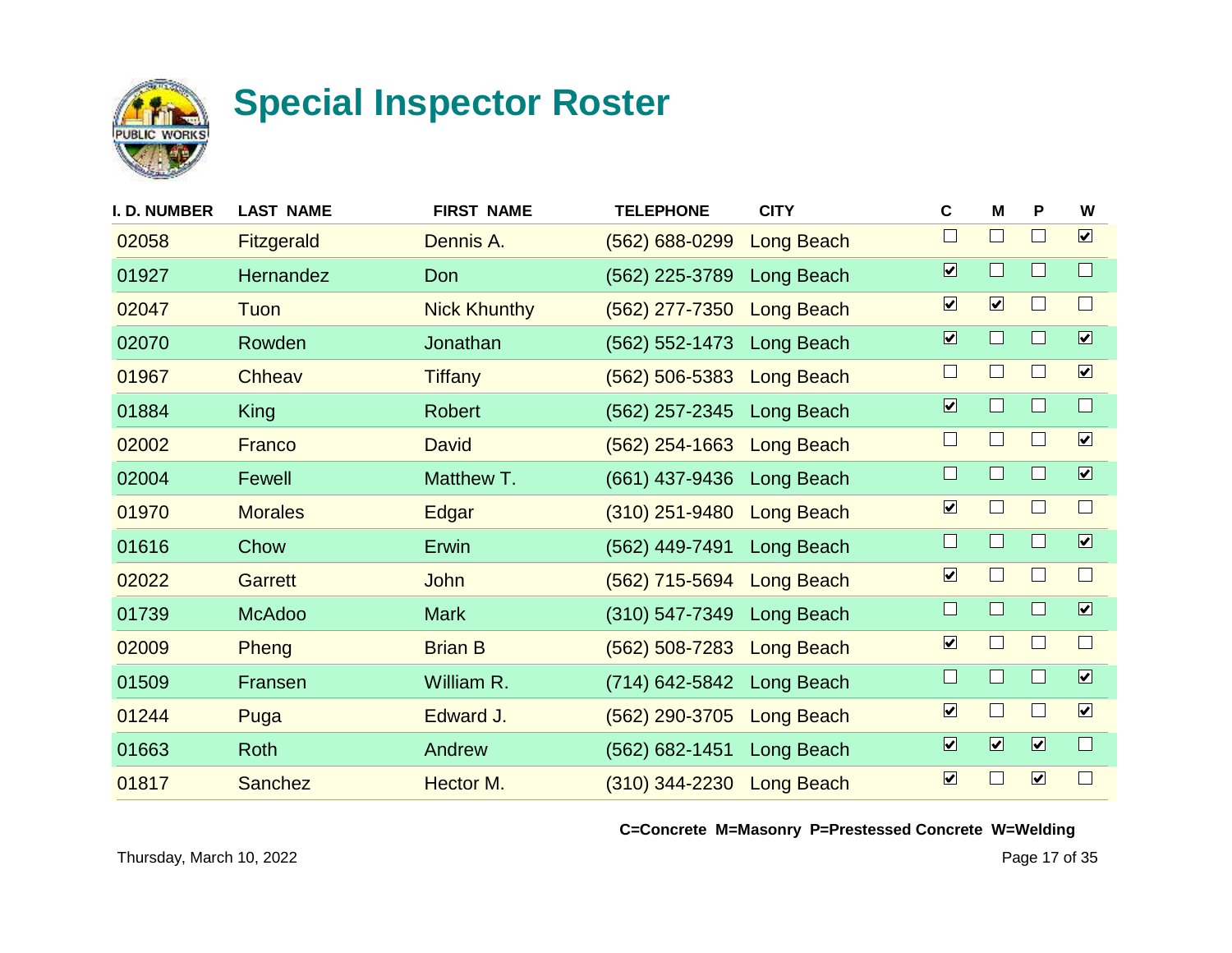

| <b>I. D. NUMBER</b> | <b>LAST NAME</b>  | <b>FIRST NAME</b>   | <b>TELEPHONE</b>   | <b>CITY</b>        | C                            | M                       | P                       | W                            |
|---------------------|-------------------|---------------------|--------------------|--------------------|------------------------------|-------------------------|-------------------------|------------------------------|
| 01802               | Amaya             | <b>Saul Antonio</b> | $(562)$ 841-6857   | Long Beach         | $\boxed{\blacktriangledown}$ | $\boxed{\mathbf{v}}$    | $\boxed{\mathbf{v}}$    | $\Box$                       |
| 01791               | <b>Morales</b>    | Emmanuel            | (424) 232-6403     | Long Beach         | $\overline{\mathbf{v}}$      | $\Box$                  | $\overline{\mathbf{v}}$ | $\Box$                       |
| 01872               | <b>Khlok</b>      | <b>Chhivindy</b>    | $(562)$ 673-0146   | Long Beach         | $\Box$                       | $\Box$                  | $\mathbf{I}$            | $\boxed{\mathbf{v}}$         |
| 01670               | <b>Sek</b>        | Chrea N.            | (562) 394-8217     | Long Beach         | $\Box$                       | $\Box$                  |                         | $\boxed{\blacktriangledown}$ |
| 01243               | Feagin            | <b>James Thomas</b> | (562) 427-6235     | <b>Long Beach</b>  | $\boxed{\blacktriangledown}$ | $\boxed{\mathbf{v}}$    | $\boxed{\checkmark}$    | $\Box$                       |
| 02098               | <b>Muy</b>        | Kenny               | (562) 760-7096     | Los Alamitos       | $\overline{\mathbf{v}}$      | $\Box$                  |                         | $\overline{\mathbf{v}}$      |
| 01977               | <b>Smith</b>      | Lynnard             | $(323) 506 - 6808$ | <b>Los Angeles</b> | $\boxed{\mathbf{v}}$         | $\Box$                  |                         | $\Box$                       |
| 00640               | <b>Jones</b>      | James M. B.         | (626) 409-9784     | Los Angeles        | $\Box$                       | $\Box$                  |                         | $\boxed{\mathbf{v}}$         |
| 01746               | Yang              | <b>Tony Seung</b>   | $(213) 880 - 8285$ | <b>Los Angeles</b> | $\overline{\mathbf{v}}$      | $\boxed{\mathbf{v}}$    |                         | $\boxed{\checkmark}$         |
| 01928               | Garces            | Alberto A.          | $(323)$ 807-1255   | Los Angeles        | $\overline{\mathbf{v}}$      | $\Box$                  | H.                      | $\Box$                       |
| 01918               | <b>Fitzjohn</b>   | <b>Dwight Henry</b> | $(310)$ 727-7116   | <b>Los Angeles</b> | $\overline{\mathbf{v}}$      | $\Box$                  |                         | $\Box$                       |
| 02059               | Shaghaghi         | Masoud              | $(323)$ 383-4354   | Los Angeles        | $\overline{\mathbf{v}}$      | $\overline{\mathbf{v}}$ |                         | $\Box$                       |
| 01681               | <b>McCarthy</b>   | <b>Ben</b>          | $(310) 648 - 4491$ | <b>Los Angeles</b> | $\overline{\mathbf{v}}$      | $\Box$                  | $\boxed{\mathbf{v}}$    | $\Box$                       |
| 01166               | Williamson        | Colin               | $(310)$ 428-8550   | <b>Los Angeles</b> | $\Box$                       | $\mathbf{I}$            |                         | $\overline{\mathbf{v}}$      |
| 01673               | Amaya             | Luis S.             | $(310)$ 321-2372   | <b>Los Angeles</b> | $\Box$                       | $\Box$                  |                         | $\boxed{\mathbf{v}}$         |
| 02026               | <b>Villarruel</b> | Alberto             | (323) 974-8677     | Los Angeles        | $\overline{\mathbf{v}}$      | $\overline{\mathbf{v}}$ |                         | $\Box$                       |
| 01605               | <b>Balcom</b>     | Ken                 | $(626)$ 390-0896   | <b>Los Angeles</b> | $\boxed{\mathbf{v}}$         | $\boxed{\mathbf{v}}$    |                         | $\boxed{\mathbf{v}}$         |
|                     |                   |                     |                    |                    |                              |                         |                         |                              |

**C=Concrete M=Masonry P=Prestessed Concrete W=Welding**

Thursday, March 10, 2022 Page 18 of 35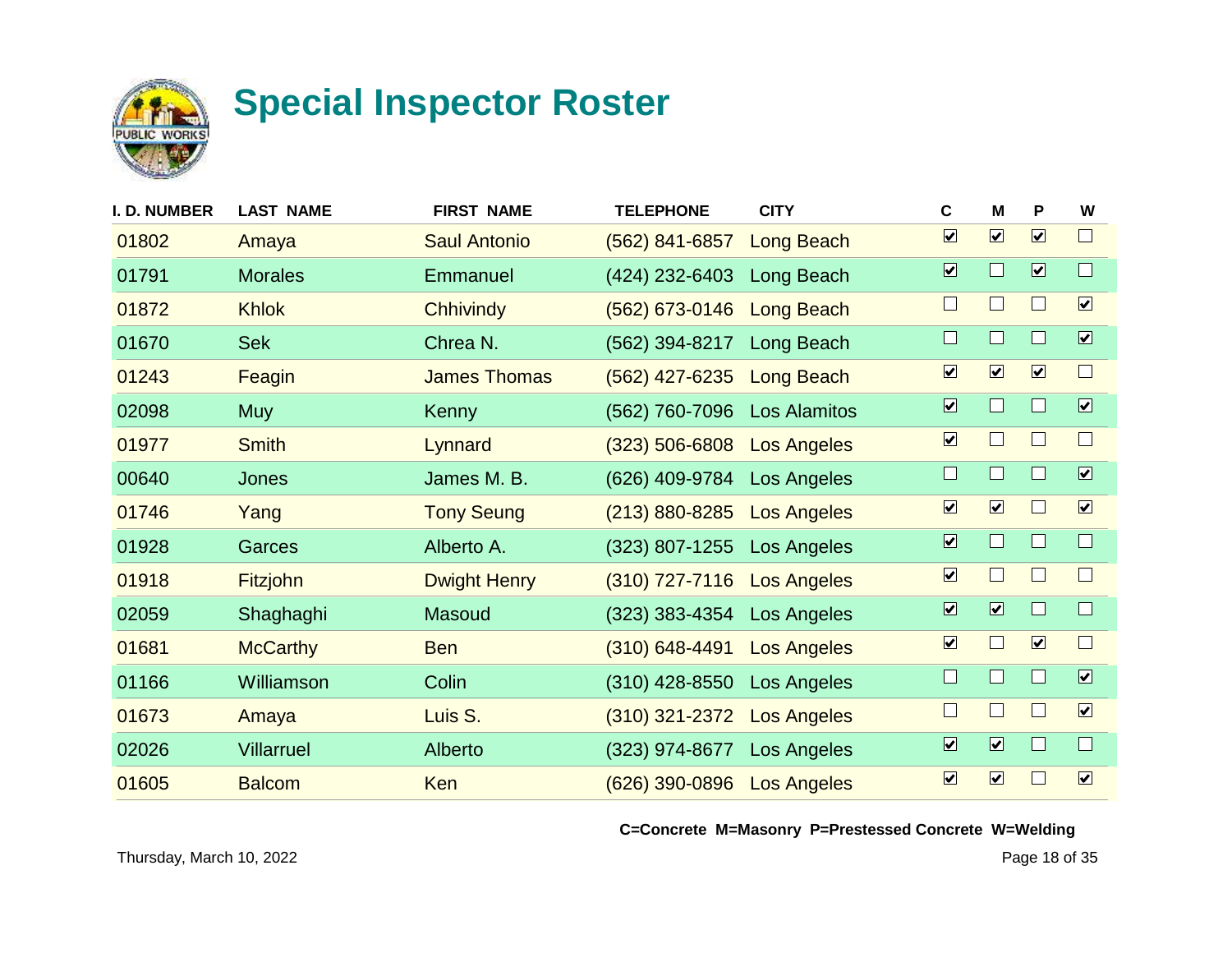

| <b>I. D. NUMBER</b> | <b>LAST NAME</b> | <b>FIRST NAME</b>     | <b>TELEPHONE</b>   | <b>CITY</b>          | $\mathbf c$                  | M                            | P                            | W                       |
|---------------------|------------------|-----------------------|--------------------|----------------------|------------------------------|------------------------------|------------------------------|-------------------------|
| 01935               | <b>Flores</b>    | <b>Johnny</b>         | $(323)$ 317-5663   | <b>Los Angeles</b>   | $\overline{\mathbf{v}}$      | $\Box$                       | $\Box$                       | $\Box$                  |
| 02079               | <b>Manuel</b>    | Angel                 | $(323)$ 480-1839   | Los Angeles          | $\overline{\mathbf{v}}$      | $\Box$                       |                              | $\Box$                  |
| 01912               | <b>Kim</b>       | Jihoon                | $(213)$ 700-7057   | <b>Los Angeles</b>   | $\boxed{\blacktriangledown}$ | $\boxed{\mathbf{v}}$         | $\boxed{\mathbf{v}}$         | $\boxed{\checkmark}$    |
| 01809               | <b>Meyers</b>    | Dwayne E.             | (626) 476-6726     | <b>Los Angeles</b>   | $\Box$                       | $\Box$                       | П                            | $\overline{\mathbf{v}}$ |
| 02091               | <b>Dillon</b>    | <b>Chris</b>          | (720) 560-0694     | <b>Los Angeles</b>   | $\boxed{\blacktriangledown}$ | $\Box$                       |                              | $\Box$                  |
| 01877               | Gaytan           | <b>Jessie</b>         | $(323)$ 439-1290   | <b>Los Angeles</b>   | $\boxed{\blacktriangledown}$ | $\boxed{\blacktriangledown}$ | $\overline{\mathbf{v}}$      | $\overline{\mathbf{v}}$ |
| 02051               | Falamaki         | Amir F.               | $(310)$ 968-4349   | <b>Malibu</b>        | $\boxed{\blacktriangledown}$ | $\Box$                       | $\mathsf{L}$                 | $\Box$                  |
| 01465               | <b>Baldwin</b>   | Robert R.             | $(310) 863 - 4900$ | <b>Malibu</b>        | $\overline{\mathbf{v}}$      | $\Box$                       |                              | $\Box$                  |
| 06149               | Perez            | <b>Jose Luis</b>      | $(323)$ 652-6211   | Maywood              | $\boxed{\mathbf{v}}$         | $\boxed{\mathbf{v}}$         |                              | $\boxed{\checkmark}$    |
| 00997               | Prado            | <b>Manuel</b>         | (714) 404-7341     | <b>Menifee</b>       | $\overline{\mathbf{v}}$      | $\Box$                       | $\Box$                       | $\Box$                  |
| 01895               | Perez            | Leonard               | $(310)$ 935-8611   | <b>Menifee</b>       | $\boxed{\blacktriangledown}$ | $\Box$                       | П                            | $\boxed{\mathbf{v}}$    |
| 01744               | Sanchez          | <b>Phillip</b>        | (818) 517-6023     | <b>Mission Hills</b> | $\overline{\mathbf{v}}$      | $\overline{\mathbf{v}}$      |                              | $\boxed{\mathbf{v}}$    |
| 01607               | Soudah           | Fayad                 | (818) 470-1208     | <b>Mission Hills</b> | $\Box$                       | $\Box$                       | $\mathbb{R}^2$               | $\boxed{\mathbf{v}}$    |
| 01695               | Rochefort        | <b>John</b>           | (949) 285-7171     | <b>Mission Viejo</b> | $\Box$                       | $\Box$                       |                              | $\overline{\mathbf{v}}$ |
| 01871               | <b>Lisk</b>      | Robert E.             | (949) 613-2907     | <b>Mission Viejo</b> | $\boxed{\blacktriangledown}$ | $\boxed{\mathbf{v}}$         | $\boxed{\mathbf{v}}$         | $\boxed{\mathbf{v}}$    |
| 01836               | <b>Sagert</b>    | Darrell L.            | (949) 422-5466     | <b>Mission Viejo</b> | $\overline{\mathbf{v}}$      | $\boxed{\blacktriangledown}$ | $\boxed{\blacktriangledown}$ | $\Box$                  |
| 01897               | <b>Wills</b>     | <b>Christopher S.</b> | $(909)$ 268-9776   | <b>Montclair</b>     | $\boxed{\blacktriangledown}$ | $\Box$                       |                              | $\Box$                  |
|                     |                  |                       |                    |                      |                              |                              |                              |                         |

**C=Concrete M=Masonry P=Prestessed Concrete W=Welding**

Thursday, March 10, 2022 Page 19 of 35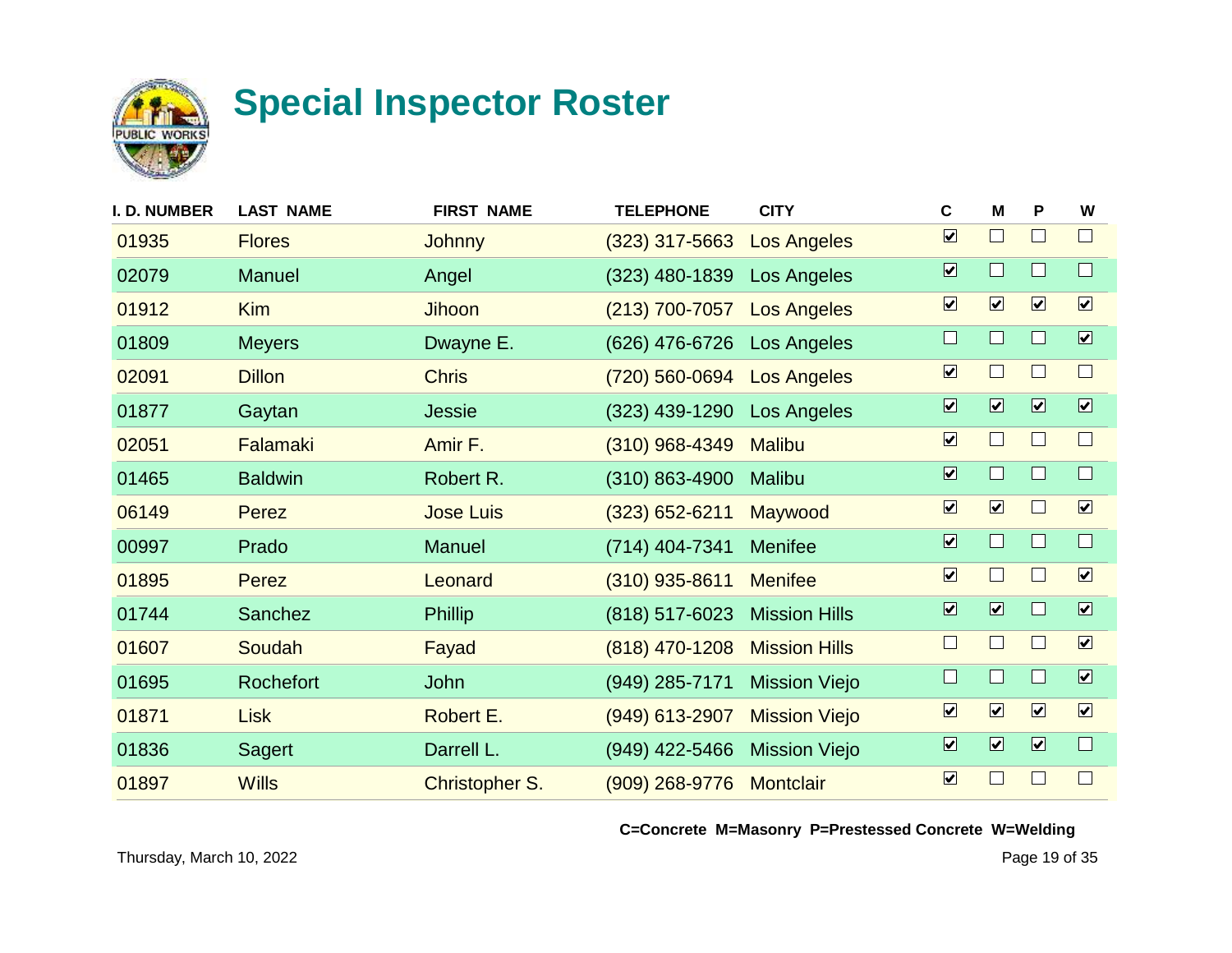

| I. D. NUMBER | <b>LAST NAME</b> | <b>FIRST NAME</b> | <b>TELEPHONE</b> | <b>CITY</b>            | C                            | M                           | P                       | W                            |
|--------------|------------------|-------------------|------------------|------------------------|------------------------------|-----------------------------|-------------------------|------------------------------|
| 01636        | <b>Soria</b>     | Rene              | $(323)$ 678-1050 | Montebello             | $\Box$                       | $\mathcal{L}_{\mathcal{A}}$ |                         | $\boxed{\mathbf{v}}$         |
| 02017        | Ortiz            | Jose de Jesus     | (323) 717-4527   | Montebello             | $\boxed{\blacktriangledown}$ | $\overline{\mathbf{v}}$     | $\overline{\mathbf{v}}$ | $\Box$                       |
| 00823        | <b>Walsh</b>     | Tim S.            | $(213)$ 728-2682 | <b>Monterey Park</b>   | $\boxed{\mathbf{v}}$         | $\Box$                      |                         | $\Box$                       |
| 01535        | Del Rio          | Lazaro            | $(909)$ 648-4164 | <b>Moreno Valley</b>   | $\Box$                       | H                           |                         | $\overline{\mathbf{v}}$      |
| 01297        | Gonzalez         | Justo             | (909) 709-2320   | <b>Moreno Valley</b>   | $\overline{\mathbf{v}}$      | ×                           |                         | $\boxed{\mathbf{v}}$         |
| 01308        | <b>Chocek</b>    | Robert M.         | (714) 499-2300   | <b>Murrieta</b>        | $\overline{\mathbf{v}}$      | $\overline{\mathbf{v}}$     | $\overline{\mathbf{v}}$ | $\Box$                       |
| 00971        | Giesregen        | Stephen A.        | (805) 890-1095   | <b>Newbury Park</b>    | $\boxed{\mathbf{v}}$         | $\Box$                      |                         | $\Box$                       |
| 01397        | <b>Bonan</b>     | Joseph            | (805) 558-0758   | <b>Newbury Park</b>    | $\overline{\mathbf{v}}$      | $\overline{\mathbf{v}}$     |                         | $\overline{\mathbf{v}}$      |
| 02074        | Aranda           | Gustavo F.        | (818) 919-4918   | <b>Newhall</b>         | $\overline{\mathbf{v}}$      | $\boxed{\mathbf{v}}$        |                         | $\Box$                       |
| 00370        | <b>Bora</b>      | <b>Gino Guven</b> | (714) 390-4550   | <b>Newport Bch</b>     | $\Box$                       | $\Box$                      | ш                       | $\boxed{\blacktriangledown}$ |
| 02052        | <b>Moreno</b>    | <b>Kenny</b>      | $(562)$ 981-4500 | <b>Newport Beach</b>   | $\overline{\mathbf{v}}$      | <b>I</b>                    |                         | $\Box$                       |
| 02050        | Dahi             | Ali               | (818) 271-1652   | <b>North Hills</b>     | $\overline{\mathbf{v}}$      | $\Box$                      |                         | $\Box$                       |
| 01951        | <b>Bacelis</b>   | <b>Irving</b>     | (661) 916-5795   | <b>North Hills</b>     | $\overline{\mathbf{v}}$      | $\Box$                      |                         | $\Box$                       |
| 02068        | Aragon           | Christian         | $(818)$ 863-2164 | North Hollywood        | $\overline{\mathbf{v}}$      | $\Box$                      |                         | $\Box$                       |
| 02039        | Vara             | <b>Daniel</b>     | $(747)$ 243-1169 | <b>North Hollywood</b> | $\boxed{\checkmark}$         | $\boxed{\mathbf{v}}$        |                         | $\Box$                       |
| 02089        | Feeney           | Orion D           | (805) 300-9272   | Northridge             | $\overline{\mathbf{v}}$      | $\Box$                      |                         | $\Box$                       |
| 00900        | Johnson          | <b>Thomas</b>     | (818) 831-9448   | Northridge             | $\boxed{\blacktriangledown}$ | $\boxed{\mathbf{v}}$        | $\boxed{\mathbf{v}}$    | $\boxed{\mathbf{v}}$         |
|              |                  |                   |                  |                        |                              |                             |                         |                              |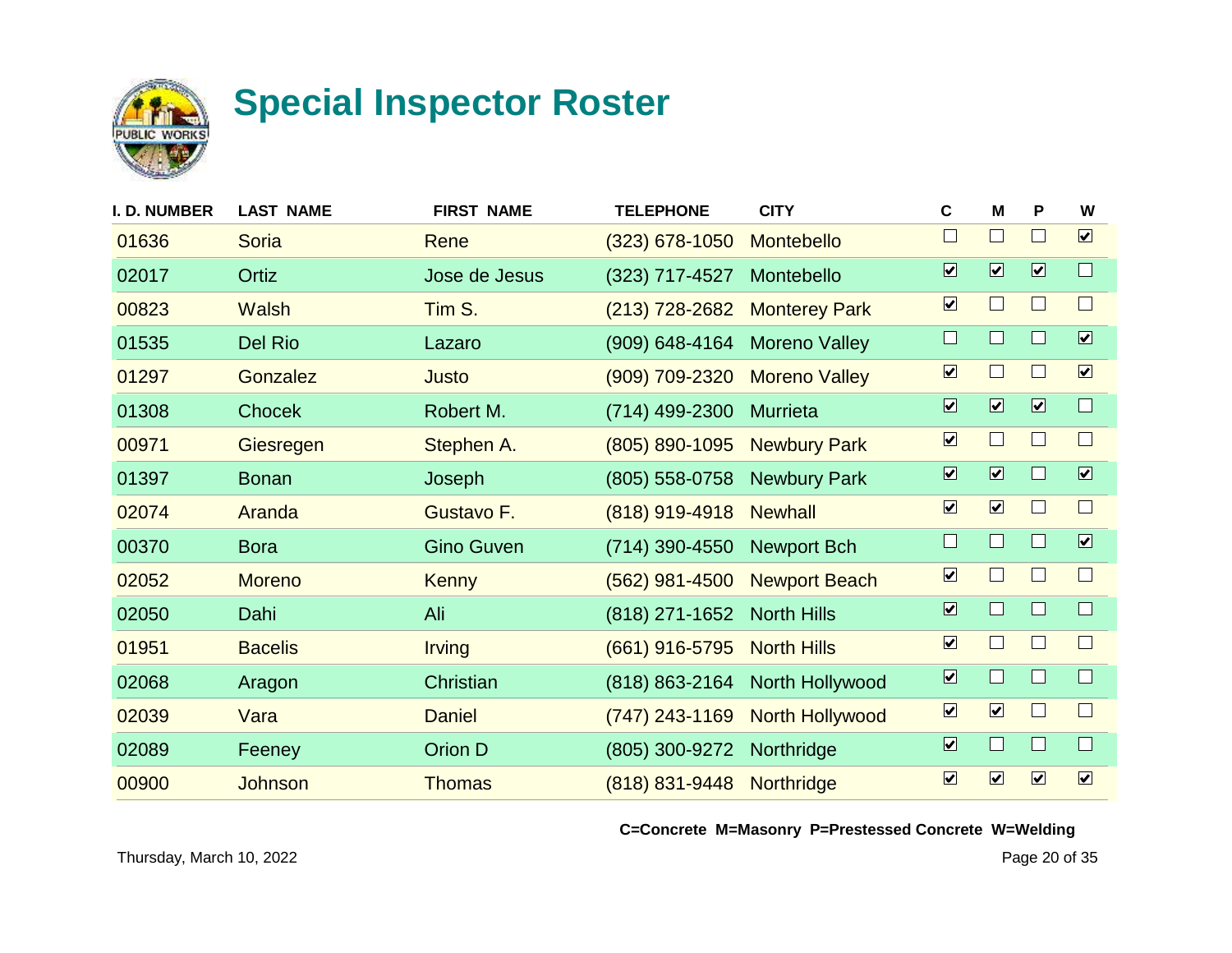

| I. D. NUMBER | <b>LAST NAME</b> | <b>FIRST NAME</b> | <b>TELEPHONE</b> | <b>CITY</b>     | $\mathbf c$                  | M                            | P                            | W                       |
|--------------|------------------|-------------------|------------------|-----------------|------------------------------|------------------------------|------------------------------|-------------------------|
| 01853        | Hyon             | David D.          | $(213)$ 361-3892 | Northridge      | $\Box$                       | $\Box$                       | $\mathbb{R}^n$               | $\boxed{\mathbf{v}}$    |
| 02014        | Melendez         | Gerardo           | (818) 455-1674   | Northridge      | $\overline{\mathbf{v}}$      | $\Box$                       |                              | $\Box$                  |
| 00979        | <b>Daniels</b>   | Christopher J.    | (818) 400-8085   | Northridge      | $\boxed{\blacktriangledown}$ | $\boxed{\mathbf{v}}$         | - 1                          | $\Box$                  |
| 01525        | Mayorga          | John              | (562) 212-9197   | <b>Norwalk</b>  | $\Box$                       | $\Box$                       |                              | $\overline{\mathbf{v}}$ |
| 01907        | Ojeda            | <b>Alex</b>       | $(562)$ 577-1657 | <b>Norwalk</b>  | $\boxed{\blacktriangledown}$ | $\boxed{\mathbf{v}}$         | $\mathsf{L}$                 | $\Box$                  |
| 01037        | Nankani          | Arjun             | (818) 470-2997   | <b>Norwalk</b>  | $\overline{\mathbf{v}}$      | $\boxed{\blacktriangledown}$ |                              | $\overline{\mathbf{v}}$ |
| 02083        | <b>Marquez</b>   | <b>Cristian</b>   | (760) 927-0658   | <b>Oak Hill</b> | $\boxed{\mathbf{v}}$         | $\Box$                       |                              | $\Box$                  |
| 01453        | <b>Jimenez</b>   | Daniel Jr.        | (213) 200-8960   | Oceanside       | $\Box$                       | $\Box$                       |                              | $\overline{\mathbf{v}}$ |
| 01893        | <b>Brown</b>     | Daniel F.         | $(805)$ 558-5468 | Ontario         | $\boxed{\blacktriangledown}$ | $\boxed{\mathbf{v}}$         | $\Box$                       | $\Box$                  |
| 01934        | Logan            | Scott P.          | (626) 221-3180   | Ontario         | $\overline{\mathbf{v}}$      | $\Box$                       | $\Box$                       | $\Box$                  |
| 01766        | Cavanaugh        | Glen W.           | $(714)$ 381-2290 | Orange          | $\boxed{\blacktriangledown}$ | $\boxed{\mathbf{v}}$         | $\boxed{\mathbf{v}}$         | $\boxed{\mathbf{v}}$    |
| 01674        | Little Jr        | Rodger            | (714) 345-2770   | Orange          | $\overline{\mathbf{v}}$      | $\overline{\mathbf{z}}$      | $\overline{\mathbf{z}}$      | $\overline{\mathbf{v}}$ |
| 01163        | <b>Huffaker</b>  | Gregory           | $(805)$ 558-2931 | Oxnard          | $\overline{\mathbf{v}}$      | $\boxed{\mathbf{v}}$         |                              | $\Box$                  |
| 00009        | Langelier        | Paul A.           | (805) 766-2818   | Oxnard          | $\overline{\mathbf{v}}$      | $\boxed{\blacktriangledown}$ | $\boxed{\blacktriangledown}$ | $\overline{\mathbf{v}}$ |
| 01447        | Yasutake         | <b>Richard</b>    | $(805)$ 377-6517 | Oxnard          | $\boxed{\blacktriangledown}$ | $\Box$                       | $\boxed{\mathbf{v}}$         | $\Box$                  |
| 02049        | <b>Becerra</b>   | Carlos A.         | (818) 290-1968   | Pacoima         | $\overline{\mathbf{v}}$      | $\Box$                       | $\Box$                       | $\Box$                  |
| 02048        | <b>Hernandez</b> | Rene              | (818) 415-8738   | Pacoima         | $\Box$                       | $\Box$                       |                              | $\boxed{\checkmark}$    |
|              |                  |                   |                  |                 |                              |                              |                              |                         |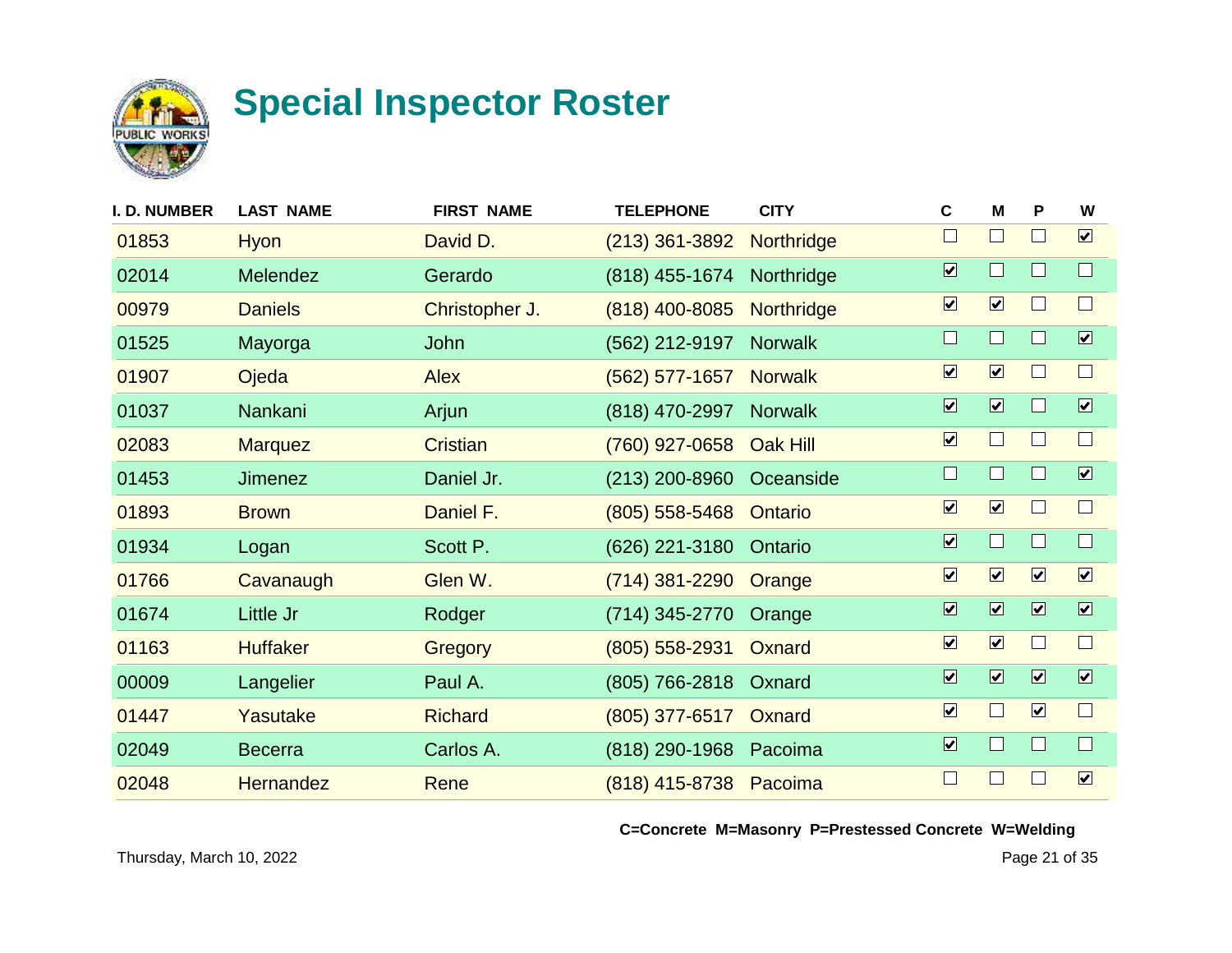

| <b>I. D. NUMBER</b> | <b>LAST NAME</b> | <b>FIRST NAME</b>      | <b>TELEPHONE</b>         | <b>CITY</b>     | C                            | M                            | P                       | W                            |
|---------------------|------------------|------------------------|--------------------------|-----------------|------------------------------|------------------------------|-------------------------|------------------------------|
| 02030               | <b>Torres</b>    | Pedro                  | $(818)$ 259-5177         | Pacoima         | $\overline{\mathbf{v}}$      | $\boxed{\mathbf{v}}$         |                         | $\Box$                       |
| 01500               | <b>Sierra</b>    | Marco A.               | (661) 992-3676           | Palmdale        | $\overline{\mathbf{v}}$      | $\Box$                       |                         | $\Box$                       |
| 01270               | <b>Kelly</b>     | Eric L.                | (661) 609-7740           | Palmdale        | $\boxed{\mathbf{v}}$         | $\boxed{\blacktriangledown}$ |                         | $\Box$                       |
| 01914               | Cruz             | <b>Jesus</b>           | (323) 422-0934           | <b>PALMDALE</b> | $\Box$                       | $\Box$                       |                         | $\boxed{\blacktriangledown}$ |
| 01461               | <b>Spruill</b>   | Carter B.              | $(661)$ 317-5775         | Palmdale        | $\overline{\mathbf{v}}$      | $\sim$                       |                         | $\boxed{\checkmark}$         |
| 01995               | Gould            | <b>Erik</b>            | (661) 313-9840           | Palmdale        | $\overline{\mathbf{v}}$      | $\overline{\mathbf{v}}$      | $\overline{\mathbf{v}}$ | $\Box$                       |
| 02087               | <b>Martinez</b>  | <b>Brenda Lissette</b> | (562) 739-3335           | Paramount       | $\Box$                       | $\boxed{\mathbf{v}}$         |                         | $\mathbf{L}$                 |
| 01164               | Santana          | Carlos                 | (562) 682-2564           | Paramount       | $\overline{\mathbf{v}}$      | $\overline{\mathbf{v}}$      |                         | $\boxed{\mathbf{v}}$         |
| 01519               | Mora             | Omar                   | (562) 634-0503 Paramount |                 | $\overline{\mathbf{v}}$      | $\Box$                       |                         | $\boxed{\checkmark}$         |
| 1560                | Mora             | Daniel                 | (562) 301-3133 Paramount |                 | $\Box$                       | H                            | H                       | $\boxed{\blacktriangledown}$ |
| 01788               | <b>Ortiz</b>     | Ana C.                 | $(562)$ 319-3188         | Paramount       | $\overline{\mathbf{v}}$      | $\boxed{\mathbf{v}}$         |                         | $\Box$                       |
| 01905               | Carrillo         | Edwin                  | (562) 349-3514           | Paramount       | $\overline{\mathbf{v}}$      | $\overline{\mathbf{v}}$      |                         | $\Box$                       |
| 01232               | <b>Mora</b>      | Rene                   | $(562)$ 634-0503         | Paramount       | $\boxed{\blacktriangledown}$ | $\boxed{\mathbf{v}}$         |                         | $\boxed{\mathbf{v}}$         |
| 00450               | Read             | Ralph E.               | (951) 218-0099           | Pasadena        | $\overline{\mathbf{v}}$      | $\overline{\mathbf{v}}$      |                         | $\Box$                       |
| 01869               | Coronel          | Christian              | $(310)$ 975-5757         | Pasadena        | $\boxed{\checkmark}$         | $\boxed{\mathbf{v}}$         |                         | $\Box$                       |
| 01067               | Franz            | Greg                   | (626) 487-1488           | Pasadena        | $\boxed{\blacktriangledown}$ | $\overline{\mathbf{v}}$      |                         | $\Box$                       |
| 01094               | <b>Warner</b>    | David N.               | (626) 675-4797 Pasadena  |                 | $\boxed{\mathbf{v}}$         | $\boxed{\mathbf{v}}$         |                         | $\boxed{\mathbf{v}}$         |
|                     |                  |                        |                          |                 |                              |                              |                         |                              |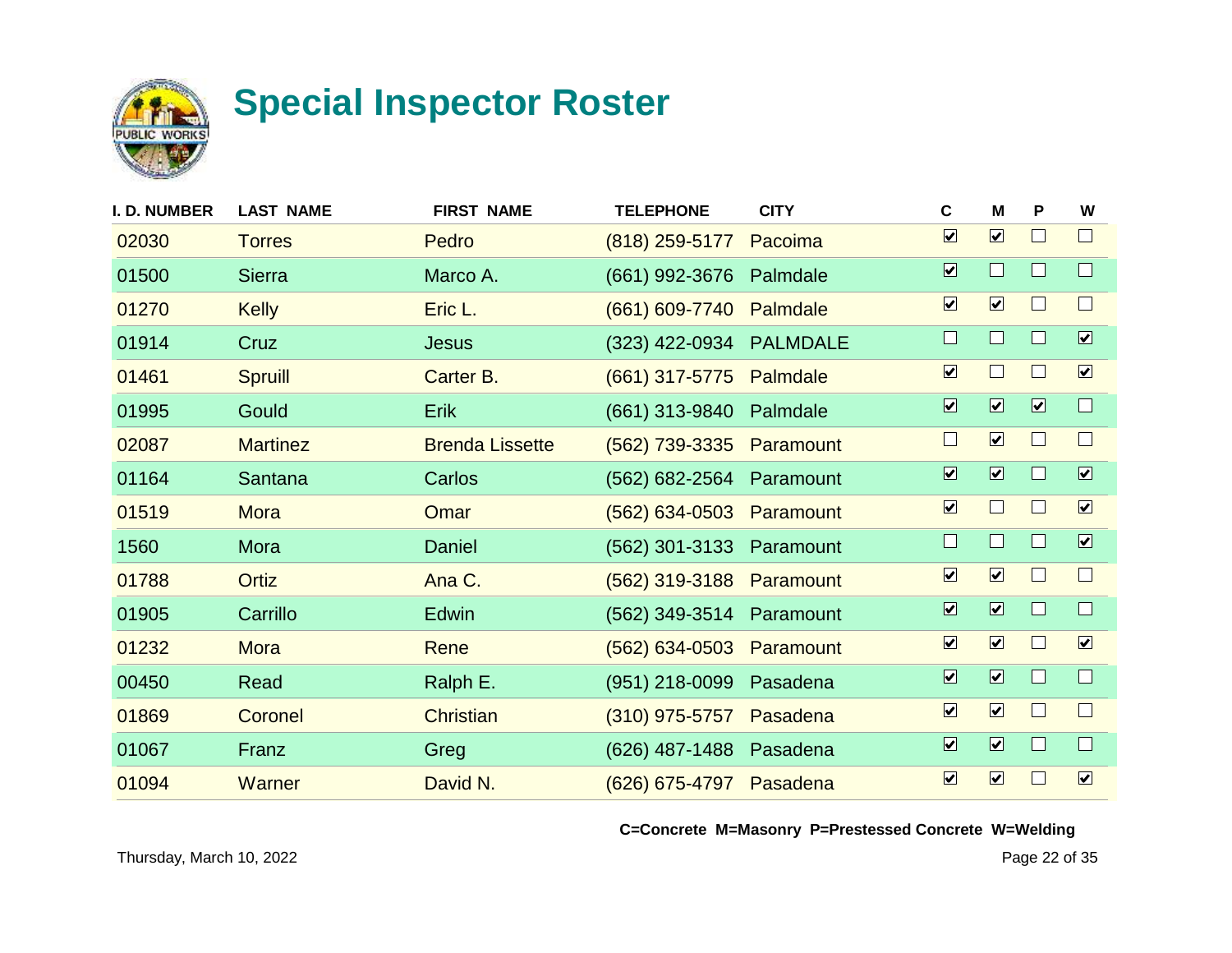

| <b>I. D. NUMBER</b> | <b>LAST NAME</b>   | <b>FIRST NAME</b> | <b>TELEPHONE</b> | <b>CITY</b>           | C                            | M                            | P                    | W                       |
|---------------------|--------------------|-------------------|------------------|-----------------------|------------------------------|------------------------------|----------------------|-------------------------|
| 01693               | Amaya              | <b>Francisco</b>  | (626) 652-8799   | Pasadena              | $\Box$                       | $\Box$                       | $\mathsf{L}$         | $\boxed{\mathbf{v}}$    |
| 02028               | Carpenter          | Brian K.          | $(661)$ 305-8200 | Pearblossom           | $\overline{\mathbf{v}}$      | $\overline{\mathbf{v}}$      |                      | $\Box$                  |
| 01294               | <b>Baldwin</b>     | <b>Patrick</b>    | $(310)$ 850-1871 | <b>Perris</b>         | $\Box$                       | $\Box$                       | $\Box$               | $\boxed{\checkmark}$    |
| 01833               | Thomason           | William           | (951) 640-2933   | Perris                | $\Box$                       | $\Box$                       | П                    | $\overline{\mathbf{v}}$ |
| 01781               | <b>Benson</b>      | Thomas G.         | (760) 662-3011   | Phelan                | $\boxed{\blacktriangledown}$ | $\boxed{\mathbf{v}}$         | $\mathsf{L}$         | $\boxed{\checkmark}$    |
| 01647               | Arroyos            | Enedino           | (760) 792-8152   | Phelan                | $\overline{\mathbf{v}}$      | $\boxed{\blacktriangledown}$ |                      | $\overline{\mathbf{v}}$ |
| 01648               | <b>Ballesteros</b> | Joe               | $(310)$ 995-7609 | <b>Phillips Ranch</b> | $\boxed{\blacktriangledown}$ | $\boxed{\mathbf{v}}$         | $\boxed{\mathbf{v}}$ | $\boxed{\checkmark}$    |
| 01234               | Cordero            | <b>Ismael</b>     | $(310)$ 930-5515 | Pico Rivera           | $\Box$                       | $\Box$                       |                      | $\boxed{\mathbf{v}}$    |
| 01683               | Armstrong          | Robert E.         | (562) 412-4075   | <b>Pico Rivera</b>    | $\Box$                       | $\Box$                       | $\mathbf{I}$         | $\boxed{\checkmark}$    |
| 01606               | Lozano             | Martin C.         | $(323)$ 353-1840 | <b>Pico Rivera</b>    | $\Box$                       | $\Box$                       | $\Box$               | $\overline{\mathbf{v}}$ |
| 01820               | <b>Benson</b>      | Jeffrey A.        | (760) 486-5224   | <b>Pinon Hills</b>    | $\boxed{\blacktriangledown}$ | $\boxed{\mathbf{v}}$         | $\mathbf{L}$         | $\Box$                  |
| 1559                | Goodson            | Larry             | (714) 612-4558   | Placentia             | $\Box$                       | $\overline{\mathbf{v}}$      |                      | $\Box$                  |
| 01822               | Do                 | Alex V.           | $(714)$ 334-8109 | Placentia             | $\overline{\mathbf{v}}$      | $\boxed{\mathbf{v}}$         | $\boxed{\mathbf{v}}$ | $\Box$                  |
| 01730               | Colombo            | Richard A.        | (714) 334-5256   | Placentia             | $\Box$                       | $\boxed{\blacktriangledown}$ |                      | $\Box$                  |
| 1557                | <b>Huerta</b>      | Fernando          | (909) 917-6329   | Pomona                | $\Box$                       | $\Box$                       | $\mathbf{L}$         | $\boxed{\checkmark}$    |
| 01724               | Zavalza            | Ramiro            | (909) 636-8822   | Pomona                | $\Box$                       | $\Box$                       | Ш                    | $\boxed{\checkmark}$    |
| 02019               | <b>Barron</b>      | Carlos            | $(323)$ 715-7155 | Pomona                | $\boxed{\blacktriangledown}$ | $\Box$                       | $\blacksquare$       | $\Box$                  |
|                     |                    |                   |                  |                       |                              |                              |                      |                         |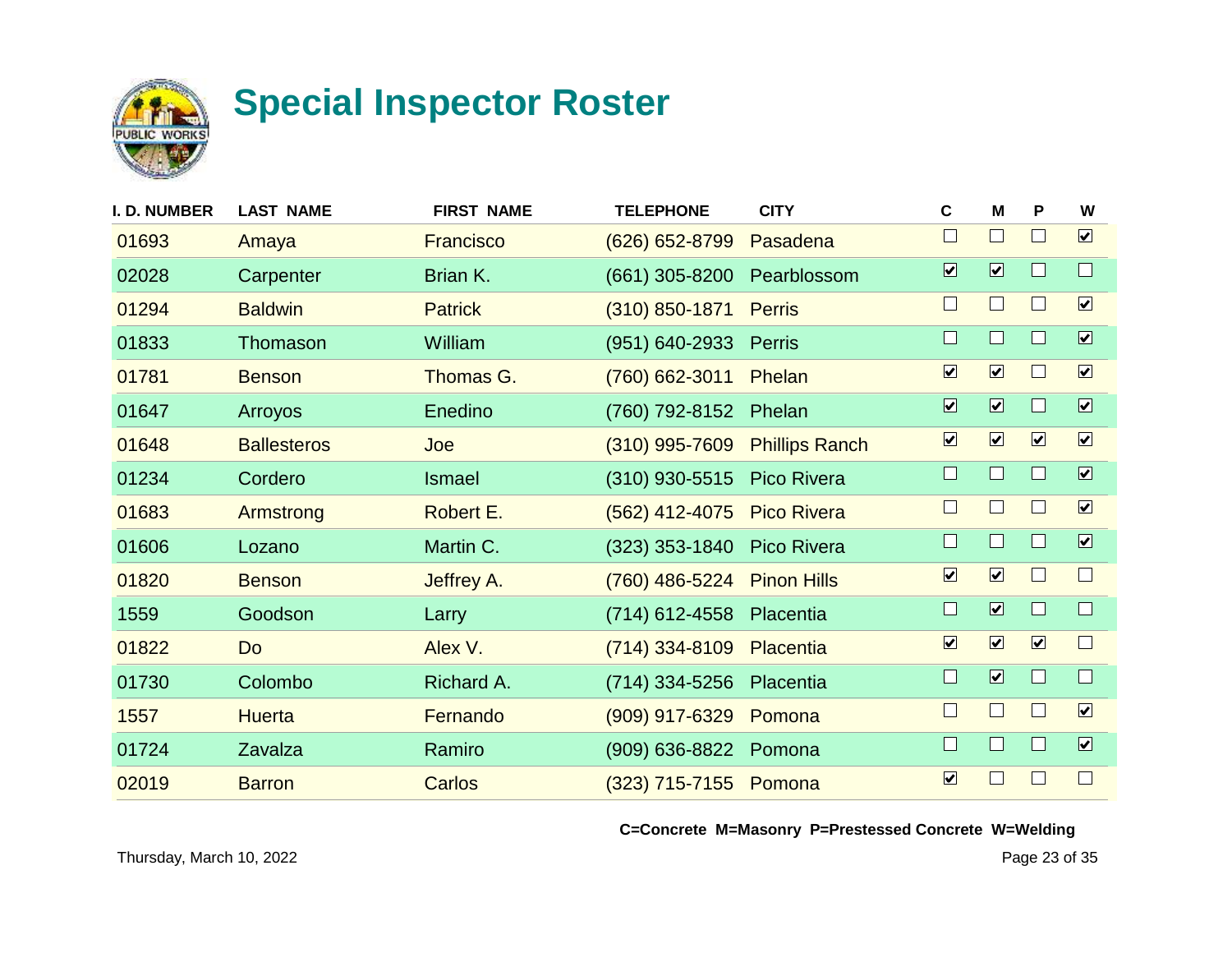

| <b>I. D. NUMBER</b> | <b>LAST NAME</b> | <b>FIRST NAME</b> | <b>TELEPHONE</b>   | <b>CITY</b>          | $\mathbf c$                  | M                            | P                    | W                       |
|---------------------|------------------|-------------------|--------------------|----------------------|------------------------------|------------------------------|----------------------|-------------------------|
| 01925               | Amaral           | Ryan D.           | (909) 993-3949     | Pomona               | $\overline{\mathbf{v}}$      | $\Box$                       | $\mathsf{L}$         | $\Box$                  |
| 02040               | Rodriguez, Jr.   | Alejandro         | (626) 378-3880     | Pomona               | $\overline{\mathbf{v}}$      | $\boxed{\blacktriangledown}$ |                      | $\Box$                  |
| 00904               | <b>Cleveland</b> | George            | (909) 450-3211     | Pomona               | $\boxed{\blacktriangledown}$ | $\Box$                       | $\Box$               | $\boxed{\checkmark}$    |
| 01722               | Vasquez          | John A.           | (909) 632-8286     | Pomona               | $\overline{\mathbf{v}}$      | $\Box$                       |                      | $\Box$                  |
| 00757               | <b>Fisher</b>    | John              | $(818)$ 618-1052   | <b>Porter Rach</b>   | $\boxed{\blacktriangledown}$ | $\boxed{\mathbf{v}}$         | $\boxed{\mathbf{v}}$ | $\boxed{\checkmark}$    |
| 01813               | Ryder            | Fred              | (562) 843-0233     | <b>Queen Creek</b>   | $\Box$                       | $\Box$                       |                      | $\overline{\mathbf{v}}$ |
| 01906               | <b>Bauduin</b>   | Joseph            | $(951)$ 313-8381   | Rancho Cucamonga     | $\boxed{\mathbf{v}}$         | $\boxed{\mathbf{v}}$         |                      | $\Box$                  |
| 01492               | Weber            | Ronald L.         | (626) 222-6960     | Rancho Cucamonga     | $\overline{\mathbf{v}}$      | $\boxed{\blacktriangledown}$ |                      | $\Box$                  |
| 01617               | <b>Kim</b>       | Youngschick       | $(213)$ 382-8100   | Rancho Cucamonga     | $\boxed{\blacktriangledown}$ | $\Box$                       |                      | $\boxed{\checkmark}$    |
| 02096               | Tie              | <b>Ung Sing</b>   | (909) 276-8413     | Rancho Cucamonga     | $\overline{\mathbf{z}}$      | $\Box$                       |                      | $\overline{\mathbf{v}}$ |
| 01882               | <b>Flores</b>    | Joshua            | $(626)$ 378-5625   | Rancho Cucamonga     | $\boxed{\mathbf{z}}$         | $\overline{\mathbf{v}}$      | $\blacksquare$       | $\Box$                  |
| 02023               | Ramirez          | Jose E.           | (909) 471-9584     | Rancho Cucamonga     | $\overline{\mathbf{v}}$      | $\overline{\mathbf{v}}$      |                      | $\Box$                  |
| 01630               | Jong             | <b>Yong Rai</b>   | $(951) 634 - 6955$ | Rancho Cucamonga     | $\Box$                       | $\Box$                       |                      | $\overline{\mathbf{v}}$ |
| 01318               | <b>Klain</b>     | Daniel            | (310) 420-9977     | Rancho Palos Verde   | $\overline{\mathbf{v}}$      | $\boxed{\blacktriangledown}$ |                      | $\Box$                  |
| 1604                | <b>Nassif</b>    | <b>Samuel</b>     | (818) 632-2484     | <b>Redlands</b>      | $\boxed{\blacktriangledown}$ | $\boxed{\mathbf{v}}$         | ш                    | $\boxed{\checkmark}$    |
| 01200               | Samler           | <b>Richard</b>    | (800) 901-2826     | Redondo Beach        | $\boxed{\mathbf{v}}$         | $\Box$                       |                      | $\Box$                  |
| 00725               | <b>Reichl</b>    | Michael S.        | $(310)$ 375-4074   | <b>Redondo Beach</b> | $\boxed{\blacktriangledown}$ | $\Box$                       |                      | $\Box$                  |
|                     |                  |                   |                    |                      |                              |                              |                      |                         |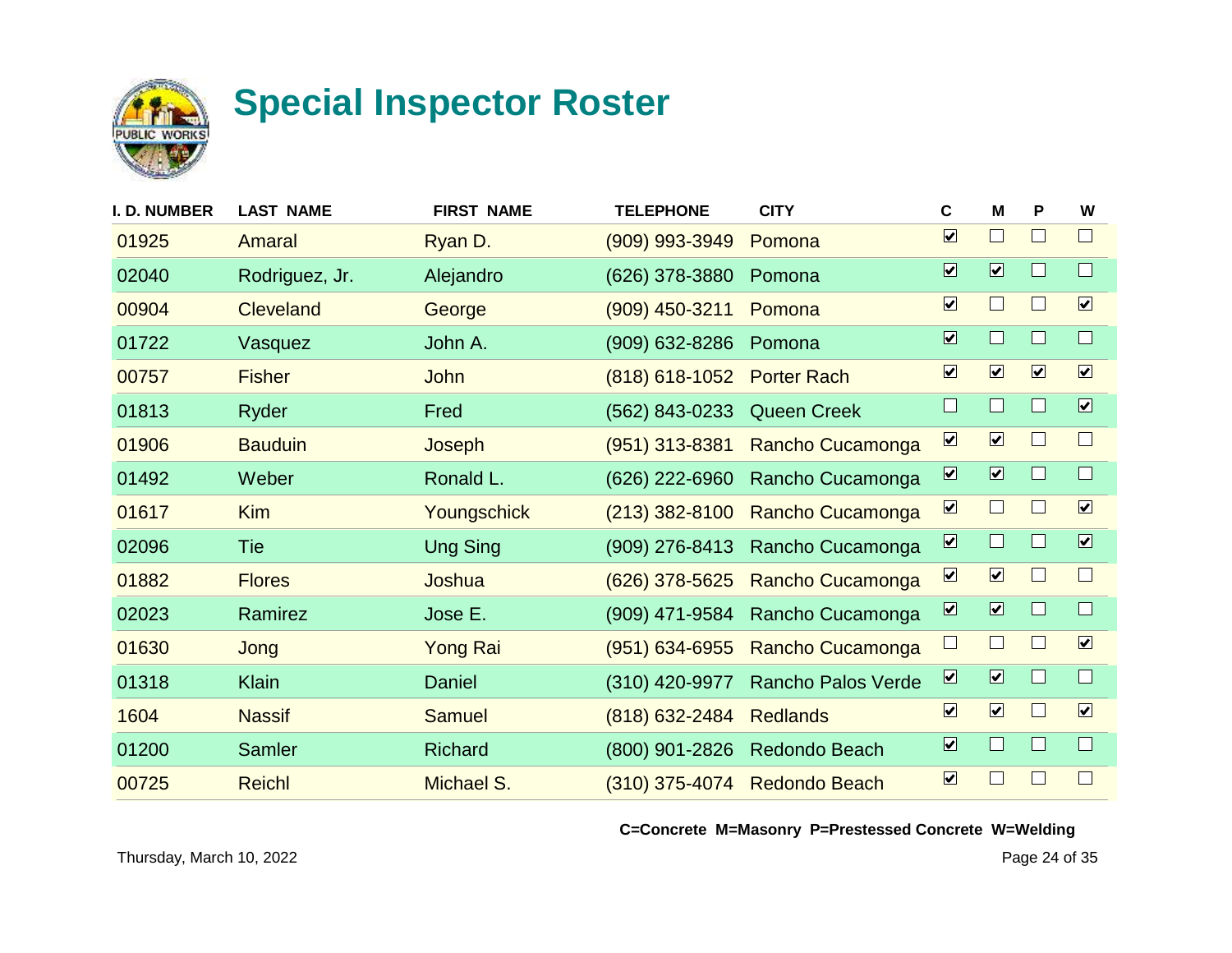

| <b>I. D. NUMBER</b> | <b>LAST NAME</b>  | <b>FIRST NAME</b>    | <b>TELEPHONE</b>   | <b>CITY</b>          | C                            | M                            | P                       | W                            |
|---------------------|-------------------|----------------------|--------------------|----------------------|------------------------------|------------------------------|-------------------------|------------------------------|
| 01551               | Radut             | loan D.              | $(310)$ 384-7884   | <b>Redondo Beach</b> | $\boxed{\mathbf{v}}$         | $\boxed{\mathbf{v}}$         |                         | $\boxed{\mathbf{v}}$         |
| 02033               | Seide             | Aaron                | (909) 499-1942     | Redondo Beach        | $\overline{\mathbf{v}}$      | $\Box$                       |                         | $\Box$                       |
| 02016               | <b>Brown</b>      | <b>Kenneth Tyler</b> | $(310)$ 270-6586   | <b>Redondo Beach</b> | $\boxed{\mathbf{v}}$         | $\boxed{\mathbf{v}}$         |                         | $\Box$                       |
| 00156               | Aulicino          | Robert J.            | $(310)$ 512-2044   | Redondo Beach        | $\overline{\mathbf{v}}$      | $\Box$                       |                         | $\Box$                       |
| 01807               | <b>Hart</b>       | <b>Tammy</b>         | $(310)$ 625-9140   | <b>Redondo Beach</b> | $\boxed{\blacktriangledown}$ | $\Box$                       |                         | $\Box$                       |
| 01859               | <b>Estifanos</b>  | Aklilu Y.            | (949) 836-2290     | Rialto               | $\overline{\mathbf{v}}$      | $\overline{\mathbf{v}}$      |                         | $\overline{\mathbf{v}}$      |
| 01782               | <b>Montgomery</b> | Steven C.            | $(626)$ 825-6393   | <b>Riverside</b>     | $\boxed{\mathbf{v}}$         | $\Box$                       |                         | $\Box$                       |
| 01959               | Pedraza           | Salvador             | (951) 741-6183     | <b>Riverside</b>     | $\overline{\mathbf{v}}$      | $\overline{\mathbf{v}}$      |                         | $\boxed{\mathbf{v}}$         |
| 01978               | <b>Sidarous</b>   | <b>Bishoy</b>        | $(310)$ 626-3496   | <b>Riverside</b>     | $\overline{\mathbf{v}}$      | $\boxed{\mathbf{v}}$         | $\boxed{\mathbf{v}}$    | $\Box$                       |
| 01141               | Hardman           | <b>Michael</b>       | (951) 232-8794     | <b>Riverside</b>     | $\overline{\mathbf{v}}$      | $\boxed{\blacktriangledown}$ | ш                       | $\boxed{\blacktriangledown}$ |
| 00305               | Hare              | Thomas J.            | $(909)$ 835-5548   | <b>Riverside</b>     | $\overline{\mathbf{v}}$      | $\boxed{\mathbf{v}}$         | ш                       | $\boxed{\mathbf{v}}$         |
| 01470               | Cole              | Sheldon              | (951) 990-2379     | <b>Riverside</b>     | $\overline{\mathbf{v}}$      | $\Box$                       |                         | $\Box$                       |
| 01741               | <b>Shiffer</b>    | Fred                 | $(951)$ 205-8395   | <b>Riverside</b>     | $\overline{\mathbf{v}}$      | $\Box$                       |                         | $\boxed{\mathbf{v}}$         |
| 00889               | <b>Dickerson</b>  | <b>Robert</b>        | (626) 278-2597     | <b>Riverside</b>     | $\Box$                       | H                            |                         | $\overline{\mathbf{v}}$      |
| 01904               | Cruz              | John V.              | $(951)$ 271-1974   | <b>Riverside</b>     | $\Box$                       | $\boxed{\mathbf{v}}$         |                         | $\boxed{\mathbf{v}}$         |
| 01919               | <b>Brown</b>      | <b>Dennis</b>        | (951) 818-9210     | <b>Riverside</b>     | $\boxed{\blacktriangledown}$ | $\overline{\mathbf{v}}$      | $\overline{\mathbf{v}}$ | $\boxed{\blacktriangledown}$ |
| 01814               | Crump             | Kenneth R.           | $(951) 809 - 4156$ | <b>Riverside</b>     | $\boxed{\mathbf{v}}$         | $\boxed{\mathbf{v}}$         |                         | $\Box$                       |
|                     |                   |                      |                    |                      |                              |                              |                         |                              |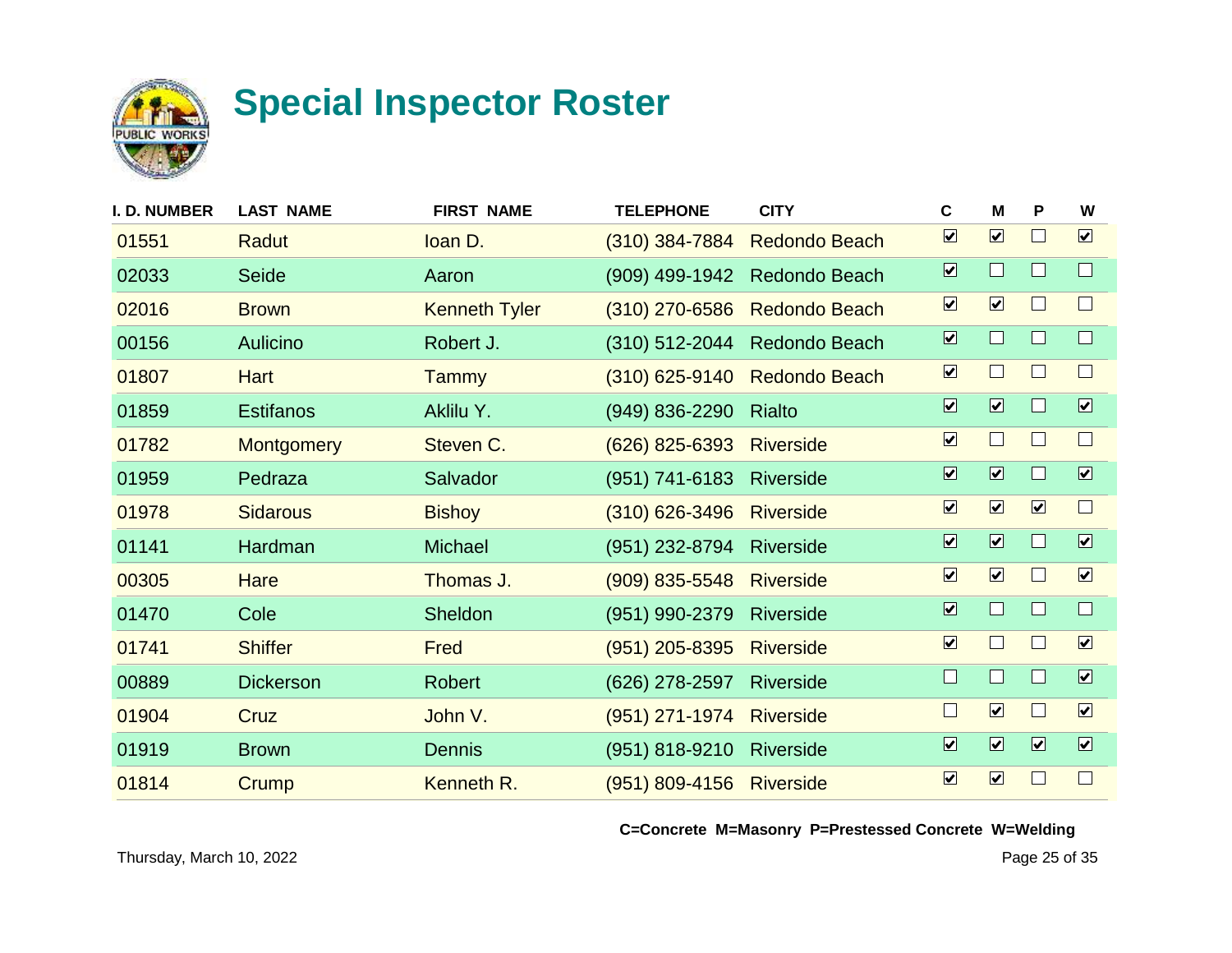

| I. D. NUMBER | <b>LAST NAME</b>  | <b>FIRST NAME</b>   | <b>TELEPHONE</b>   | <b>CITY</b>            | C                            | M                            | P                    | W                            |
|--------------|-------------------|---------------------|--------------------|------------------------|------------------------------|------------------------------|----------------------|------------------------------|
| 01857        | <b>Shin</b>       | <b>Robert</b>       | $(909)$ 455-3136   | <b>Rowland Heights</b> | $\overline{\mathbf{v}}$      | $\boxed{\mathbf{v}}$         |                      | $\boxed{\mathbf{v}}$         |
| 00897        | <b>Shin</b>       | <b>Ikchan</b>       | (213) 792-4451     | <b>Rowland Hgts</b>    | $\Box$                       | $\Box$                       | H                    | $\boxed{\blacktriangledown}$ |
| 01679        | <b>Smith</b>      | Gary R.             | $(626) 622 - 5186$ | <b>Rowland Hills</b>   | $\boxed{\mathbf{v}}$         | $\boxed{\blacktriangledown}$ | $\boxed{\mathbf{v}}$ | $\boxed{\mathbf{v}}$         |
| 01971        | Samaan            | Amer                | $(909)$ 327-5817   | San Bernardino         | $\overline{\mathbf{v}}$      | $\Box$                       |                      | $\Box$                       |
| 01940        | Jose              | Serrano             | (951) 741-5860     | San Bernardino         | $\overline{\mathbf{v}}$      | $\Box$                       |                      | $\Box$                       |
| 01825        | <b>Hubbard</b>    | Aaron               | (909) 969-6954     | San Bernardino         | $\overline{\mathbf{v}}$      | $\Box$                       |                      | $\overline{\mathbf{v}}$      |
| 01735        | Razo              | <b>Julian</b>       | (909) 649-2251     | San Bernardino         | $\Box$                       | $\Box$                       |                      | $\boxed{\checkmark}$         |
| 01266        | <b>Byrd</b>       | David A.            | (714) 609-9280     | San Bernardino         | $\Box$                       | $\Box$                       |                      | $\overline{\mathbf{v}}$      |
| 01669        | Wagner            | Richard J.          | (626) 705-9441     | San Bernardino         | $\overline{\mathbf{v}}$      | $\boxed{\mathbf{v}}$         |                      | $\Box$                       |
| 01466        | Castro            | Edward              | (714) 328-0267     | San Clemente           | $\overline{\mathbf{v}}$      | $\overline{\mathbf{v}}$      | ш                    | $\Box$                       |
| 01756        | <b>Rincon</b>     | Fernando            | $(619) 628 - 7652$ | San Diego              | $\Box$                       | $\Box$                       | $\mathbf{I}$         | $\boxed{\mathbf{v}}$         |
| 01628        | Maxson            | Malcolm             | $(626)$ 201-2061   | <b>San Dimas</b>       | $\overline{\mathbf{v}}$      | $\overline{\mathbf{z}}$      |                      | $\Box$                       |
| 01127        | Rake              | Ronald              | $(909) 592 - 4153$ | <b>San Dimas</b>       | $\overline{\mathbf{v}}$      | $\boxed{\mathbf{v}}$         |                      | $\boxed{\mathbf{v}}$         |
| 01623        | Klopka            | Stephan             | $(909)$ 631-0919   | <b>San Dimas</b>       | $\overline{\mathbf{v}}$      | $\Box$                       |                      | $\Box$                       |
| 01794        | <b>Price</b>      | <b>Karl Richard</b> | (626) 475-0582     | <b>San Dimas</b>       | $\boxed{\checkmark}$         | $\boxed{\mathbf{v}}$         | $\boxed{\mathbf{v}}$ | $\Box$                       |
| 01522        | Hernandez         | Mario M.            | (626) 833-0849     | <b>San Dimas</b>       | $\overline{\mathbf{v}}$      | $\overline{\mathbf{v}}$      |                      | $\Box$                       |
| 01911        | <b>Ramsey III</b> | Charles F.          | (626) 482-6487     | <b>San Dimas</b>       | $\boxed{\blacktriangledown}$ | $\boxed{\mathbf{v}}$         |                      | $\boxed{\mathbf{v}}$         |
|              |                   |                     |                    |                        |                              |                              |                      |                              |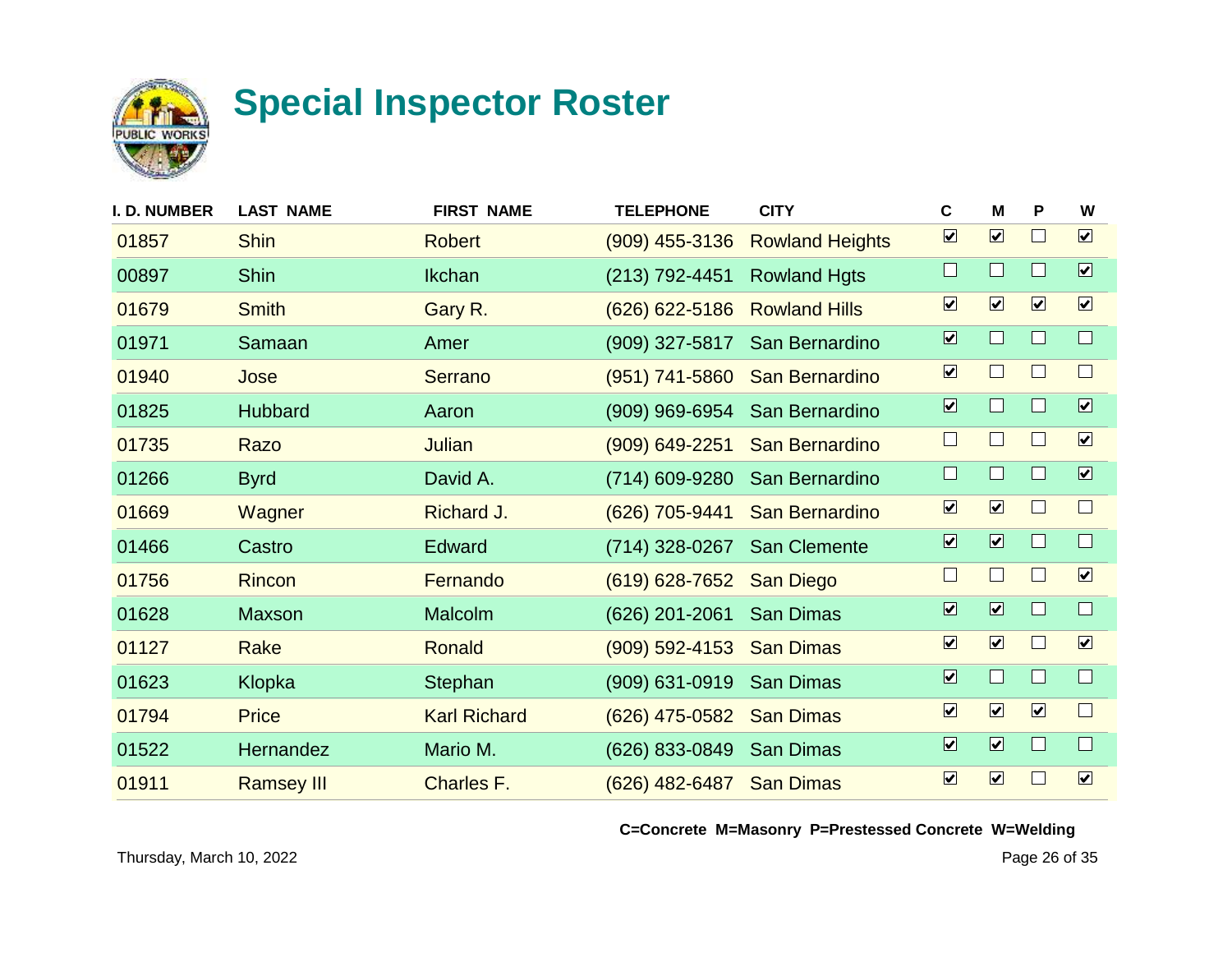

| <b>I. D. NUMBER</b> | <b>LAST NAME</b> | <b>FIRST NAME</b>    | <b>TELEPHONE</b>         | <b>CITY</b>          | C                            | м                            | P                    | W                       |
|---------------------|------------------|----------------------|--------------------------|----------------------|------------------------------|------------------------------|----------------------|-------------------------|
| 01964               | <b>Jaimes</b>    | <b>Jonathan Olaf</b> | $(818)$ 219-1086         | San Fernando         | $\overline{\mathbf{v}}$      | $\boxed{\mathbf{v}}$         |                      | $\Box$                  |
| 01953               | Legaspi          | Chrisopher           | $(818)$ 233-1112         | San Fernando         | $\overline{\mathbf{v}}$      | $\Box$                       |                      | $\Box$                  |
| 01944               | <b>Vidovich</b>  | <b>Michael</b>       | $(310)$ 779-5558         | <b>San Marcos</b>    | $\boxed{\blacktriangledown}$ | $\Box$                       | L                    | $\Box$                  |
| 01829               | Ramirez          | Larry                | $(310)$ 612-8675         | San Pedro            | $\overline{\mathbf{v}}$      | $\overline{\mathbf{v}}$      |                      | $\overline{\mathbf{v}}$ |
| 01965               | Chavez           | Jorge E.             | $(310)$ 986-0425         | <b>San Pedro</b>     | $\overline{\mathbf{v}}$      | $\sqcup$                     |                      | $\Box$                  |
| 01989               | <b>RODRIGUEZ</b> | <b>AMY GOLDHAMME</b> | (562) 215-7895           | San Pedro            | $\overline{\mathbf{v}}$      | $\Box$                       |                      | $\Box$                  |
| 02020               | <b>Donatz</b>    | <b>Bryan</b>         | $(310)$ 951-3080         | <b>San Pedro</b>     | $\boxed{\blacktriangledown}$ | $\mathbb{R}^n$               |                      | $\Box$                  |
| 01718               | <b>Smith</b>     | <b>Danette</b>       | (310) 707-5592           | San Pedro            | $\overline{\mathbf{v}}$      | $\overline{\mathbf{v}}$      |                      | $\Box$                  |
| 01870               | Vasquez          | <b>Miguel</b>        | (310) 598-0193 San Pedro |                      | $\overline{\mathbf{v}}$      | $\Box$                       |                      | $\Box$                  |
| 01644               | Wehrhan          | <b>Charles</b>       | (310) 987-0684           | San Pedro            | $\overline{\mathbf{v}}$      | $\Box$                       | ш                    | $\Box$                  |
| 01675               | Poland           | Jerry L.             | $(562) 644 - 7517$       | <b>San Pedro</b>     | $\overline{\mathbf{v}}$      | $\boxed{\mathbf{v}}$         | $\boxed{\mathbf{v}}$ | $\Box$                  |
| 00637               | <b>Minnick</b>   | Howard K.            | (909) 721-7874           | San Pedro            | $\overline{\mathbf{v}}$      | $\Box$                       |                      | $\Box$                  |
| 00432               | Huan Van         | <b>Bui</b>           | (714) 345-8266           | Santa Ana            | $\overline{\mathbf{v}}$      | $\Box$                       |                      | $\boxed{\mathbf{v}}$    |
| 00723               | <b>Nissen</b>    | Ronald L.            | (714) 296-8200           | Santa Ana            | $\overline{\mathbf{v}}$      | $\Box$                       |                      | $\Box$                  |
| 01804               | De Roggenbuke    | <b>Dirk</b>          | (949) 939-4230           | Santa Ana            | $\boxed{\checkmark}$         | $\boxed{\blacktriangledown}$ |                      | $\boxed{\mathbf{v}}$    |
| 02008               | Navarro-Putman   | Luz Adriana          | (415) 310-4703           | Santa Anita          | $\overline{\mathbf{v}}$      | $\Box$                       |                      | $\Box$                  |
| 01434               | <b>Spicer</b>    | Adam                 | (661) 803-9941           | <b>Santa Clarita</b> | $\boxed{\checkmark}$         | $\boxed{\blacktriangledown}$ |                      | $\boxed{\mathbf{v}}$    |
|                     |                  |                      |                          |                      |                              |                              |                      |                         |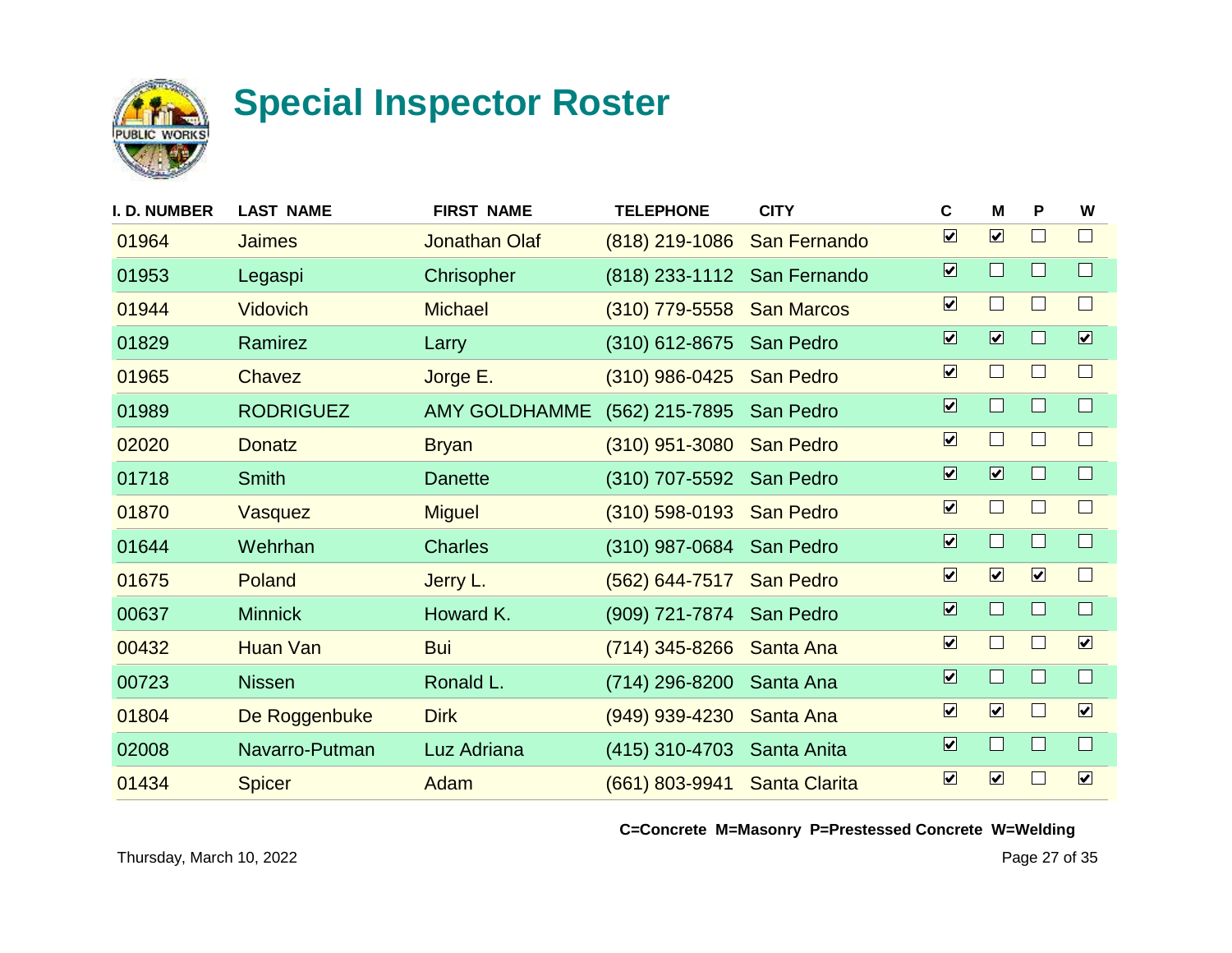

| <b>I. D. NUMBER</b> | <b>LAST NAME</b>   | <b>FIRST NAME</b>  | <b>TELEPHONE</b>   | <b>CITY</b>                 | C                            | M                            | P                    | W                            |
|---------------------|--------------------|--------------------|--------------------|-----------------------------|------------------------------|------------------------------|----------------------|------------------------------|
| 01848               | <b>Rosas</b>       | Abraham            | (661) 993-6824     | <b>Santa Clarita</b>        | $\overline{\mathbf{v}}$      | $\Box$                       |                      | $\Box$                       |
| 01952               | <b>Clark</b>       | <b>Nathaniel</b>   | (760) 920-1982     | Santa Clarita               | $\overline{\mathbf{v}}$      | $\Box$                       |                      | $\Box$                       |
| 01336               | <b>Mckeehan</b>    | <b>Robert Chad</b> | $(661)$ 810-6113   | <b>Santa Clarita Valley</b> | $\Box$                       | $\mathbf{I}$                 | I.                   | $\boxed{\mathbf{v}}$         |
| 00991               | Asgari             | Abbas              | (310) 678-9800     | Santa Monica                | $\overline{\mathbf{v}}$      | $\overline{\mathbf{v}}$      |                      | $\overline{\mathbf{v}}$      |
| 02007               | Goodwin, Jr.       | Tommy D.           | $(714) 642 - 7905$ | <b>Seal Beach</b>           | $\boxed{\blacktriangledown}$ | $\Box$                       |                      | $\Box$                       |
| 01414               | <b>Perry</b>       | Lane C.            | (714) 287-4565     | Seal Beach                  | $\overline{\mathbf{v}}$      | $\overline{\mathbf{v}}$      |                      | $\Box$                       |
| 01458               | <b>Deirdeirian</b> | Vartan             | (951) 830-6877     | <b>Shadow Hills</b>         | $\boxed{\blacktriangledown}$ | $\boxed{\mathbf{v}}$         | $\boxed{\mathbf{v}}$ | $\Box$                       |
| 02010               | Foley              | Frank              | (805) 432-1615     | <b>Simi Valley</b>          | $\overline{\mathbf{v}}$      | $\boxed{\blacktriangledown}$ |                      | $\Box$                       |
| 01815               | Wennerstrom        | <b>Eric</b>        | (805) 428-6427     | <b>Simi Valley</b>          | $\overline{\mathbf{v}}$      | $\Box$                       |                      | $\Box$                       |
| 01827               | <b>Newman</b>      | Dave               | (818) 601-8585     | <b>Simi Valley</b>          | $\overline{\mathbf{v}}$      | $\overline{\mathbf{v}}$      | H                    | $\boxed{\blacktriangledown}$ |
| 01994               | <b>Troupe</b>      | <b>Travis</b>      | (805) 210-9223     | <b>Simi Valley</b>          | $\overline{\mathbf{v}}$      | $\Box$                       | $\mathbf{L}$         | $\boxed{\mathbf{v}}$         |
| 02084               | Ramirez            | <b>Robert</b>      | (805) 304-5973     | <b>Simi Valley</b>          | $\overline{\mathbf{v}}$      | $\Box$                       |                      | $\Box$                       |
| 01589               | Laas               | <b>Shane</b>       | $(805)$ 433-3339   | <b>Simi Valley</b>          | $\overline{\mathbf{v}}$      | $\Box$                       | $\boxed{\mathbf{v}}$ | $\Box$                       |
| 01400               | Singh              | Rajinder           | (818) 378-9974     | <b>Simi Valley</b>          | $\overline{\mathbf{v}}$      | $\overline{\mathbf{v}}$      |                      | $\Box$                       |
| 01993               | <b>Parekh</b>      | Shyam              | $(818) 824 - 0616$ | <b>Simi Valley</b>          | $\boxed{\checkmark}$         | $\Box$                       |                      | $\Box$                       |
| 00702               | <b>Kopp</b>        | Michael W.         | (805) 501-3293     | <b>Simi Valley</b>          | $\overline{\mathbf{v}}$      | $\overline{\mathbf{v}}$      |                      | $\overline{\mathbf{v}}$      |
| 01507               | Lorenzo            | John A.            | $(805)$ 857-7908   | <b>Simi Valley</b>          | $\boxed{\blacktriangledown}$ | $\boxed{\mathbf{v}}$         |                      | $\Box$                       |
|                     |                    |                    |                    |                             |                              |                              |                      |                              |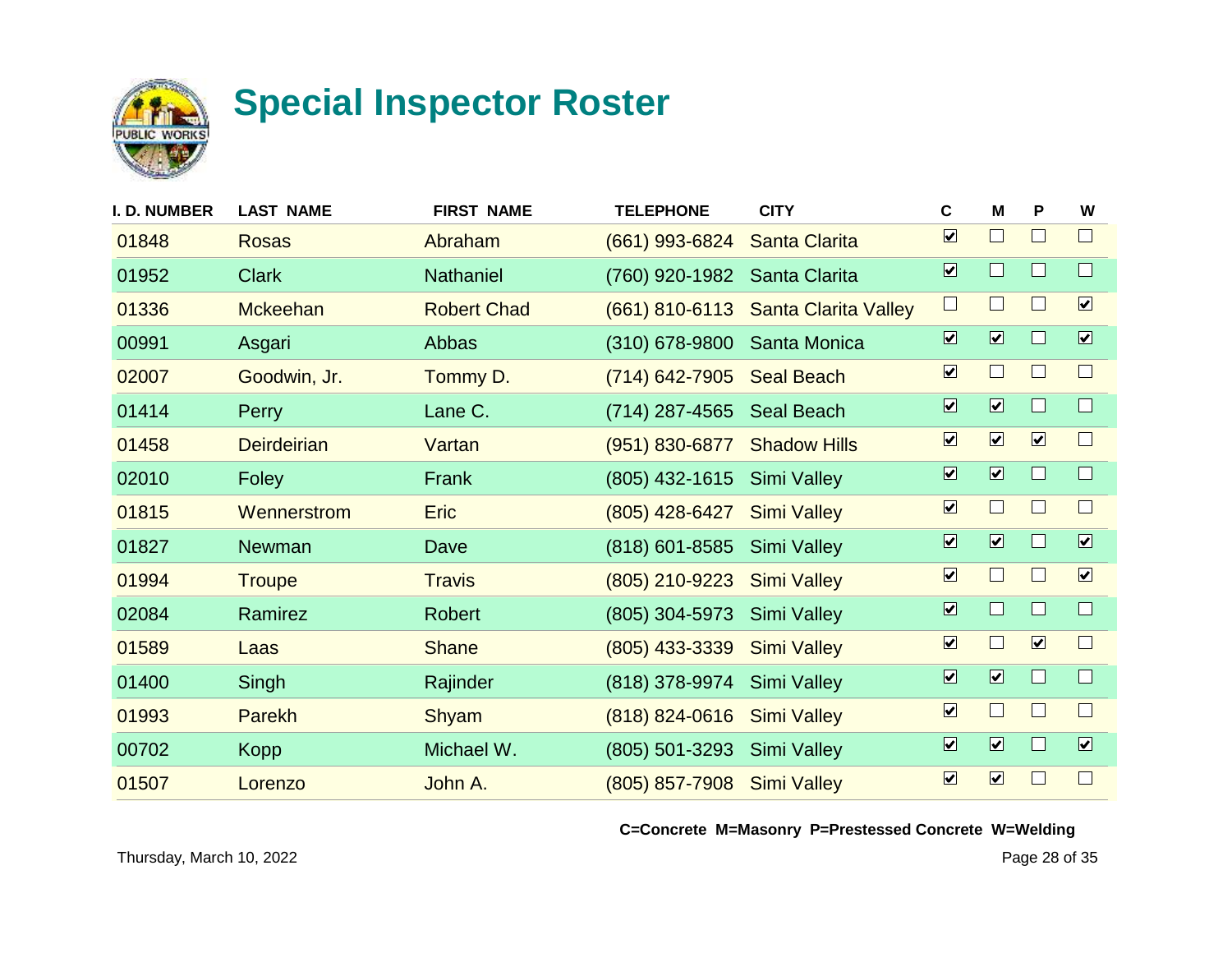

| I. D. NUMBER | <b>LAST NAME</b> | <b>FIRST NAME</b> | <b>TELEPHONE</b>          | <b>CITY</b>            | $\mathbf c$                  | M                            | P                            | W                       |
|--------------|------------------|-------------------|---------------------------|------------------------|------------------------------|------------------------------|------------------------------|-------------------------|
| 01892        | <b>Ballman</b>   | <b>Troy</b>       | $(805)$ 433-4500          | <b>Simi Valley</b>     | $\boxed{\mathbf{v}}$         | $\overline{\mathbf{v}}$      | $\boxed{\mathbf{v}}$         | $\Box$                  |
| 01332        | Loyd             | Jon               | (818) 404-2798            | <b>Simi Valley</b>     | $\overline{\mathbf{v}}$      | $\Box$                       | $\Box$                       | $\Box$                  |
| 01240        | <b>Morris</b>    | Monty L.          | $(310)$ 851-8685          | So Pasadena            | $\Box$                       | $\Box$                       | $\Box$                       | $\boxed{\checkmark}$    |
| 00499        | Simpson          | Robert B.         | (818) 441-2091            | So Pasadena            | $\Box$                       | $\Box$                       | $\Box$                       | $\overline{\mathbf{v}}$ |
| 01343        | <b>Hicks</b>     | Gary              | (805) 469-5112 Somis      |                        | $\boxed{\blacktriangledown}$ | $\boxed{\mathbf{v}}$         | $\boxed{\blacktriangledown}$ | $\Box$                  |
| 02080        | Ramirez          | Henry             | (562) 725-0610            | <b>South Gate</b>      | $\overline{\mathbf{v}}$      | $\Box$                       | $\Box$                       | $\Box$                  |
| 01969        | <b>Martinez</b>  | Daniel J.         | $(323)$ 354-9009          | <b>South Gate</b>      | $\boxed{\checkmark}$         | $\boxed{\checkmark}$         | $\mathbf{L}$                 | $\Box$                  |
| 01945        | Obregon          | Carlos            | (323) 353-5330 SOUTH GATE |                        | $\overline{\mathbf{v}}$      | $\Box$                       | $\Box$                       | $\Box$                  |
| 02003        | Chavez           | Eder              | (714) 791-6946            | <b>Stanton</b>         | $\Box$                       | $\Box$                       | $\Box$                       | $\boxed{\checkmark}$    |
| 01694        | Sahdala          | Edward            | (714) 401-9460            | <b>Stanton</b>         | $\overline{\mathbf{v}}$      | $\Box$                       | $\Box$                       | $\Box$                  |
| 01654        | <b>Hart</b>      | Jeffrey A.        | $(661) 644 - 1900$        | <b>Stevenson Ranch</b> | $\boxed{\blacktriangledown}$ | $\boxed{\blacktriangledown}$ | $\mathbb{R}^n$               | $\Box$                  |
| 02077        | Vela             | Fargo Araiza      | (818) 438-7502            | <b>Sun Valley</b>      | $\overline{\mathbf{v}}$      | $\Box$                       | $\Box$                       | $\Box$                  |
| 02018        | Norouzian        | Axel              | $(818)$ 459-2203          | <b>Sun Valley</b>      | $\overline{\mathbf{v}}$      | $\boxed{\blacktriangledown}$ |                              | $\Box$                  |
| 02043        | Lopez            | <b>Rick James</b> | (818) 272-9804 Sun Valley |                        | $\overline{\mathbf{v}}$      | $\Box$                       | $\Box$                       | $\Box$                  |
| 01864        | Lauxen           | Jacob R.          | $(818)$ 324-1139          | <b>Sun Valley</b>      | $\Box$                       | $\Box$                       | $\Box$                       | $\boxed{\mathbf{v}}$    |
| 01968        | Hernandez        | <b>Kinn</b>       | (818) 966-9601            | <b>Sun Valley</b>      | $\overline{\mathbf{v}}$      | $\overline{\mathbf{v}}$      | $\Box$                       | $\overline{\mathbf{v}}$ |
| 01684        | Lopez            | <b>Rick</b>       | (818) 442-8917 Sun Valley |                        | $\boxed{\blacktriangledown}$ | $\boxed{\checkmark}$         | $\Box$                       | $\Box$                  |
|              |                  |                   |                           |                        |                              |                              |                              |                         |

**C=Concrete M=Masonry P=Prestessed Concrete W=Welding**

Thursday, March 10, 2022 2001 35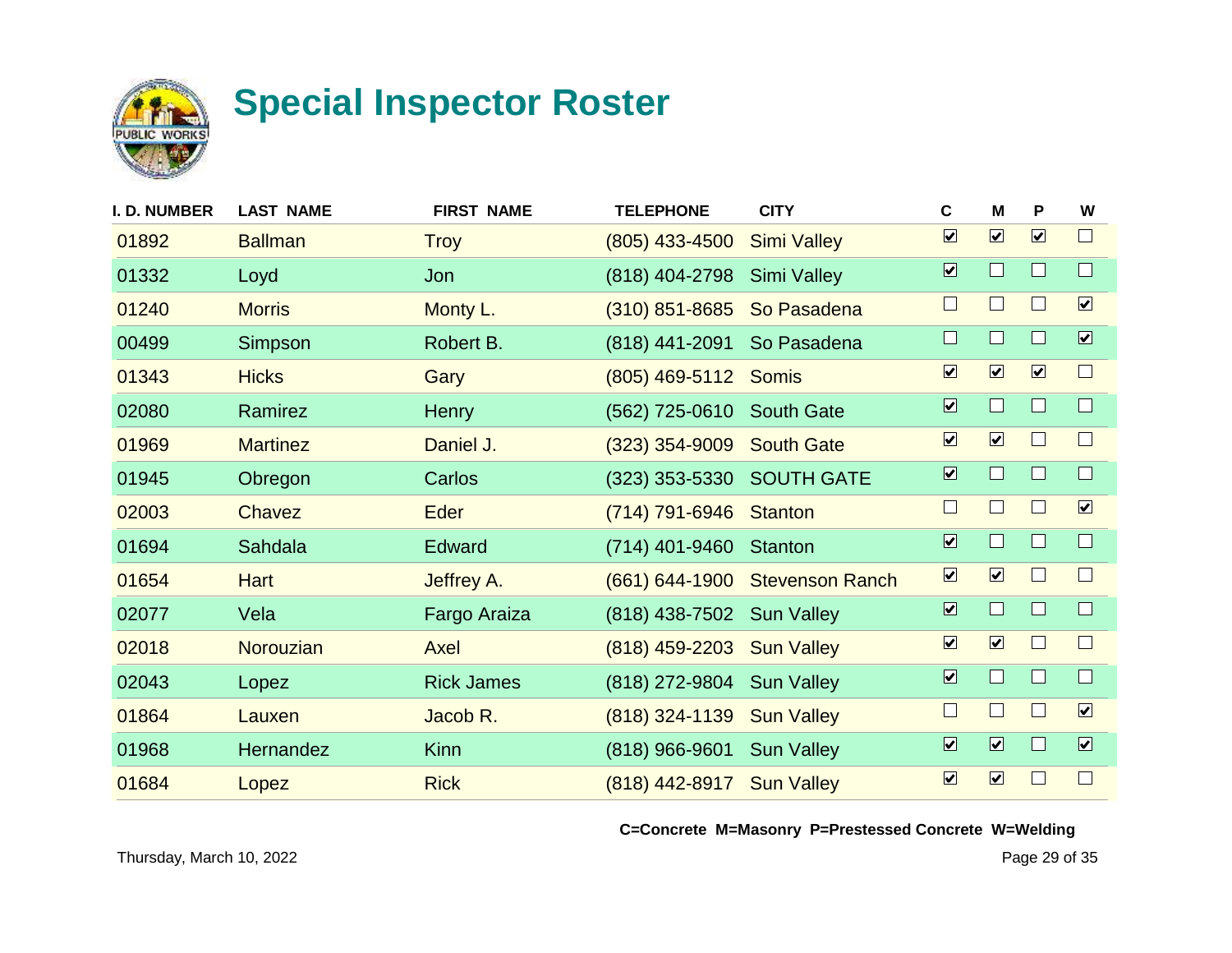

| <b>I. D. NUMBER</b> | <b>LAST NAME</b>   | <b>FIRST NAME</b>  | <b>TELEPHONE</b> | <b>CITY</b>          | C                            | M                            | P                    | W                       |
|---------------------|--------------------|--------------------|------------------|----------------------|------------------------------|------------------------------|----------------------|-------------------------|
| 01281               | <b>LeRitz</b>      | Richard C.         | $(818)$ 951-1414 | <b>Sunland</b>       | $\overline{\mathbf{v}}$      | $\boxed{\mathbf{v}}$         |                      | $\Box$                  |
| 01773               | <b>Rupe</b>        | Joseph James       | (818) 402-7376   | Sunland              | $\boxed{\blacktriangledown}$ | $\boxed{\blacktriangledown}$ | $\boxed{\mathbf{v}}$ | $\Box$                  |
| 00286               | <b>Nowell</b>      | David A.           | (818) 642-1537   | Sunland              | $\boxed{\blacktriangledown}$ | $\boxed{\mathbf{v}}$         | $\boxed{\mathbf{v}}$ | $\boxed{\checkmark}$    |
| 01738               | Vodenicarevic      | Negovan            | (818) 352-8892   | Sunland              | $\Box$                       | $\Box$                       |                      | $\boxed{\mathbf{v}}$    |
| 01620               | Gharibian          | George             | (818) 484-1379   | Sunland              | $\Box$                       | $\boxed{\blacktriangledown}$ |                      | $\boxed{\mathbf{v}}$    |
| 01716               | <b>Pile</b>        | <b>Kevin</b>       | (818) 439-0420   | Sunland              | $\overline{\mathbf{v}}$      | $\overline{\mathbf{v}}$      |                      | $\Box$                  |
| 01700               | Carman             | <b>Michael</b>     | $(714)$ 345-7646 | <b>Sunset Beach</b>  | $\Box$                       | $\Box$                       |                      | $\boxed{\checkmark}$    |
| 01985               | Curiel             | Antonio            | (818) 319-8967   | Sylmar               | $\overline{\mathbf{v}}$      | $\Box$                       |                      | $\Box$                  |
| 01517               | <b>Magan</b>       | <b>Mark Edward</b> | $(818)$ 271-8801 | Sylmar               | $\Box$                       | $\vert \ \ \vert$            |                      | $\boxed{\checkmark}$    |
| 01664               | Orozco             | <b>Eric</b>        | (818) 429-8238   | Sylmar               | $\overline{\mathbf{v}}$      | $\Box$                       | H                    | $\Box$                  |
| 01908               | <b>Salcedo</b>     | <b>David</b>       | (818) 419-6571   | <b>Sylmar</b>        | $\boxed{\blacktriangledown}$ | $\vert \ \ \vert$            |                      | $\Box$                  |
| 01984               | <b>Koplow</b>      | <b>Myles</b>       | $(310)$ 345-9309 | Tarzana              | $\overline{\mathbf{v}}$      | $\Box$                       |                      | $\Box$                  |
| 01315               | <b>Schaeffer</b>   | <b>Anthony Lee</b> | (714) 719-9567   | <b>Techapi</b>       | $\overline{\mathbf{v}}$      | $\Box$                       |                      | $\Box$                  |
| 02006               | <b>Bedford</b>     | <b>Brent</b>       | (805) 405-1989   | <b>Thousad Oaks</b>  | $\overline{\mathbf{v}}$      | $\Box$                       |                      | $\Box$                  |
| 01878               | <b>Jimenez</b>     | Jose A.            | (805) 990-3874   | <b>Thousand Oaks</b> | $\overline{\mathbf{v}}$      | $\Box$                       |                      | $\Box$                  |
| 00751               | <b>Sunseri</b>     | Don                | (805) 493-1475   | <b>Thousand Oaks</b> | $\overline{\mathbf{v}}$      | $\overline{\mathbf{v}}$      | $\boxed{\mathbf{v}}$ | $\overline{\mathbf{v}}$ |
| 01823               | <b>Jablonowski</b> | <b>Brent</b>       | (818) 917-6961   | <b>Thousand Oaks</b> | $\overline{\mathbf{v}}$      | J.                           |                      | $\boxed{\mathbf{v}}$    |
|                     |                    |                    |                  |                      |                              |                              |                      |                         |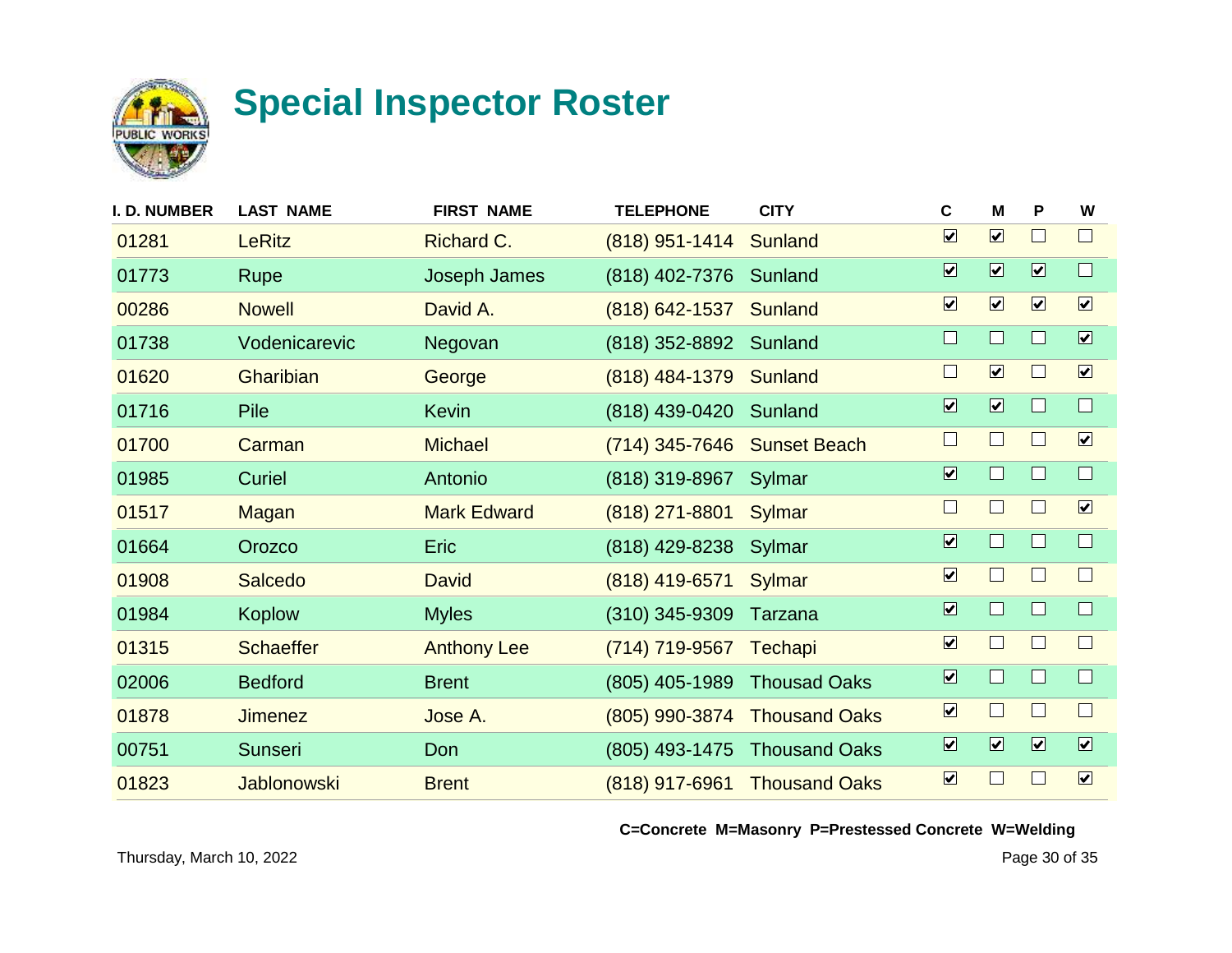

| I. D. NUMBER | <b>LAST NAME</b> | <b>FIRST NAME</b>    | <b>TELEPHONE</b>   | <b>CITY</b>          | C                            | M                            | P                       | W                       |
|--------------|------------------|----------------------|--------------------|----------------------|------------------------------|------------------------------|-------------------------|-------------------------|
| 01341        | Ray              | Arjun N.             | (805) 529-2310     | <b>Thousand Oaks</b> | $\Box$                       | $\mathcal{L}_{\mathcal{A}}$  |                         | $\boxed{\mathbf{v}}$    |
| 01011        | <b>Hunt</b>      | <b>Scott</b>         | (805) 399-7497     | <b>Thousand Oaks</b> | $\boxed{\blacktriangledown}$ | $\boxed{\blacktriangledown}$ |                         | $\Box$                  |
| 01661        | <b>McCoy</b>     | Mark W.              | $(805)$ 558-7561   | <b>Thousand Oaks</b> | $\boxed{\checkmark}$         | $\boxed{\mathbf{v}}$         |                         | $\Box$                  |
| 0032         | <b>Bode</b>      | Kenneth              | $(805)$ 512-1791   | <b>Thousand Oaks</b> | $\overline{\mathbf{v}}$      | $\overline{\mathbf{v}}$      |                         | $\Box$                  |
| 00550        | <b>Feeney</b>    | James W.             | (805) 492-3455     | <b>Thousand Oaks</b> | $\boxed{\checkmark}$         | $\boxed{\mathbf{v}}$         |                         | $\boxed{\checkmark}$    |
| 01850        | Alblinger        | Eric S.              | (805) 402-8689     | <b>Thousand Oaks</b> | $\overline{\mathbf{v}}$      | $\Box$                       |                         | $\Box$                  |
| 01441        | <b>DeAraujo</b>  | Michael V. Z.        | (818) 309-9979     | <b>Thousand Oaks</b> | $\Box$                       | $\Box$                       |                         | $\boxed{\mathbf{v}}$    |
| 02013        | Hasara           | Andrew               | $(310)$ 567-9002   | Torrance             | $\overline{\mathbf{v}}$      | $\overline{\mathbf{v}}$      | $\overline{\mathbf{v}}$ | $\Box$                  |
| 02071        | <b>McNeely</b>   | Dauv                 | $(310)$ 488-2620   | <b>Torrance</b>      | $\overline{\mathbf{v}}$      | $\Box$                       |                         | $\Box$                  |
| 00188        | Lewis            | Bruce H.             | $(310)$ 995-6007   | Torrance             | $\overline{\mathbf{v}}$      | $\Box$                       | H.                      | $\Box$                  |
| 02054        | <b>Klunk</b>     | <b>Kelly William</b> | (760) 488-7477     | <b>Torrance</b>      | $\boxed{\checkmark}$         | $\Box$                       |                         | $\boxed{\mathbf{v}}$    |
| 01729        | <b>Klunk</b>     | Christopher          | $(310)$ 951-5095   | Torrance             | $\overline{\mathbf{v}}$      | $\overline{\mathbf{v}}$      | $\overline{\mathbf{v}}$ | $\overline{\mathbf{v}}$ |
| 01941        | <b>Barge</b>     | Luther               | (424) 757-7409     | <b>Torrance</b>      | $\overline{\mathbf{v}}$      | $\boxed{\mathbf{v}}$         |                         | $\boxed{\mathbf{v}}$    |
| 01733        | Sundberg         | Daryl                | $(310) 634 - 6156$ | Torrance             | $\overline{\mathbf{v}}$      | $\Box$                       |                         | $\overline{\mathbf{v}}$ |
| 01844        | <b>Teng</b>      | George               | $(213)$ 822-2018   | <b>Torrance</b>      | $\overline{\mathbf{v}}$      | $\boxed{\mathbf{v}}$         |                         | $\boxed{\mathbf{v}}$    |
| 01547        | <b>Miller</b>    | <b>Robert</b>        | $(310)$ 748-6729   | Torrance             | $\overline{\mathbf{v}}$      | $\boxed{\blacktriangledown}$ |                         | $\Box$                  |
| 00517        | <b>Schuksta</b>  | Ray G.               | (818) 419-5947     | Tujunga              | $\overline{\mathbf{v}}$      | $\Box$                       |                         | $\Box$                  |
|              |                  |                      |                    |                      |                              |                              |                         |                         |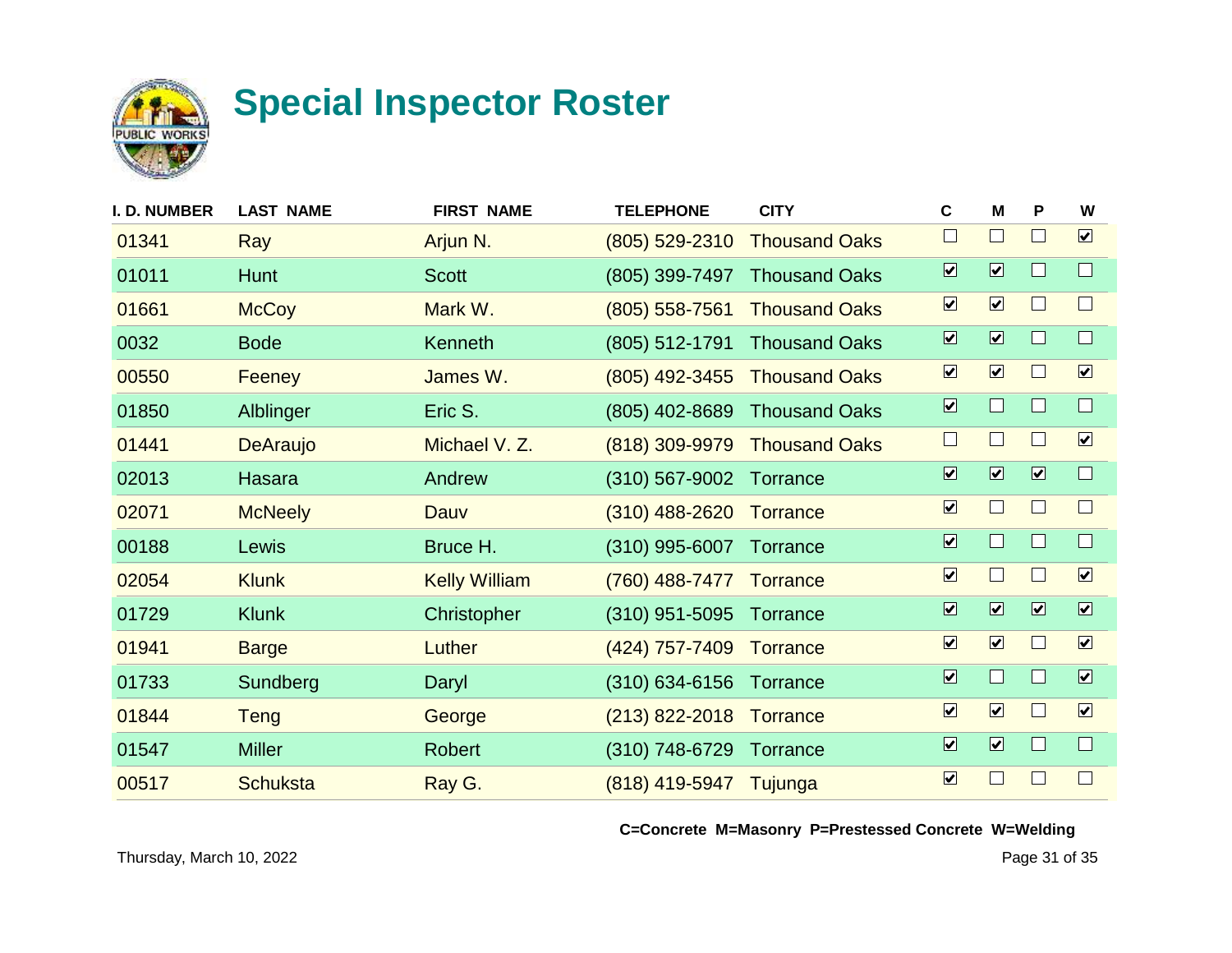

| <b>I. D. NUMBER</b> | <b>LAST NAME</b> | <b>FIRST NAME</b> | <b>TELEPHONE</b>        | <b>CITY</b>           | $\mathbf c$                  | M                       | P                       | W                            |
|---------------------|------------------|-------------------|-------------------------|-----------------------|------------------------------|-------------------------|-------------------------|------------------------------|
| 01721               | <b>Davidian</b>  | <b>Razmik</b>     | $(818)$ 653-0465        | Tujunga               | $\overline{\mathbf{v}}$      | $\boxed{\mathbf{v}}$    | $\boxed{\mathbf{v}}$    | $\boxed{\mathbf{v}}$         |
| 00984               | <b>Bauer</b>     | Kenneth D.        | (714) 543-1749          | <b>Tustin</b>         | $\overline{\mathbf{v}}$      | $\Box$                  |                         | $\boxed{\blacktriangledown}$ |
| 01800               | <b>Bezanson</b>  | <b>Erik</b>       | (909) 331-5528          | Upland                | $\boxed{\checkmark}$         | $\Box$                  |                         | $\Box$                       |
| 02034               | Corona           | <b>Marco</b>      | (909) 292-8061          | Upland                | $\overline{\mathbf{v}}$      | H                       |                         | $\Box$                       |
| 02088               | <b>Boza</b>      | <b>Jan Pierre</b> | $(909)$ 231-2748        | <b>Upland</b>         | $\boxed{\blacktriangledown}$ | $\Box$                  |                         | $\Box$                       |
| 01140               | <b>Smith</b>     | Tod. D.           | (818) 399-4904          | Valencia              | $\overline{\mathbf{v}}$      | $\overline{\mathbf{v}}$ | $\overline{\mathbf{v}}$ | $\Box$                       |
| 02090               | <b>Dillon</b>    | <b>Kevin W</b>    | (661) 713-8943          | Valencia              | $\Box$                       | $\Box$                  |                         | $\boxed{\checkmark}$         |
| 01710               | Parker           | Wesley            | (818) 262-1125          | Valencia              | $\overline{\mathbf{v}}$      | $\overline{\mathbf{v}}$ |                         | $\Box$                       |
| 00894               | <b>Khokhar</b>   | Ardarsh           | (626) 524-0999          | Valencia              | $\overline{\mathbf{v}}$      | $\boxed{\mathbf{v}}$    |                         | $\boxed{\checkmark}$         |
| 01202               | Lohr             | Craig             | (661) 295-7133          | Valencia              | $\Box$                       | $\Box$                  | H                       | $\boxed{\blacktriangledown}$ |
| 02032               | <b>Barahona</b>  | Antonio           | $(323) 896 - 1822$      | <b>Valley Village</b> | $\boxed{\mathbf{v}}$         | $\boxed{\mathbf{v}}$    |                         | $\Box$                       |
| 01444               | <b>Bruck</b>     | Solomon A.        | (818) 996-3342          | Van Nuys              | $\Box$                       | $\Box$                  |                         | $\overline{\mathbf{v}}$      |
| 02063               | <b>Dubon</b>     | Rene              | (818) 469-6136 Van Nuys |                       | $\overline{\mathbf{v}}$      | $\Box$                  |                         | $\Box$                       |
| 01787               | <b>Byers</b>     | Larry E.          | (818) 415-8519 Van Nuys |                       | $\Box$                       | $\mathbf{I}$            |                         | $\boxed{\mathbf{v}}$         |
| 00832               | <b>Schindler</b> | Thomas L.         | (818) 970-7930          | <b>Van Nuys</b>       | $\boxed{\blacktriangledown}$ | $\Box$                  |                         | $\boxed{\mathbf{v}}$         |
| 01956               | <b>Bewley</b>    | <b>Steven</b>     | (818) 205-8715          | Van Nuys              | $\Box$                       | $\overline{\mathbf{v}}$ |                         | $\Box$                       |
| 01942               | <b>Wolfe</b>     | <b>Brayden</b>    | (310) 780-0771 Ventura  |                       | $\overline{\mathbf{v}}$      | $\Box$                  |                         | $\Box$                       |
|                     |                  |                   |                         |                       |                              |                         |                         |                              |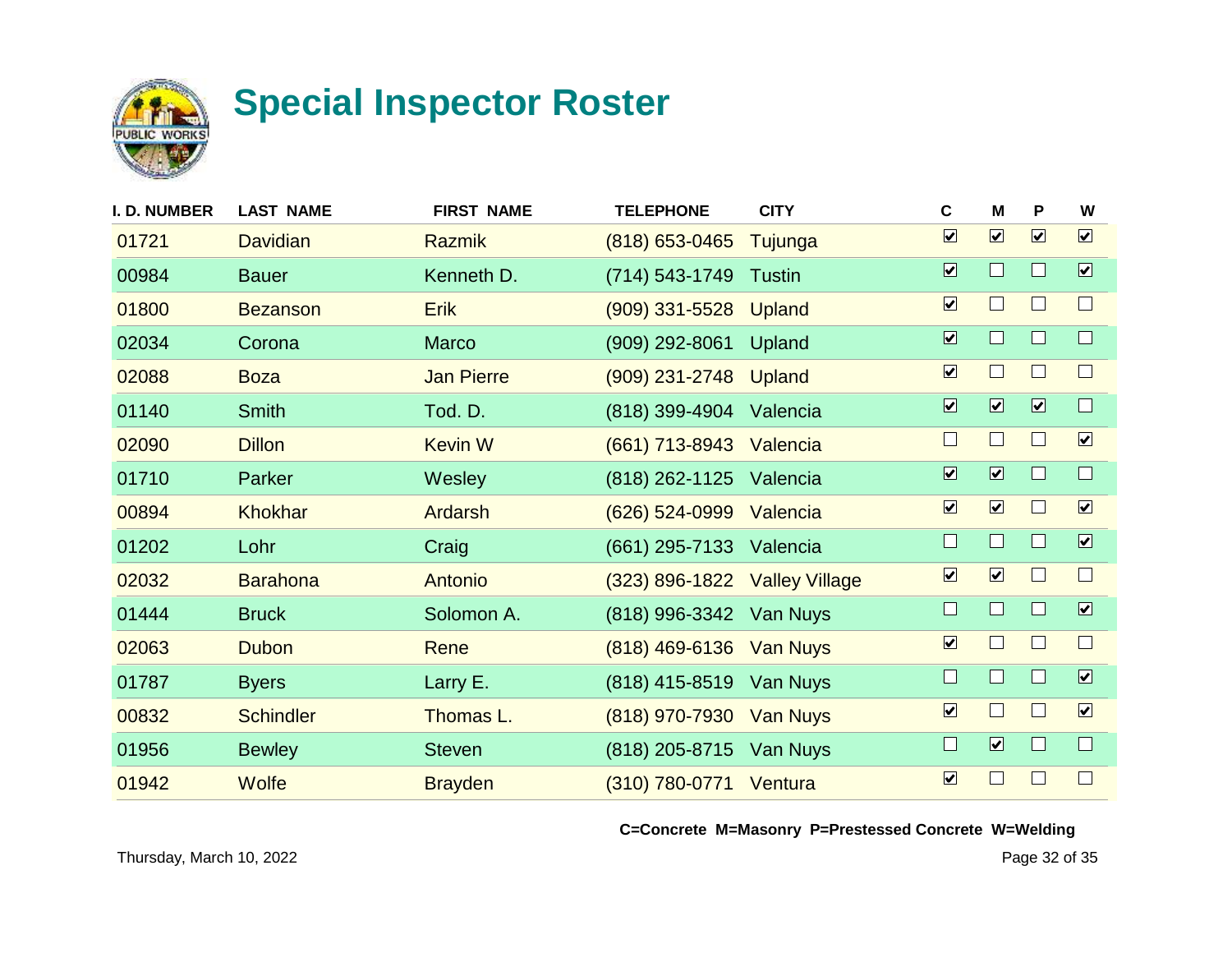

| I. D. NUMBER | <b>LAST NAME</b> | <b>FIRST NAME</b>    | <b>TELEPHONE</b>   | <b>CITY</b>             | $\mathbf c$                  | M                            | P                            | W                       |
|--------------|------------------|----------------------|--------------------|-------------------------|------------------------------|------------------------------|------------------------------|-------------------------|
| 01812        | Rodriguez        | Alejandro            | $(909) 841 - 7680$ | Victorville             | $\Box$                       | $\Box$                       | $\Box$                       | $\boxed{\mathbf{v}}$    |
| 01839        | Lai              | <b>Stephen</b>       | $(310) 804 - 8928$ | Walnut                  | L                            | $\Box$                       | H                            | $\overline{\mathbf{v}}$ |
| 01190        | <b>Monroe</b>    | Jose                 | $(213)$ 422-7488   | <b>Walnut</b>           | $\boxed{\blacktriangledown}$ | $\boxed{\mathbf{v}}$         | $\mathcal{L}$                | $\boxed{\checkmark}$    |
| 01988        | Heng             | Meahaose             | (310) 945-6574     | <b>West Covina</b>      | $\overline{\mathbf{v}}$      | $\Box$                       |                              | $\Box$                  |
| 01145        | Perez            | <b>Dominic</b>       | $(626)$ 678-4680   | <b>West Covina</b>      | $\boxed{\blacktriangledown}$ | $\boxed{\mathbf{v}}$         | ш                            | $\Box$                  |
| 01095        | Cota             | Johnny A.            | (626) 926-4236     | <b>West Covina</b>      | $\overline{\mathbf{v}}$      | $\Box$                       |                              | $\overline{\mathbf{v}}$ |
| 00235        | <b>Hay</b>       | Robert A.            | (626) 839-1214     | <b>West Covina</b>      | $\boxed{\blacktriangledown}$ | $\boxed{\mathbf{v}}$         | $\blacksquare$               | $\boxed{\checkmark}$    |
| 01966        | Livingston       | <b>Robert</b>        | (818) 667-2241     | <b>West Hills</b>       | $\overline{\mathbf{v}}$      | $\Box$                       |                              | $\Box$                  |
| 00919        | <b>Adams</b>     | Mark T.              | (818) 439-8894     | <b>West Hills</b>       | $\boxed{\mathbf{v}}$         | $\boxed{\mathbf{v}}$         | $\boxed{\mathbf{v}}$         | $\Box$                  |
| 01555        | Ostermann        | <b>Brad</b>          | (805) 379-9221     | <b>Westlake Village</b> | $\overline{\mathbf{v}}$      | $\boxed{\blacksquare}$       | $\overline{\mathbf{v}}$      | $\Box$                  |
| 01874        | <b>Merck</b>     | <b>Jack</b>          | $(714)$ 653-3751   | Westminster             | $\boxed{\blacktriangledown}$ | $\boxed{\mathbf{v}}$         | $\boxed{\mathbf{v}}$         | $\Box$                  |
| 01900        | <b>Stephen</b>   | <b>Stephen</b>       | (626) 536-2267     | Whitter                 | $\Box$                       | $\Box$                       |                              | $\overline{\mathbf{v}}$ |
| 1577         | Wassgren         | Sean                 | (714) 225-6989     | <b>Whittier</b>         | $\boxed{\blacktriangledown}$ | $\Box$                       | $\boxed{\mathbf{v}}$         | $\Box$                  |
| 01676        | <b>Drinkard</b>  | <b>Richard</b>       | (562) 922-5866     | <b>Whittier</b>         | $\overline{\mathbf{v}}$      | $\boxed{\blacktriangledown}$ |                              | $\boxed{\checkmark}$    |
| 02093        | Arroyo           | <b>Michael Angel</b> | (562) 824-3447     | <b>Whittier</b>         | $\Box$                       | $\Box$                       |                              | $\boxed{\checkmark}$    |
| 01618        | Divinagracia     | Paul D.              | (562) 760-3658     | Whittier                | $\overline{\mathbf{v}}$      | $\boxed{\blacktriangledown}$ | $\boxed{\blacktriangledown}$ | $\Box$                  |
| 1576         | <b>Alamilla</b>  | Rosa                 | (562) 942-2196     | Whittier                | $\Box$                       | $\Box$                       |                              | $\boxed{\checkmark}$    |
|              |                  |                      |                    |                         |                              |                              |                              |                         |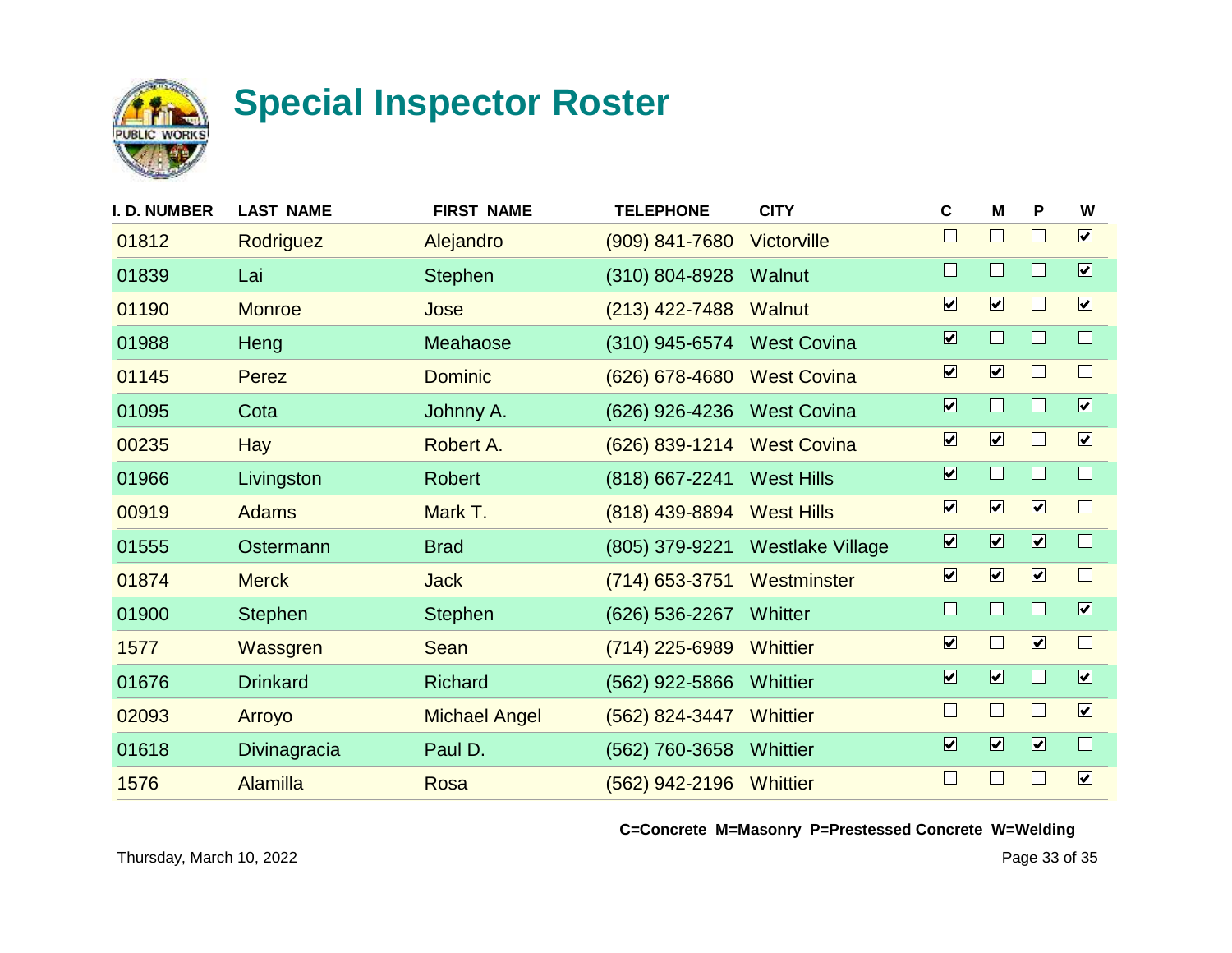

| I. D. NUMBER | <b>LAST NAME</b>   | <b>FIRST NAME</b>  | <b>TELEPHONE</b>        | <b>CITY</b>     | C                       | M                            | P                       | W                            |
|--------------|--------------------|--------------------|-------------------------|-----------------|-------------------------|------------------------------|-------------------------|------------------------------|
| 01249        | Doan               | Blake T.           | $(310)$ 420-8879        | <b>Whittier</b> | $\overline{\mathbf{v}}$ | $\boxed{\mathbf{v}}$         | $\mathbb{R}^n$          | $\boxed{\mathbf{v}}$         |
| 02029        | Yanes              | <b>Juan Javier</b> | (562) 262-1487          | Whittier        | $\Box$                  | $\Box$                       |                         | $\boxed{\blacktriangledown}$ |
| 01540        | <b>Walls</b>       | Phillip C.         | $(562)$ 947-8496        | <b>Whittier</b> | $\Box$                  | $\Box$                       | I.                      | $\boxed{\mathbf{v}}$         |
| 01511        | <b>Souders</b>     | R. Michael         | (562) 760-5069          | Whittier        | $\Box$                  | $\Box$                       |                         | $\overline{\mathbf{v}}$      |
| 01786        | <b>Moran</b>       | <b>Daniel</b>      | $(562)$ 941-4280        | <b>Whittier</b> | $\overline{\mathbf{v}}$ | $\Box$                       | $\mathbf{I}$            | $\Box$                       |
| 01955        | Eaton              | Ed                 | (562) 777-5658          | Whittier        | $\Box$                  | $\Box$                       |                         | $\overline{\mathbf{v}}$      |
| 00041        | <b>Scorza</b>      | Joe                | (562) 440-7749          | <b>Whittier</b> | $\blacktriangledown$    | $\Box$                       |                         | $\boxed{\checkmark}$         |
| 01980        | Carmona            | Peter              | (626) 635-0192          | Whittier        | $\overline{\mathbf{v}}$ | $\overline{\mathbf{v}}$      |                         | $\boxed{\blacktriangledown}$ |
| 02001        | De La Cruz Alvarez | <b>Mauro</b>       | $(562)$ 324-5154        | Whittier        | $\blacktriangledown$    | $\Box$                       | $\boxed{\mathbf{v}}$    | $\Box$                       |
| 01997        | Hernandez          | Raymond A.         | $(562)$ 325-4530        | <b>Whittier</b> | $\Box$                  | $\Box$                       | ш                       | $\boxed{\blacktriangledown}$ |
| 00164        | <b>Philpott</b>    | Patrick H.         | $(310)$ 699-8811        | <b>Whittier</b> | $\mathbf{L}$            | $\blacksquare$               | $\mathbf{I}$            | $\boxed{\mathbf{v}}$         |
| 01567        | Farag              | <b>Mokhles R</b>   | $(310)$ 985-4773        | <b>Whittier</b> | $\overline{\mathbf{v}}$ | $\boxed{\blacktriangledown}$ | $\overline{\mathbf{v}}$ | $\boxed{\blacktriangledown}$ |
| 01840        | Young              | <b>Richard</b>     | $(949)$ 293-6960        | Wildomar        | $\overline{\mathbf{v}}$ | $\Box$                       |                         | $\Box$                       |
| 01768        | Garcia             | Juan M.            | (310) 804-9531          | Wilminton       | $\overline{\mathbf{v}}$ | $\Box$                       |                         | $\boxed{\blacktriangledown}$ |
| 01621        | <b>Basulto</b>     | Marcus C.          | $(909)$ 225-4130        | <b>WINNETKA</b> | $\boxed{\checkmark}$    | $\Box$                       |                         | $\Box$                       |
| 01894        | <b>Michaels</b>    | Danny              | (818) 399-6865          | Winnetka        | $\Box$                  | $\boxed{\blacktriangledown}$ | Ш                       | $\Box$                       |
| 01053        | <b>Bailey</b>      | <b>John</b>        | (818) 613-7764 Winnetka |                 | $\overline{\mathbf{v}}$ | $\boxed{\mathbf{v}}$         | $\boxed{\mathbf{v}}$    | $\boxed{\mathbf{v}}$         |
|              |                    |                    |                         |                 |                         |                              |                         |                              |